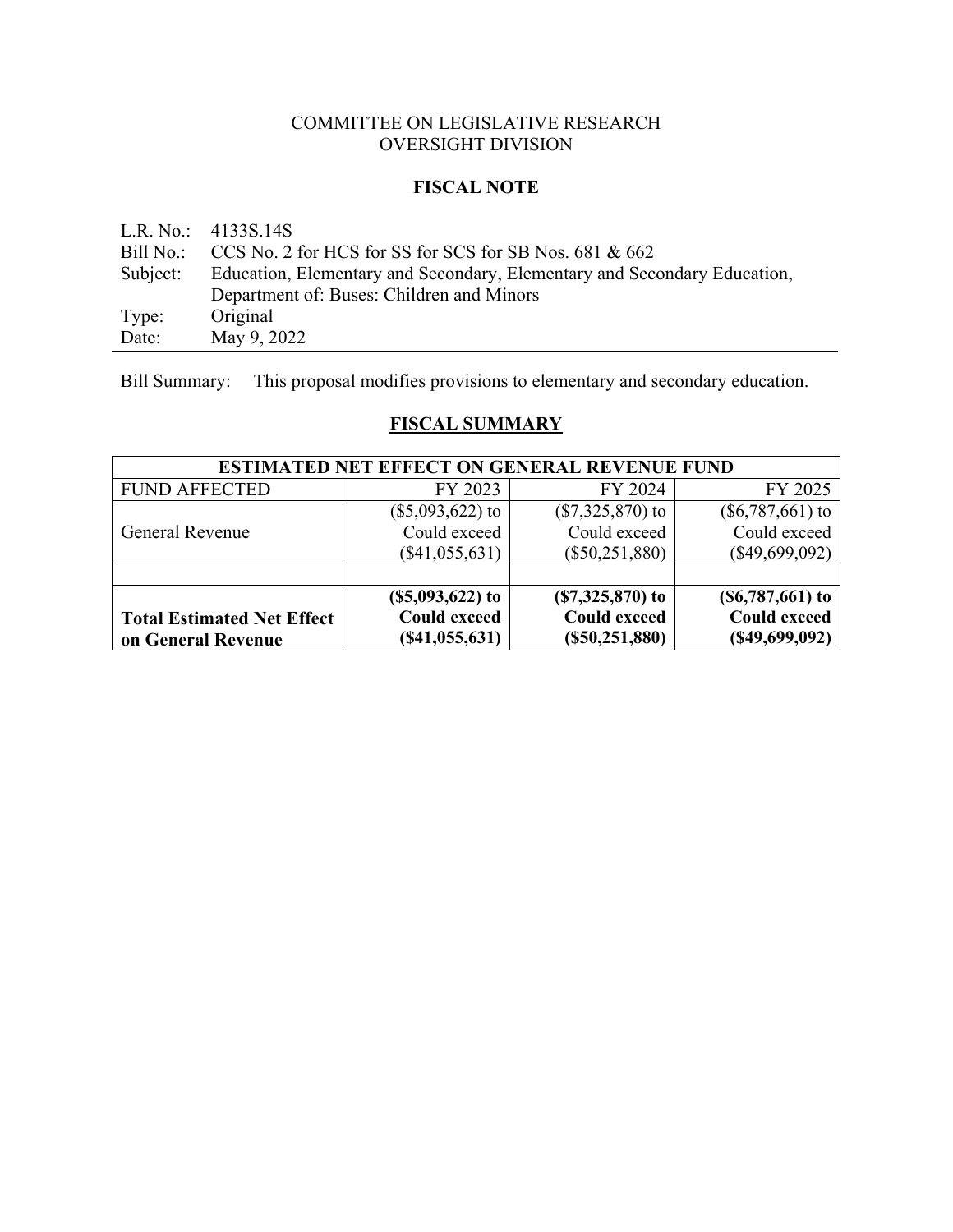| <b>ESTIMATED NET EFFECT ON OTHER STATE FUNDS</b> |                       |                       |                       |  |
|--------------------------------------------------|-----------------------|-----------------------|-----------------------|--|
| <b>FUND AFFECTED</b>                             | FY 2023               | FY 2024               | FY 2025               |  |
| <b>Budget Stabilization Fund</b>                 | $(\$27,000,000)$      | \$0 or (Unknown)      | \$0 or (Unknown)      |  |
| <b>Evidence-Based Reading</b>                    |                       |                       |                       |  |
| Instruction Program Fund*                        | \$0                   | \$0                   | \$0                   |  |
|                                                  | $($8,416 \text{ or }$ | $($8,416 \text{ or }$ | $($8,416 \text{ or }$ |  |
| Lottery Fund                                     | Unknown)              | Unknown)              | Unknown)              |  |
| High Need Fund*                                  | \$0                   | \$0                   | \$0                   |  |
| Criminal Record System                           | $Up$ to               | \$0 or                | \$0 or                |  |
| Fund                                             | (\$165,000)           | Unknown               | Unknown               |  |
| <b>Excellence in Education</b>                   |                       |                       |                       |  |
| Revolving Fund*                                  | \$0                   | \$0                   | \$0                   |  |
| Career Ladder Forward                            |                       |                       |                       |  |
| Funding Fund*                                    | \$0                   | \$0                   | \$0                   |  |
| Workforce Diploma Fund*                          | \$0                   | \$0                   | \$0                   |  |
| Imagination Library of                           |                       |                       |                       |  |
| Missouri Program Fund*                           | \$0                   | \$0                   | \$0                   |  |
| <b>Total Estimated Net Effect</b>                | (Could exceed         | (Could exceed         | (Could exceed         |  |
| on Other State Funds                             | \$27,173,416)         | \$8,416)              | \$8,416)              |  |

\*Transfers in and distributions net to zero.

Numbers within parentheses: () indicate costs or losses.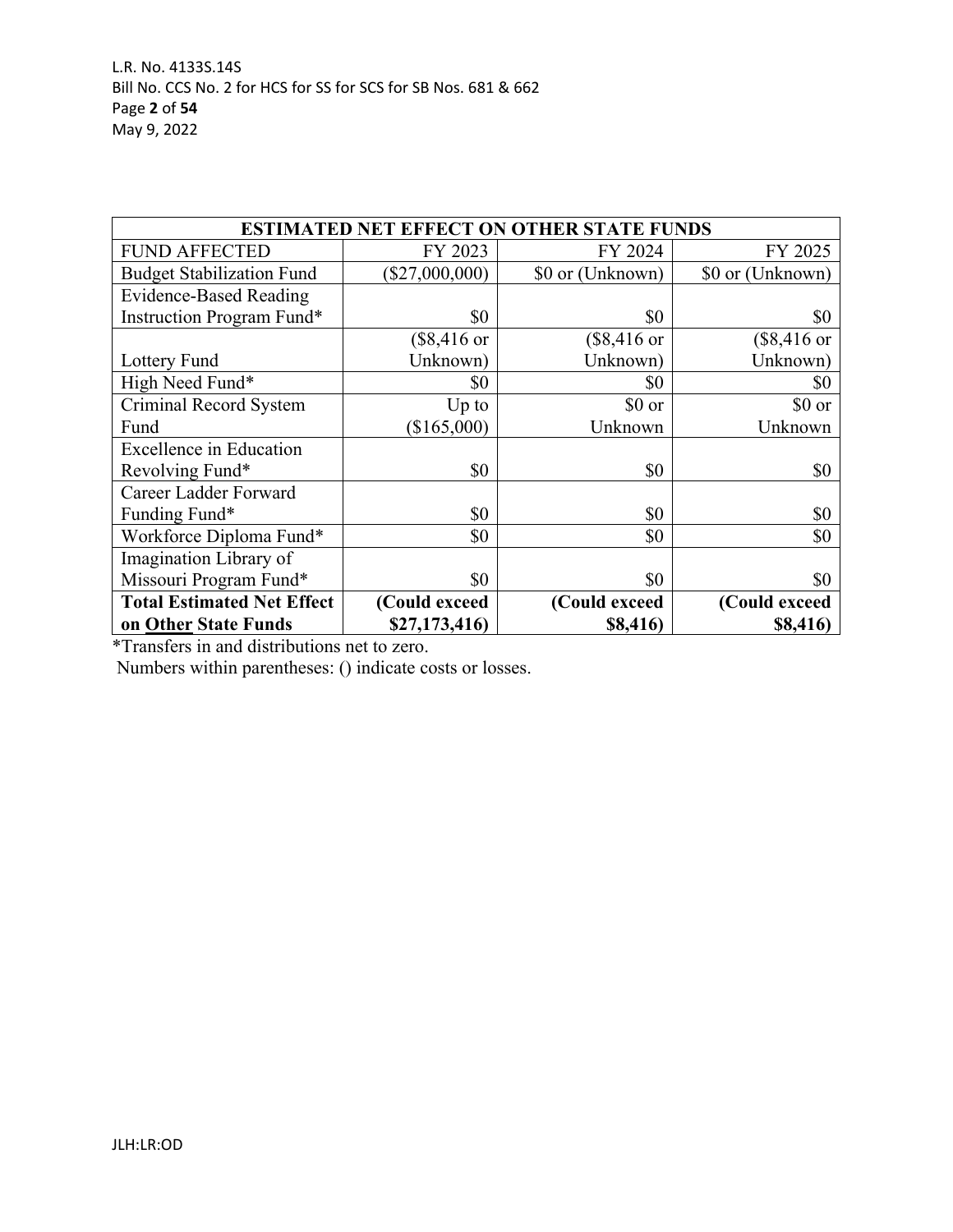| <b>ESTIMATED NET EFFECT ON FEDERAL FUNDS</b> |                     |                  |                  |  |  |
|----------------------------------------------|---------------------|------------------|------------------|--|--|
| <b>FUND AFFECTED</b>                         | FY 2023             | FY 2024          | FY 2025          |  |  |
| Federal*                                     | \$0 or Could exceed |                  |                  |  |  |
|                                              | $(\$22,300)$        | \$0 or (Unknown) | \$0 or (Unknown) |  |  |
|                                              |                     |                  |                  |  |  |
| <b>Total Estimated Net</b>                   | \$0 or Could exceed |                  |                  |  |  |
| <b>Effect on All Federal</b>                 | (S22,300)           | \$0 or (Unknown) | \$0 or (Unknown) |  |  |
| <b>Funds</b>                                 |                     |                  |                  |  |  |

\*Includes Income and expenses (of approximately \$65,000) that net to zero.

| <b>ESTIMATED NET EFFECT ON FULL TIME EQUIVALENT (FTE)</b> |                  |                  |                  |  |  |
|-----------------------------------------------------------|------------------|------------------|------------------|--|--|
| <b>FUND AFFECTED</b>                                      | FY 2023          | FY 2024          | FY 2025          |  |  |
| <b>General Revenue</b>                                    | 12 FTE to could  | 13 FTE to could  | 13 FTE to could  |  |  |
|                                                           | exceed 14.12 FTE | exceed 17.12 FTE | exceed 17.12 FTE |  |  |
| Federal Funds                                             | 0 to .88 FTE     | 0 to .88 FTE     | 0 to .88 FTE $ $ |  |  |
| <b>Total Estimated Net</b>                                |                  |                  |                  |  |  |
| <b>Effect on FTE</b>                                      | 12 to 15 FTE     | 13 to 18 FTE     | 13 to 18 FTE     |  |  |

☒ Estimated Net Effect (expenditures or reduced revenues) expected to exceed \$250,000 in any of the three fiscal years after implementation of the act or at full implementation of the act.

 $\Box$  Estimated Net Effect (savings or increased revenues) expected to exceed \$250,000 in any of the three fiscal years after implementation of the act or at full implementation of the act.

| <b>ESTIMATED NET EFFECT ON LOCAL FUNDS</b> |                    |                    |                    |  |  |
|--------------------------------------------|--------------------|--------------------|--------------------|--|--|
| <b>FUND AFFECTED</b>                       | FY 2023            | FY 2024            | FY 2025            |  |  |
|                                            |                    |                    |                    |  |  |
|                                            | (Unknown,          | (Unknown,          | (Unknown,          |  |  |
| <b>Local Government</b>                    | <b>Potentially</b> | <b>Potentially</b> | <b>Potentially</b> |  |  |
|                                            | significant)       | significant)       | significant)       |  |  |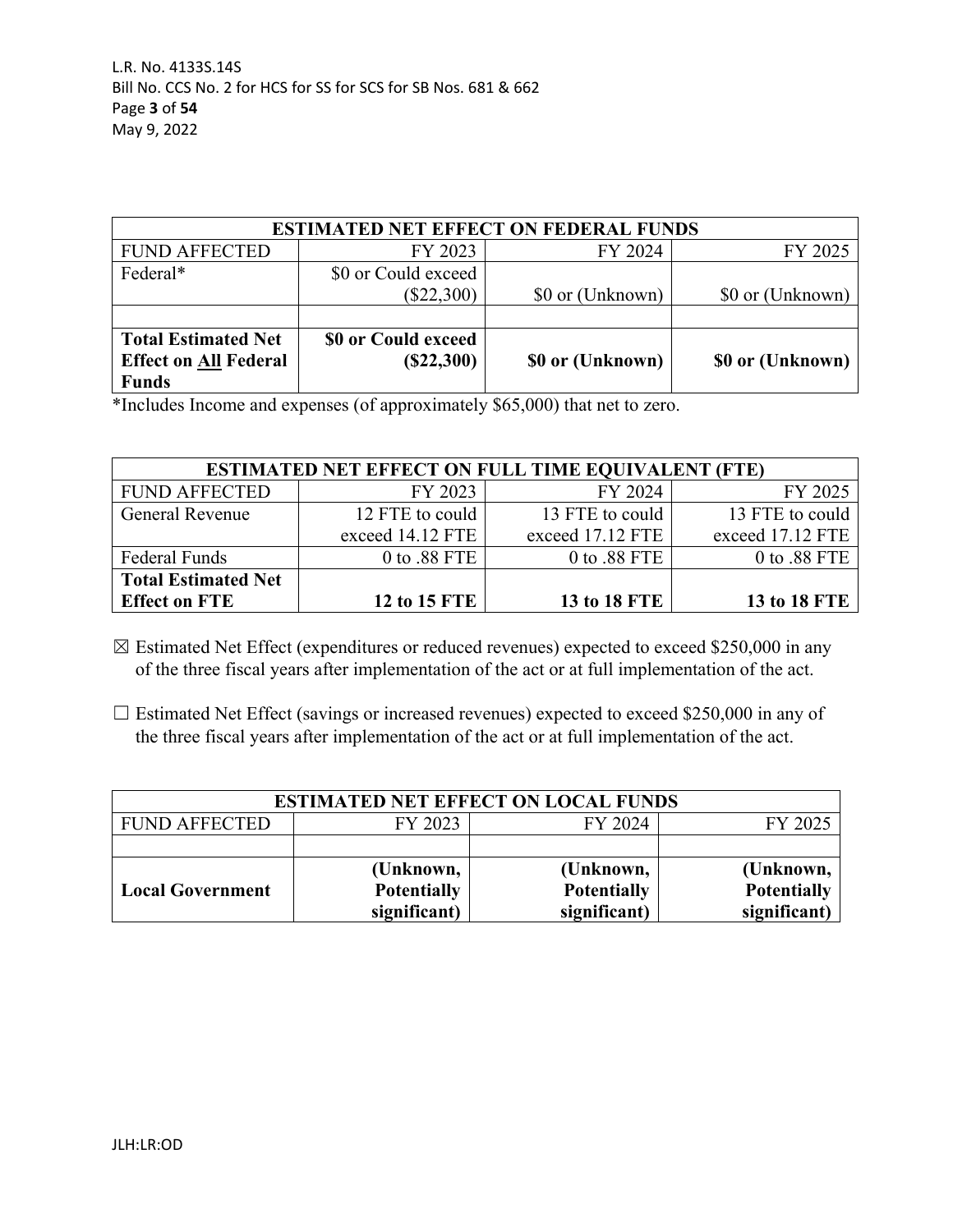L.R. No. 4133S.14S Bill No. CCS No. 2 for HCS for SS for SCS for SB Nos. 681 & 662 Page **4** of **54** May 9, 2022

# **FISCAL ANALYSIS**

#### ASSUMPTION

Due to time constraints, **Oversight** was unable to receive some agency responses in a timely manner and performed limited analysis. Oversight has presented this fiscal note on the best current information that we have or on information regarding a similar bill(s). Upon the receipt of agency responses, Oversight will review to determine if an updated fiscal note should be prepared and seek approval to publish a new fiscal note.

#### §160.077 – Get the Lead Out of School Drinking Water Act

In response to a similar proposal, HCS SB 984 (2022), officials from the **Department of Health and Senior Services (DHSS)** assumed the following regarding this proposal:

Section 160.077 of the proposed legislation would create the "Get the Lead Out of School Drinking Water Act" which would create lead testing requirements for certain schools, including early childhood education programs that receive state funding.

Section 160.077.4(8) would require school districts to submit annual testing results to the Department of Health and Senior Services.

Section 160.077.5 would make DHSS responsible for determining the entities that may conduct testing and analyze the results.

Section 160.077.6 would require the Department of Natural Resources (DNR) make apportionments available to school districts, with assistance from DHSS and the Department of Elementary and Secondary Education (DESE).

Section 160.077.7 would require DHSS to publish a biennial report on the findings from water testing as reported to DHSS under Section 160.077.4(8), which would be published on DNR's website.

Section 160.077.8 would require DHSS to ensure public schools comply with the provisions of the Act.

Section 160.077.11 would allow DHSS to promulgate rules. To administer the provisions of the legislation DHSS would need to establish a new program, requiring: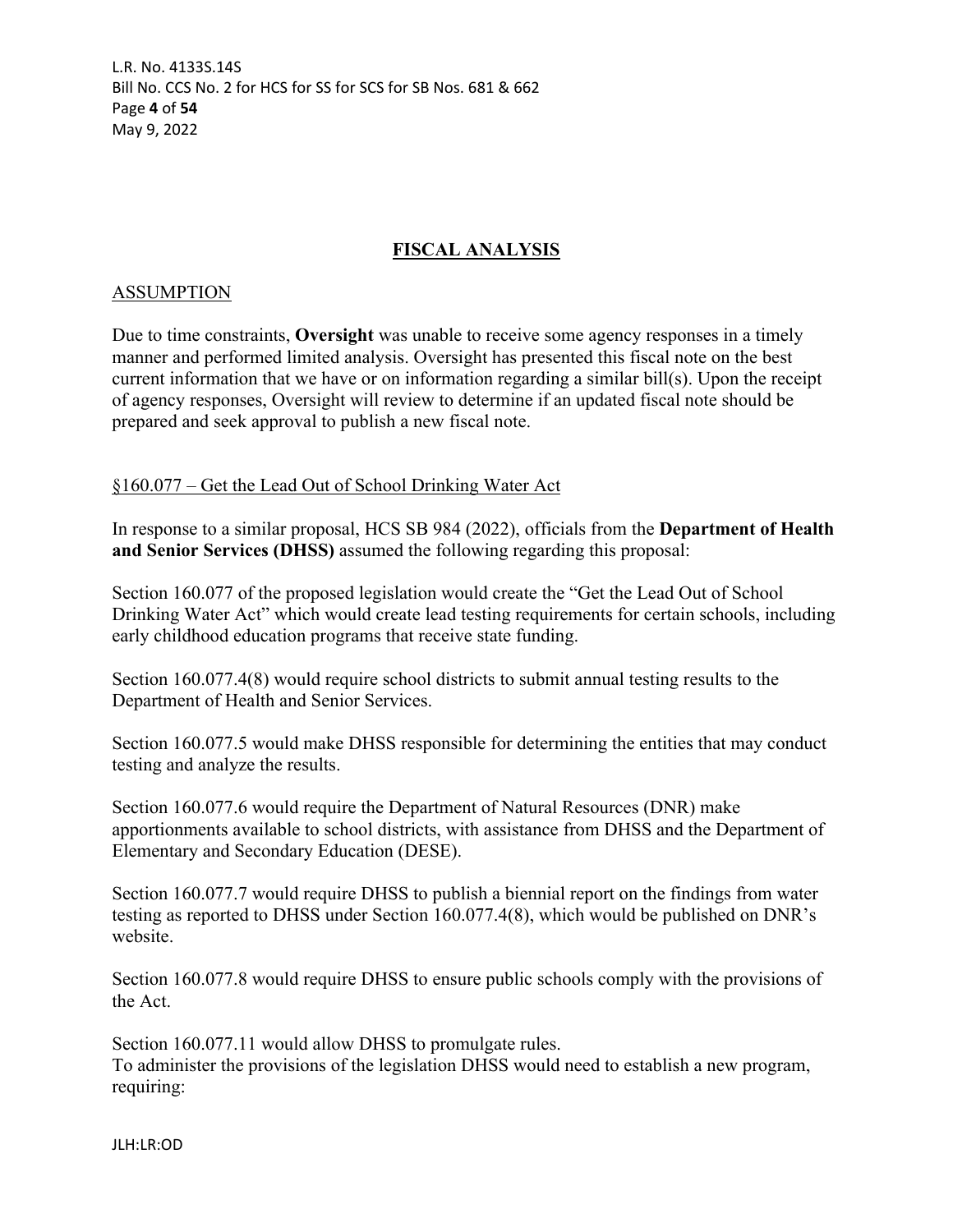L.R. No. 4133S.14S Bill No. CCS No. 2 for HCS for SS for SCS for SB Nos. 681 & 662 Page **5** of **54** May 9, 2022

- Three (3) Environmental Program Analysts to enforce the provisions of the legislation as required by subsection eight, to provide schools technical assistance on testing and interpreting results, and provide any needed trainings to schools and school staff. Each position would have an estimated annual salary of \$50,213 based on the average annual salary of an Environmental Program Analyst in the Division of Community and Public Health (DCPH) as of March 2022.
- Four (4) Public Health Program Specialists to receive and process data, provide outreach and education about the program, and assist schools with communicating results to the public. Each position would have an estimated annual salary of \$47,616 based on the average annual salary of a Public Health Program Specialist in the DCPH as of March 2022.
- One (1) Environmental Program Supervisor to oversee the program and supervise staff, with an estimated annual salary of \$67,256 based on the average annual salary of an Environmental Program Supervisor in the DCPH as of March 2022.
- One (1) Administrative Support Assistant to provide support to the program, including managing phone calls, letter communications, and travel arrangements. This position would have an estimated annual salary of \$32,573 based on the average annual salary of an Administrative Support Assistant in the DCPH as of March 2022.

As the proposed legislation requires DNR to make apportionments available to schools, DHSS assumes that the funds apportioned to schools would be an expense within DNR rather than DHSS, and any needed fiscal staff would be within DNR.

**Oversight** does not have information to the contrary and therefore, Oversight will reflect the estimates as provided by the DHSS.

In response to a similar proposal, HCS SB 984 (2022), officials from the **Department of Natural Resources (DNR)** stated the following:

To meet the requirements of 160.077.6, additional FTEs are anticipated in the Financial Assistance Center. However, without knowing the size of the appropriation or how many schools would require funding, the Department is unable to estimate the exact number of FTEs that will be needed at this time and currently have no established funding for these activities. Positions will be needed to develop a new grant program, solicit and review applications, oversee the award of grant funds to recipients, issue grant payments, and to coordinate with staff in the Public Drinking Water Branch and regional offices who handle monitoring, compliance and field responses related to the law.

**Oversight** will reflect an "Unknown" cost to DNR for implementation of the grant program.

In response to a similar proposal from 2022 (HCS for HB 2532), officials from the **Department of Elementary and Secondary Education** and **Office of Administration - Administrative**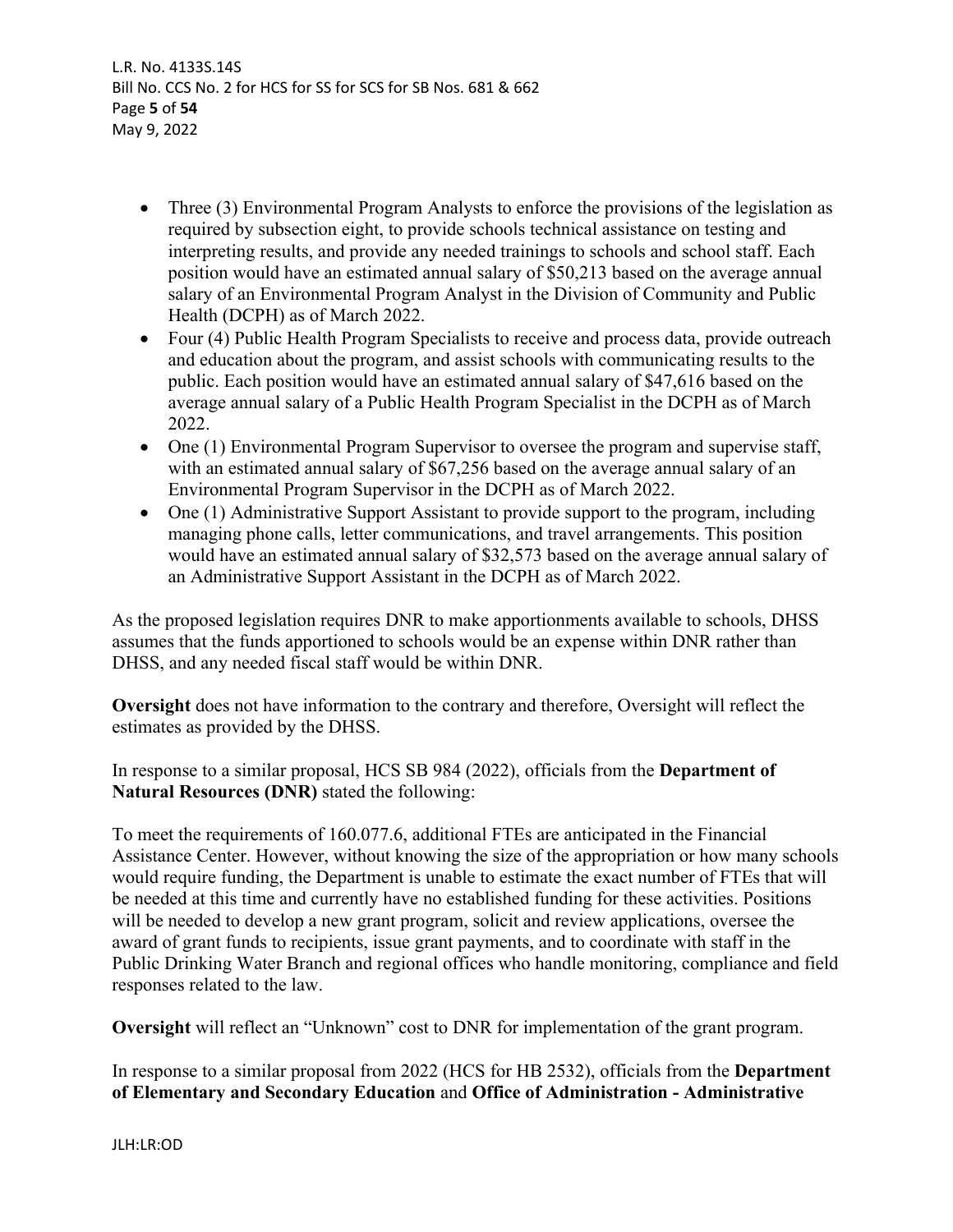L.R. No. 4133S.14S Bill No. CCS No. 2 for HCS for SS for SCS for SB Nos. 681 & 662 Page **6** of **54** May 9, 2022

**Hearing Commission** each assumed the proposal would have no fiscal impact on their respective organizations. **Oversight** does not have any information to the contrary. Therefore, Oversight will reflect a zero impact in the fiscal note for these agencies.

In response to a similar proposal from 2022 (HCS for HB 2532), officials from the **Kansas City Public Schools (KCPS)** indicated they did 290 samples over 38 sites at a cost of \$133 per sample last year. This was for lead and copper. This was doing an average of 7.6 tests at 38 locations. Not every outlet was tested. KCPS paid an average of approximately \$1,025 per location for the testing only. To test every outlet the cost per location would be about \$2,700 per location. For all locations for KCPS that would cost \$102,500 each testing round.

Remediation costs will vary by building with older/larger buildings coming at a higher cost. Replacement of lines is one remediation. There will not be issues in buildings constructed after 1986. That is when the mandate for lead free solder was put in place. If the lines are too costly to replace, a school district could filter at that line.

**Oversight** assumes this proposal requires school districts to test drinking water outlets for lead levels and to engage in remediation efforts if elevated lead levels are discovered. Oversight assumes this proposal provides additional funding for school districts to fund the filtration, testing, and remediation of drinking water systems, subject to appropriation.

In addition, this proposal allows school districts to seek federal funds for reimbursement for compliance incurred under this proposal. **Oversight** will show a range of impact to Federal Funds of \$0 (none available) to an unknown negative transfer from Federal Funds to school districts.

**Oversight** notes, per a report by the U.S. Government Accountability Office (GAO) titled **Lead** [Testing of School Drinking Water Would Benefit from Improved Federal Guidance](https://www.gao.gov/assets/gao-18-382.pdf):

"In our survey, the median amount spent by school districts to test for lead in school drinking water during the past 12 months varied substantially, depending on the number of schools in which tests were conducted (see table 1). School districts may have paid for services such as collecting water samples, analyzing and reporting results, and consultants. For example, an official in a small, rural school district—with three schools housed in one building—told us his district spent \$180 to test all eight fixtures. In contrast, officials in a large, urban school district told us they spent about \$2.1 million to test over 11,000 fixtures in over 500 schools. Some school districts, especially larger ones, incurred costs to hire consultants to advise them and help design a plan to take samples, among other things.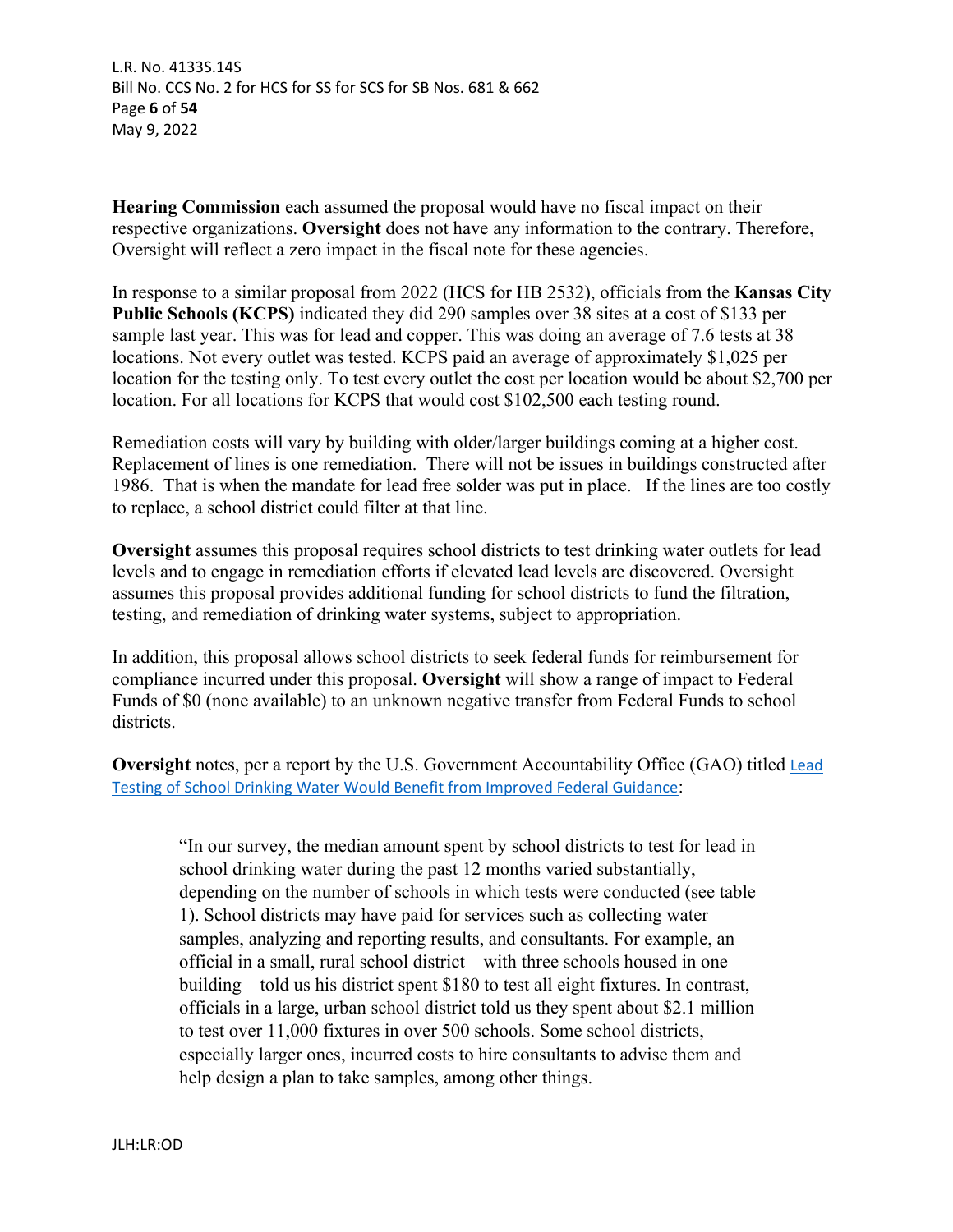L.R. No. 4133S.14S Bill No. CCS No. 2 for HCS for SS for SCS for SB Nos. 681 & 662 Page **7** of **54** May 9, 2022

Based on this information, **Oversight** estimates the cost of the testing ranges from \$23 to \$191 per fixture. There are 518 school districts in Missouri with 2,357 public and charter school buildings, plus an estimated 650 private schools. Assuming a cost of \$100 per test x 10 drinking water outlets per building x 3,007 school buildings total testing costs would be over \$3 million per year.

**Oversight** notes, per a [local news report](https://www.fox43.com/article/news/investigations/fox43-reveals/lead-testing-in-schools-fox43-reveals/521-b47f3a8e-891c-42e2-a36a-82e004dad337), a school district in Lancaster County, Pennsylvania, "installed around 100 filters throughout the school, which cost about \$200,000." Based on this, Oversight estimates the cost per filter at approximately \$2,000.

Per the GAO report, approximately 37% of school districts tested found elevated lead levels. Oversight assumes if 37% of school buildings in Missouri were required to install three filters the cost is estimated at \$4,735,260. In addition, Oversight assumes there would be annual maintenance costs.

Ultimately, **Oversight** is uncertain how many school districts currently test for lead levels or how many would have elevated lead levels. Additionally, Oversight is uncertain what type of remediation efforts would be used to address elevated lead levels.

**Oversight** will show an unknown cost to school districts that could be substantial.

In addition, per section 160.077.9 (2), **Oversight** assumes school districts could incur penalties for non-compliance.

# Section 160.261 Discipline & Abuse Procedures

In response to the previous version, officials from the **Department of Elementary and Secondary Education (DESE)** assumed the provision would have no fiscal impact on their organization.

In response to the previous version, officials from from **Department of Social Services (DSS) - Division of Youth Services** stated the Children's Division may need additional investigators to investigate allegations in schools. The Department estimates a need of  $0 - 2$  staff for this workload.

**Oversight** will show a range of impact to DSS of \$0 (no additional investigators needed) to a cost of two investigators. Per DSS, the cost of the FTE will be split between General Revenue (56%) and Federal Funds (44%).

In response to a similar proposal, HB 2095 (2022), officials from the **Phelps County Sheriff**, **Kansas City Police Department** and the **St. Louis County Police Department** each assumed the provision would have no fiscal impact on their respective organizations.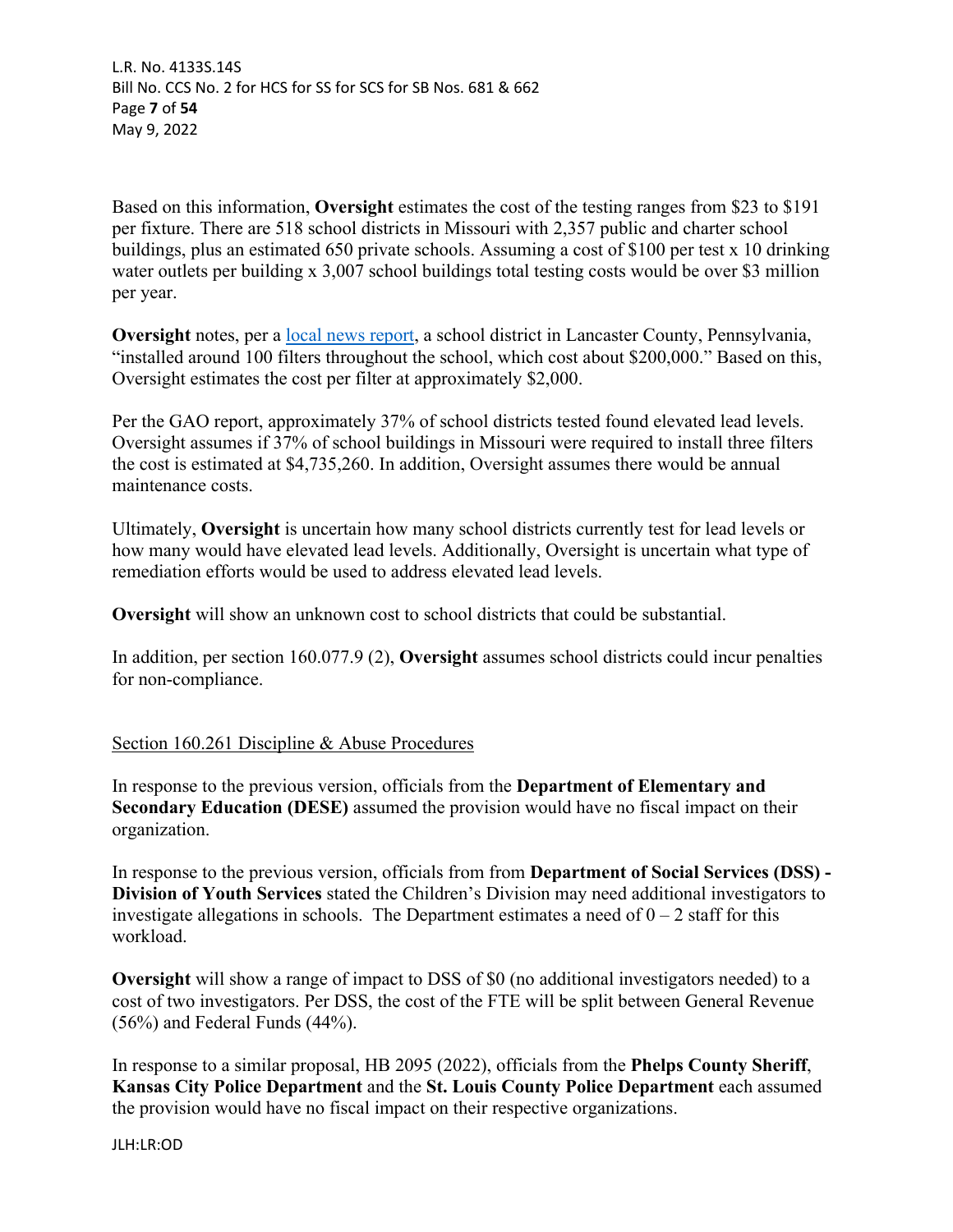#### Sections 160.560 Show Me Success Diploma Program

In response to a similar proposal, HB 624 (2021), officials from the **Office of the State Treasurer (STO)** stated they are estimating anywhere from no fiscal impact up to two FTEs. The overall impact to the State Treasurer's Office will depend on negotiation with the state's 529 program manager to implement these provisions. The STO assumed a possible need for two (2) FTE Analysts, each at \$39,708 annually plus fringe benefits and other expense and equipment.

**Oversight** notes that subsection 160.560.8 states the Office of the State Treasurer shall provide guidance and assist with the creation, maintenance, and use of an account that has been established under sections 166.400 to 166.455 (MOST program).

**Oversight** will range the fiscal impact "Up to" the 2 FTE estimated by the STO starting in FY 2023 depending upon the activity and complexity additional accounts.

**Oversight** assumes this program is optional (may) for school districts. Oversight also assumes school districts would continue to receive state funding for students that utilize this educational path. Therefore, Oversight will assume the provision will not materially fiscally impact local school districts.

**Oversight** assumes if a student receives a show-me success diploma and enrolls in a postsecondary educational institution, the state will continue to count this student in their funding calculation, and this will not result in a material difference in state aid. Therefore, Oversight will not reflect a fiscal impact to the foundation formula for this provision.

# Sections 160.2700 & 160.2705 - Adult High Schools

In response to the previous version, officials from the **DESE** and **DSS** each assumed the provision would have no fiscal impact on their respective organizations.

**Oversight** notes that the above mentioned agencies have stated the provision would not have a direct fiscal impact on their organization. Oversight does not have any information to the contrary. Therefore, Oversight will reflect a zero impact on the fiscal note for this provision.

# Section 161.097 - Missouri Advisory Board for Educator Preparation

In response to the previous version, officials from **DESE** estimated a one-time meeting cost to align literacy and reading instruction in teacher preparation programs at \$40,140.

# Section 161.214 School Innovation Waiver

In response to the previous version, officials from the **DESE** assumed the provision would have no fiscal impact on their organization. **Oversight** does not have any information to the contrary.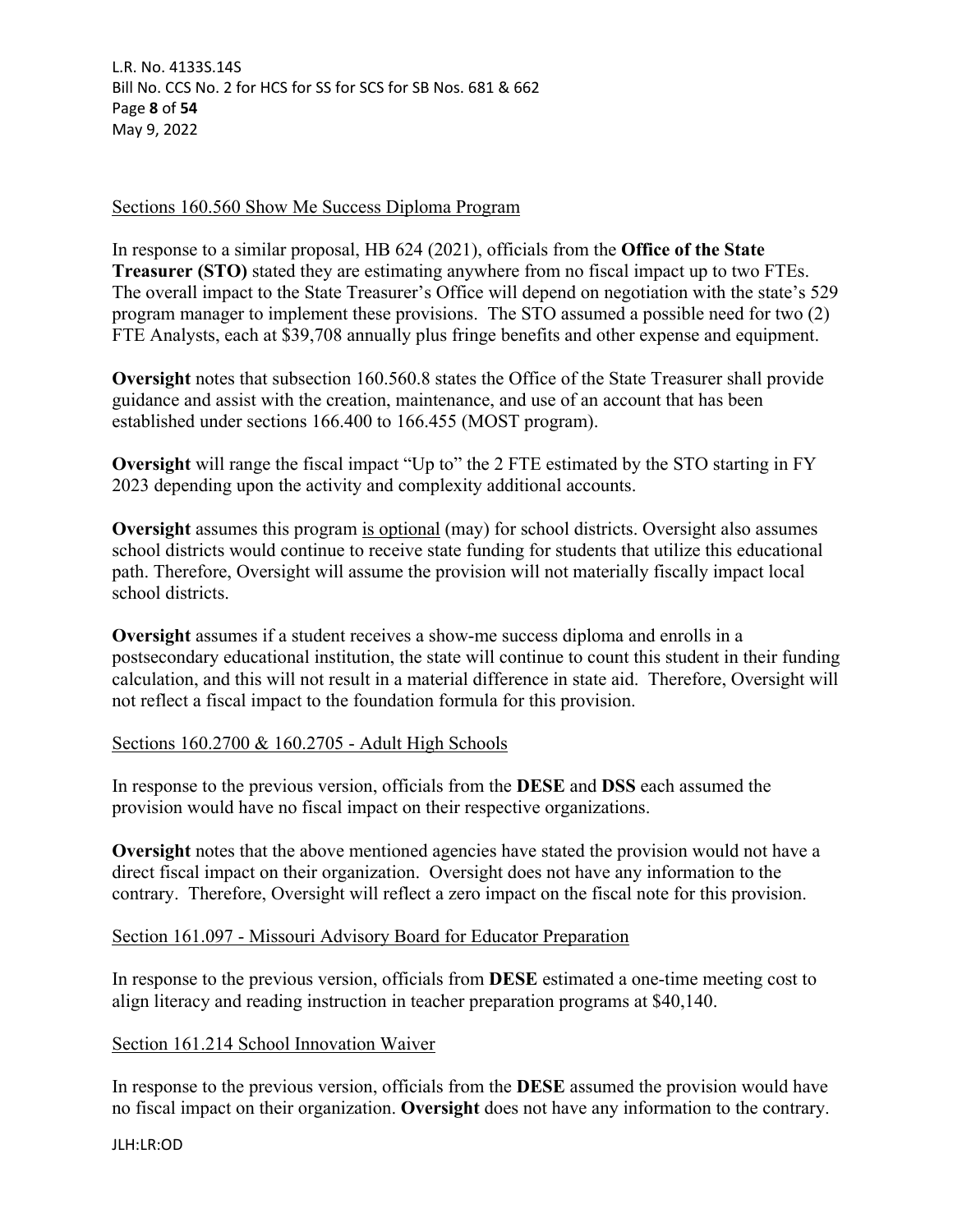L.R. No. 4133S.14S Bill No. CCS No. 2 for HCS for SS for SCS for SB Nos. 681 & 662 Page **9** of **54** May 9, 2022

Therefore, Oversight will reflect a zero impact in the fiscal note for this agency for this provision.

**Oversight** notes DESE's FY 2022 Budget Book included a \$1,000,000 Governor's Recommendation from General Revenue to "support school innovation teams in implementing their waivers approved by the State Board of Education". DESE's FY 2023 Budget Book does not appear to include funding to support innovation waivers.

**Oversight** will show a range of impact to General Revenue of \$0 (no additional cost or not appropriated) to an unknown cost to support school innovation teams. Based on FY 2022's Governor Recommend, Oversight assumes the cost could exceed \$250,000.

**Oversight** assumes there could be a cost to implement this program. School districts may have costs related to improving student readiness and job training, increasing teacher compensation, or improving teacher recruitment and development. Oversight will show a range of impact of \$0 (no school districts participate or no additional cost) to an unknown cost to implement the waiver. Oversight assumes the net impact on school districts would be \$0 if distributions from General Revenue cover all costs or negative net impact if implementation costs exceed state distributions.

# Section 161.241 Statewide Literacy Plan

In response to the previous version, officials from **DESE** stated Section 161.241 requires DESE to create an Office of Literacy to coordinate staff with roles relating to literacy and align staff work around supporting best practices in reading instruction. DESE assumes that one (1) FTE Coordinator of Literacy would be required as part of this new office at a cost of \$63,480.

This section also requires **DESE** to recruit and employ quality teacher trainers with expertise in reading instruction. Because this is subject to appropriation DESE estimates a cost that could exceed a cost that could greatly exceed \$100,000. This would be subject to appropriation so DESE will show the costs as \$0 – Could Exceed \$100,000. This could be funded by the proposed creation of the "Evidence-Based Reading Instruction Program Fund."

**Oversight** assumes this provision creates the Evidence-Based Reading Instruction Program Fund. The fund shall consist of moneys appropriated by the General Assembly or from gifts, bequests or donations. Funds are to be distributed to school districts to reimburse school districts and charter schools for efforts to improve literacy. For simplicity, Oversight assumes on the money in the Fund will be used within the year it is received.

Per the Truly Agreed To and Finally Passed CCS SS SCS HCS HB 3002 (2022), **Oversight** notes there is an appropriation from the Budget Stabilization Fund (0522) to the Evidence-based Reading Instruction Program Fund for \$25,000,000 for FY 2023 (2.047). Oversight will show this impact to the Budget Stabilization Fund in FY 2023.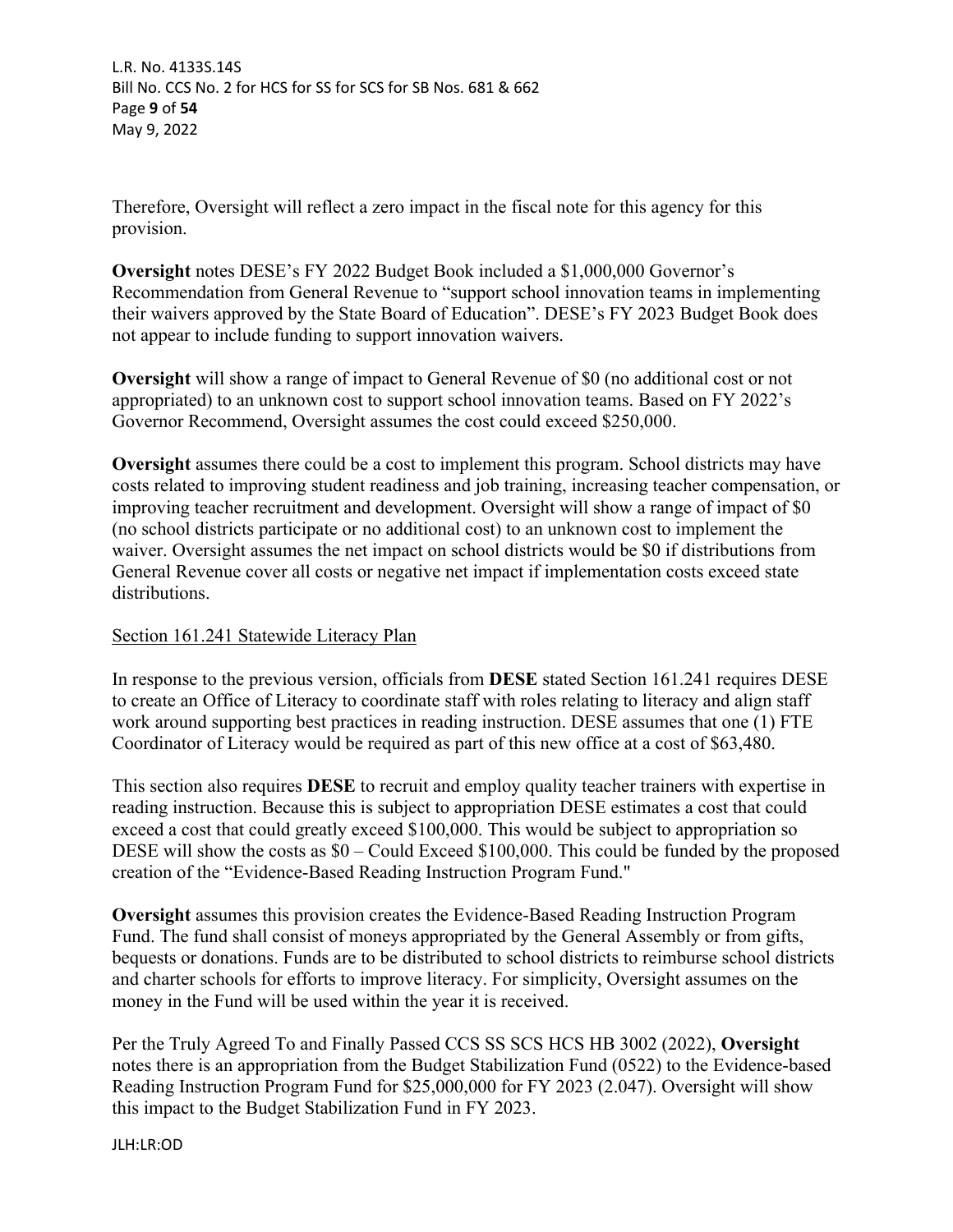L.R. No. 4133S.14S Bill No. CCS No. 2 for HCS for SS for SCS for SB Nos. 681 & 662 Page **10** of **54** May 9, 2022

In addition, **Oversight** will show a \$0 to unknown cost to General Revenue for FY 2024, FY 2025 and beyond for potential future appropriations.

#### 161.380, 161.385 & 162.1255 Competency Based Education

In response to a similar proposal, HB 1956 (2022), officials from **Department of Elementary and Secondary Education (DESE)** stated this provision requires DESE to facilitate the creation, sharing, and development of assessments and curriculum and training for teachers, and best practices for the school districts that offer competency-based education courses. Costs for development of competency-based assessments will vary depending upon the number of courses/content domains necessary. The department estimates \$1,000,000 costs\* for each course/content domain. The department has projected these costs across two fiscal years along with \$25,000 annually for the Competency Task Force support until the work is complete.

\*This includes: \$100,000 for test specifications/blueprint review, \$50,000 for passage review, \$100,000 for item writing, \$100,000 for item review, \$100,000 for forms creation, \$300,000 for field testing, and \$300,000 for establishing mastery standards.

**DESE** projects Section 162.1255.2 may have additional costs to school districts/charter schools and to the vendors they used to determine and report the appropriate attendance hours to DESE.

In response to a similar proposal, HB 1956 (2022), officials from the **Office of the Governor** and the **Missouri House of Representatives** each assumed the provision would have no fiscal impact on their respective organizations. **Oversight** does not have any information to the contrary. Therefore, Oversight will reflect a zero impact in the fiscal note for these agencies.

In response to a similar proposal, HB 1956 (2022), officials from the **Missouri Senate** stated they anticipated a negative fiscal impact to reimburse 2 Senators for travel to Task Force meetings. It will cost approximately \$256 per meeting.

**Oversight** assumes the General Assembly could absorb the cost of the Task Force meetings within the current appropriation levels and will not reflect a fiscal impact.

**Oversight** assumes there could be costs to implement Competency-based Education programs in school districts and charter schools such as costs determine and report the appropriate attendance hours to DESE.

**Oversight** assumes this provision creates the Competency-Based Education Grant Program Fund. The fund shall consist of moneys appropriated by the General Assembly or from gifts, bequests or donations. For simplicity, Oversight assumes on the money in the Fund will be used within the year it is received.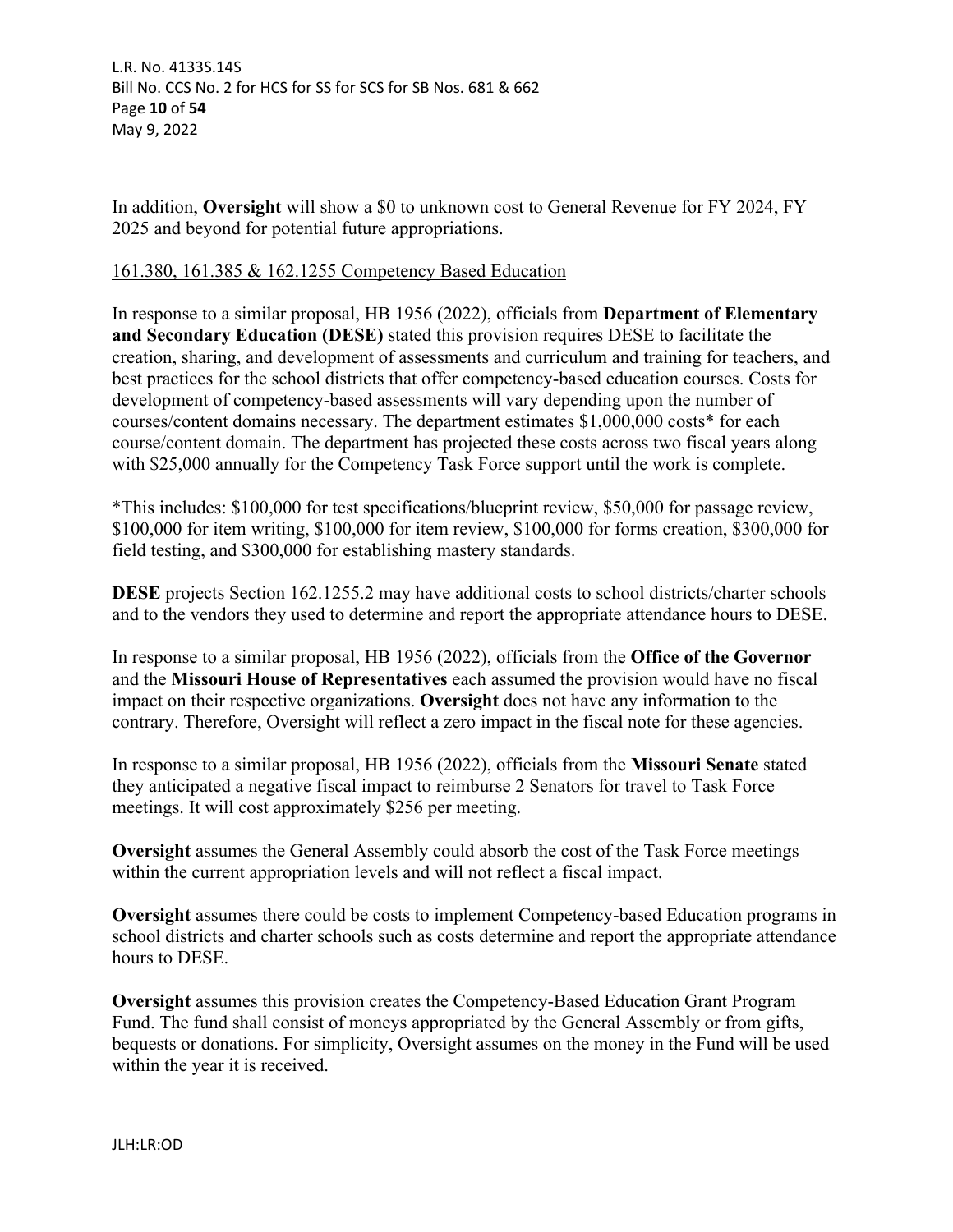L.R. No. 4133S.14S Bill No. CCS No. 2 for HCS for SS for SCS for SB Nos. 681 & 662 Page **11** of **54** May 9, 2022

Per the Truly Agreed To and Finally Passed CCS SS SCS HCS HB 3002 (2022), **Oversight** notes an appropriation from the Budget Stabilization Fund (0522) to the Competency-Based Education Grant Program Fund for \$2,000,000 for FY 2023. Oversight will show a \$0 to unknown impact in the remaining years.

In addition, Oversight will show a \$0 to unknown impact to General Revenue for FY 2024 and FY 2025 and beyond.

#### Section 161.700 - Holocaust Education

In response to a similar proposal, SCS HCS HB 2000 (2022), officials from **DESE** stated they would incur meeting costs in the amount of \$22,300 for curriculum development and implementation. In addition, DESE will incur meeting costs in the amount of \$66,900 for teacher professional development and framework implementation.

In response to a similar proposal, officials from **Southeast Missouri State University**, a charter school sponsor, stated many schools do not even address the Holocaust.

**Oversight** assumes DESE is to create a curriculum on the Holocaust for school districts participating in the pilot program to adopt beginning in the 2023-24 school year. School districts shall provide professional development for teachers related to Holocaust instruction.

**Oversight** assumes teachers are already required to obtain a certain number of hours towards professional development.

**Oversight** does not anticipate a fiscal impact to school districts.

#### Section 162.084 - Notifications

In response to a similar proposal, HB 942 (2021), officials from the **Springfield School District** assumed a cost for the notification process, goals process – assuming 10% unaccredited and 25 provisionally accredited – costing \$50,000.

**Oversight** assumes there could costs associated with notifying parents of performance scores and academic proficiency and growth goals.

#### Sections 162.261, 162.281, 162.291, 162.471, 162.481, 162.491 and 162.563 - Subdistricts

In response to the previous version, officials from the **DESE** assumed the provision would have no fiscal impact on their organization.

In response to a similar proposal, HB 1804 (2022), officials from the **Office of the State Courts Administrator** assumed the provision would have no fiscal impact on their organization.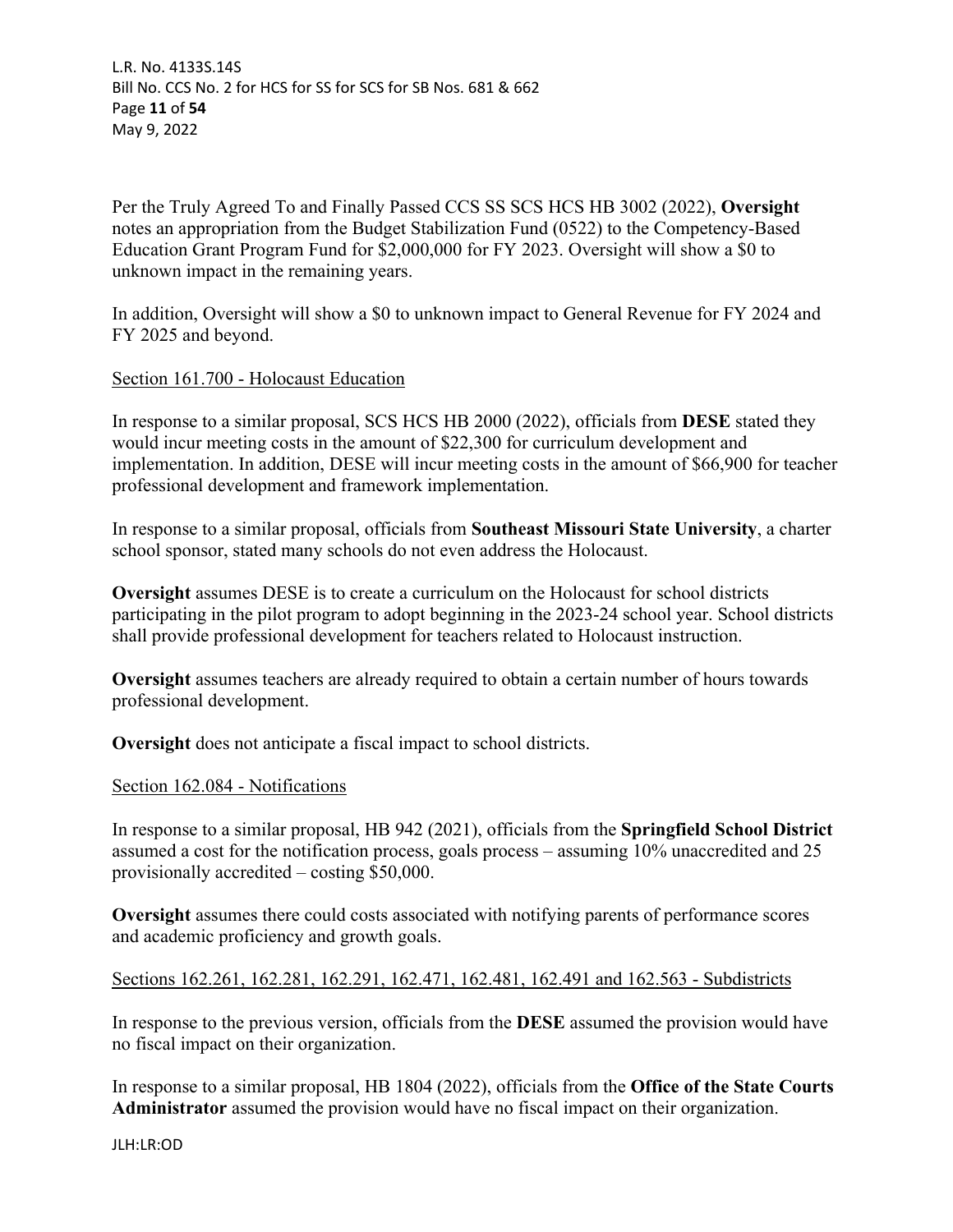L.R. No. 4133S.14S Bill No. CCS No. 2 for HCS for SS for SCS for SB Nos. 681 & 662 Page **12** of **54** May 9, 2022

 In response to the previous version, officials from the **St. Louis County Election Board** stated it would take their office 15 hours per subdistrict that they would have to draw. With that in mind, they estimate that they would have to draw 161 subdistricts for the 23 impacted school districts. This would entail 2,415 hours of programming at a cost of \$24.00 per hour for a total of \$57,960.

**Oversight** assumes there could be costs for local election authorities to draw sub-district boundaries. Oversight assumes this provision is permissive; therefore, Oversight will show a range of impact of \$0 (no school districts choose to subdivide) to an unknown cost for local election authorities for school districts that choose to subdivide.

In response to a similar proposal, HB 164 (2021), officials from the **Affton 101 School District**, **Fordland R-III School District** and the **Marquand-Zion R-VI School District** each assumed this provision would have a fiscal impact on their respective organizations. However, these school districts did not provide any further information regarding the impact.

In response to a similar proposal, HB 164 (2021), officials from the **High Point R-III School District** and the **Malta Bend R-V School District** each assumed the provision would have no fiscal impact on their respective organizations.

**Oversight** requested additional information from the responding school districts; however, no additional information was received. Based on the information available at the time this fiscal note was completed, Oversight assumes there is no fiscal impact to these school districts for these sections.

# Section 162.720 - Gifted Education

In response to the previous version, officials from the **DESE** assumed the provision would have no fiscal impact on their organization.

In response to a similar proposal, Perfected HCS HB 1750 (2022), officials from **Sikeston R-6 School District** assumed the provision will have no fiscal impact on their organization.

In response to a similar proposal, HB 306 (2021), officials from the **High Point R-III School District** assumed the provision would not fiscally impact their schools.

In response to a similar proposal, from 2021 (SB 151), officials from the **Fordland School District** stated this would require additional funding to establish a gifted program.

In response to a similar proposal from 2020 (SB 645), officials from the **Hurley R-I School District** stated gifted programs are very expensive to run and for small school districts, the financial impact of creating sections for 3 or 4 students could be massive at varying grade levels.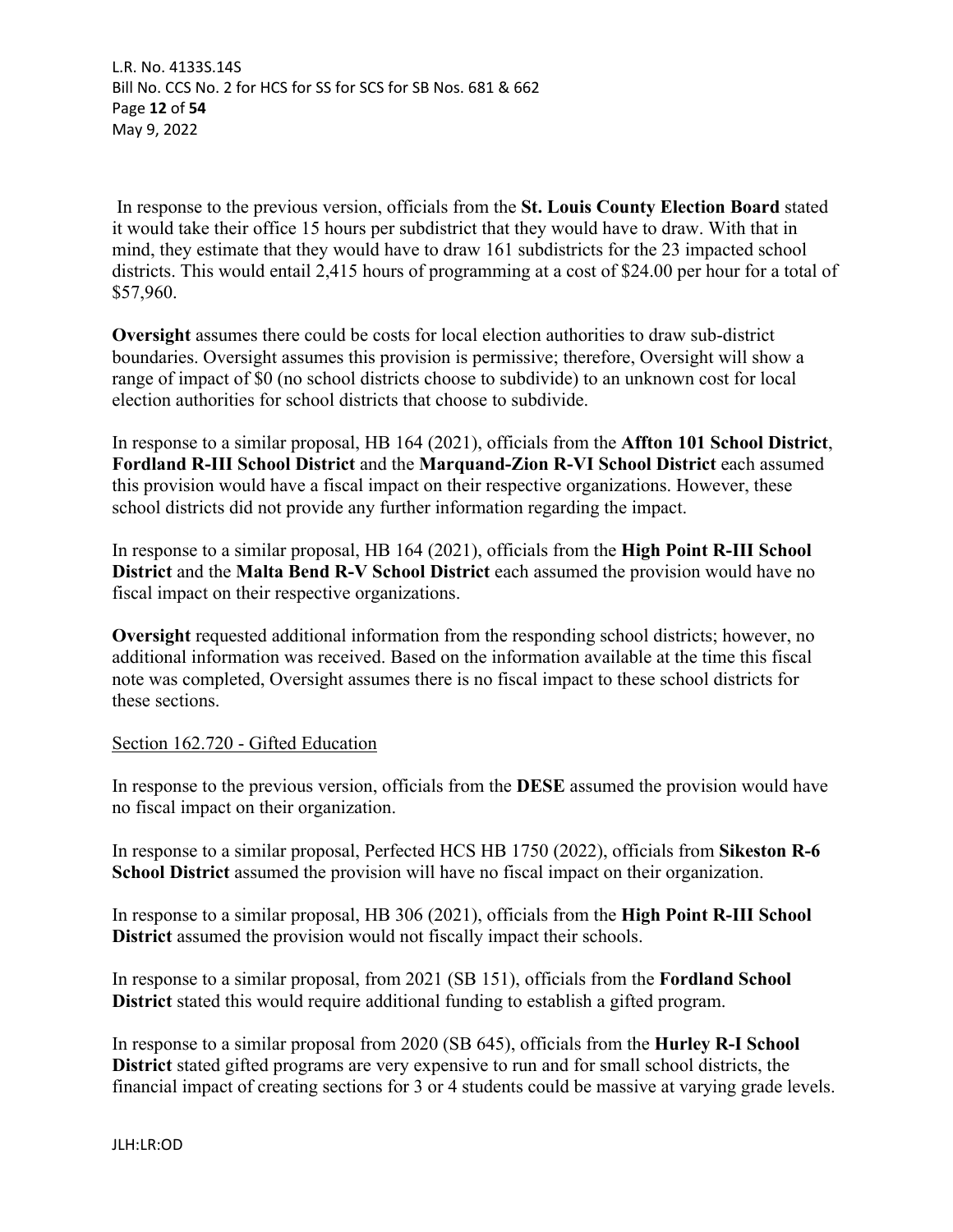In response to a similar proposal from 2020 (SB 645), officials from the **Shell Knob School District** assumed this provision has a negative fiscal impact.

In response to a similar proposal from 2020 (SB 645), officials from the **Fayette R-III** school district said the annual cost of this provision is \$50,000, and would increase each year. It would be the cost to hire a gifted teacher plus any required assessments.

In response to a similar proposal from 2019, (HB 112), officials from the **Wellsville-Middletown R-1** School District assumed the provision had the potential to have a substantial negative fiscal impact.

In response to a similar proposal from 2019, (HB 112), officials from the **Lee's Summit R-7 School District** assumed the provision would be of no cost to the district because it has a stateapproved program.

In response to a similar proposal from 2019, (HB 112), **Springfield Public Schools** assumed the cost to the district would be for additional professional development for non-certificated gifted teachers. The program already exists in the district but this change would create a mandate for districts. Additional cost above current expenditure is negligible.

**Oversight** notes, per information from DESE's 2019 Gifted Advisory Council (GAC) Biennial Report, 239 out of 528 Missouri school districts offered gifted programs in 2018, spending \$42,968,610 for these programs. Also, per the report, the state reimburses \$24,870,140 annually, which amount has remained static since 2006. Therefore, Oversight will assume the costs for this expansion will be borne by the school districts. DESE provided there were 37,475 identified students in Missouri, and that 5,199 identified students were unserved. However, the GAC reports and statistics from the National Center for Education Statistics show there are likely more unidentified unserved gifted students in Missouri.

**Oversight** estimates gifted spending is approximately \$1,325 per gifted student (\$42,968,610 / 32,276). If there are 5,199 unserved identified gifted students with a cost of \$1,325 to educate, Oversight estimates **\$6,888,675** to provide gifted education to every unserved identified gifted student.

**Oversight** notes that the GAC reports show that districts with gifted programs identify gifted students at higher rates than districts without gifted programs. Oversight does not have sufficient data to firmly estimate a specific number of unidentified unserved gifted students, but will create an instructive estimate based on national statistics.

**Oversight** notes that in 2014, The National Center for Education Statistics (NCES) found states identified 6.7% of their public school students as gifted. 6.7% of Missouri's 883,703 students is 59,208 gifted students. To match the NCES identified gifted student population average, Missouri would need to identify 11,335 ((.067 x 883,703) - 5,199 identified gifted students) more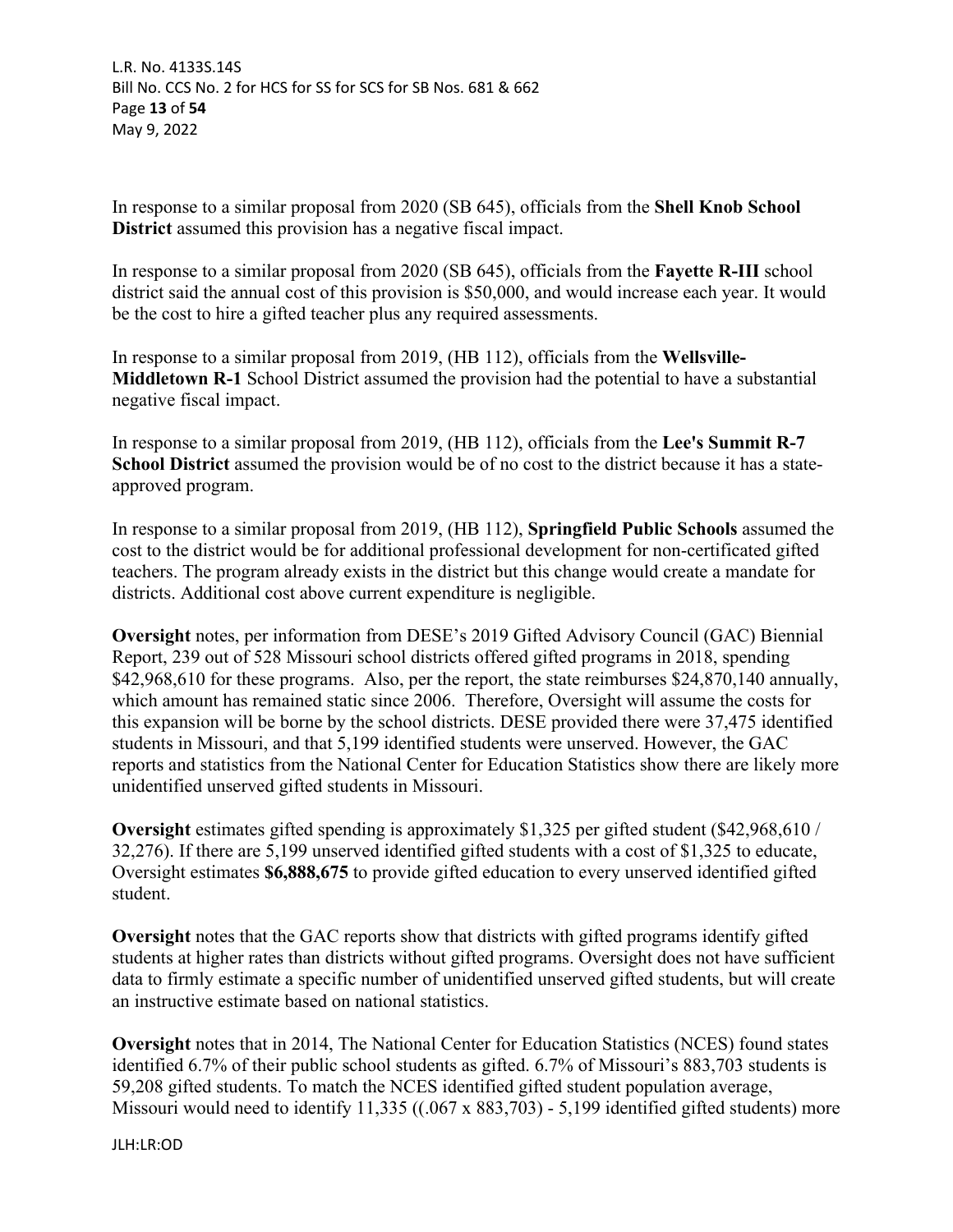L.R. No. 4133S.14S Bill No. CCS No. 2 for HCS for SS for SCS for SB Nos. 681 & 662 Page **14** of **54** May 9, 2022

students as gifted. Furthermore, to provide gifted services to every currently identified and unidentified gifted student would cost \$21,907,684 ((11,335 estimated unidentified gifted students  $+ 5,199$  identified gifted students) x \$1,325 cost per student).

Alternately, **Oversight** will estimate the cost of each district establishing a gifted program. If the 289 districts without a gifted program each hired one \$50,000 a year teacher to establish a gifted program, this provision would have a \$14,450,000 local net direct fiscal impact. Last, DESE recommends a maximum of 90 gifted students per full time teacher, which is a \$6,000,000 direct fiscal impact for 120 teachers, but is likely low because that would likely require some districts to share a teacher.

# Section 162.974 - High Need Fund

In response to the previous version, officials from **DESE** assumed this provision would make two specific changes to current law. Each of these changes will have impact as discussed below:

1) The first change adds the following sentence: "For any school district with an average daily attendance of five hundred students or fewer, the calculation of three times the current expenditure per average daily attendance shall not include any money reimbursed to a school district under this section."

This will result in an additional cost to the High Need Fund of \$25,503.

2) The second change adds the word "special" to section 162.974.1.

Adding the word "special" would allow DESE to deny any education costs (that are not special education costs) reported under the High Need Fund. The ability to deny reimbursement of these regular education costs will result in a savings to the state; however, DESE cannot calculate the extent of the savings.

In summary, the first change will result in an increased cost of approximately \$25,503; however, the second change will diminish this cost by some unknown amount.

**Oversight** will show the impact as calculated by DESE to General Revenue and Lottery Fund for the first change. Additionally, Oversight will show a savings from the second change which allows DESE to deny reimbursement of regular education (non-special education) costs from the High Need Fund. The increased cost from the first change will be somewhat offset by the savings from the second change.

**Oversight** notes the High Need Fund reimburses school districts for the costs of educating students that exceed three times the current expenditure per average daily attendance (ADA). DESE assumes the provision removes the cost reimbursed by the High Need Fund from the calculation of current expenditure per ADA which would lower the current expenditure per ADA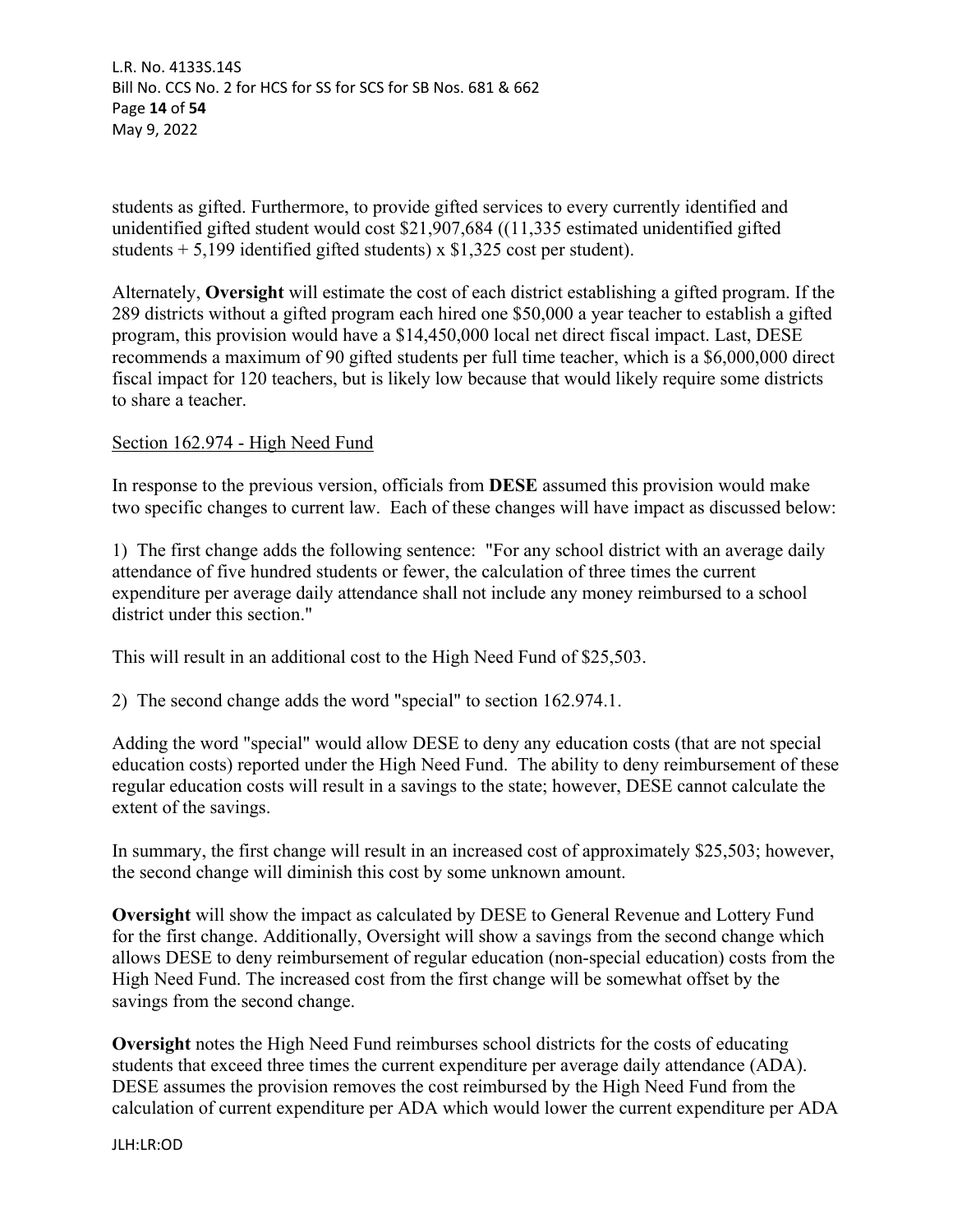threshold and increase the potential costs eligible for reimbursement for districts with ADA of 500 or fewer.

Current Cost of Student > (Current Expenditure/ADA)\*3

Proposed

Cost of Student > ((Current Expenditure - High Need Fund Reimbursed Costs)/ADA)\*3

| <b>High Need Fund</b>       | <b>FY 2019</b> | <b>FY 2020</b> | <b>FY 2021</b> | FY 2022 Proj. |
|-----------------------------|----------------|----------------|----------------|---------------|
| <b>Total Costs Reported</b> | \$184,676,057  | \$197,257,252  | \$188,425,481  | \$190,309,736 |
| <b>Total Reimbursed</b>     | \$61,174,204   | \$61,174,204   | \$62,058,526   | \$62,008,829  |
| <b>Percent Reimbursed</b>   | 33%            | 31%            | 32%            | 33%           |
| <b>Districts Paid</b>       | 235            | 242            | 217            | 219           |
| <b>Students Claimed</b>     | 3,637          | 3,785          | 3,636          | 3,672         |

**Oversight** notes the following regarding the High Need Fund:

DESE FY 2023 Budget Book

**Oversight** notes, per DESE's FY 2023 budget book, the High Need Fund is funded with \$39,946,351 from General Revenue (67%) and \$19,590,000 from the Lottery Fund (33%).

# Section 163.016 - Dollar Value Modifier

In response to the previous version, officials from **DESE** stated to calculate the impact, the March 2022 formula calculation for Gasconade County R-II (037-037) was calculated using the county they are located in that has the highest Dollar Value Modifier (DVM) which is Franklin County at 1.093. If the formula is fully funded then it would be an additional cost to the state of \$1,076,986.67 per year. If the formula is not fully funded then the additional money is going to be shifted from all other school districts.

To calculate the impact, the March 2022 formula calculation for Maries County R-II (063-067) was calculated using the county they are located in that has the highest Dollar Value Modifier (DVM) which is Osage County at 1.0310. If the formula is fully funded then it would be an additional cost to the state of \$150,436.88 per year. If the formula is not fully funded then the additional money is going to be shifted from all other school districts.

To calculate the impact, the March 2022 formula calculation for Bismark R-V (094-076) was calculated using the county they are located in that has the highest Dollar Value Modifier (DVM) which is Washington County at 1.092. If the formula is fully funded then it would be an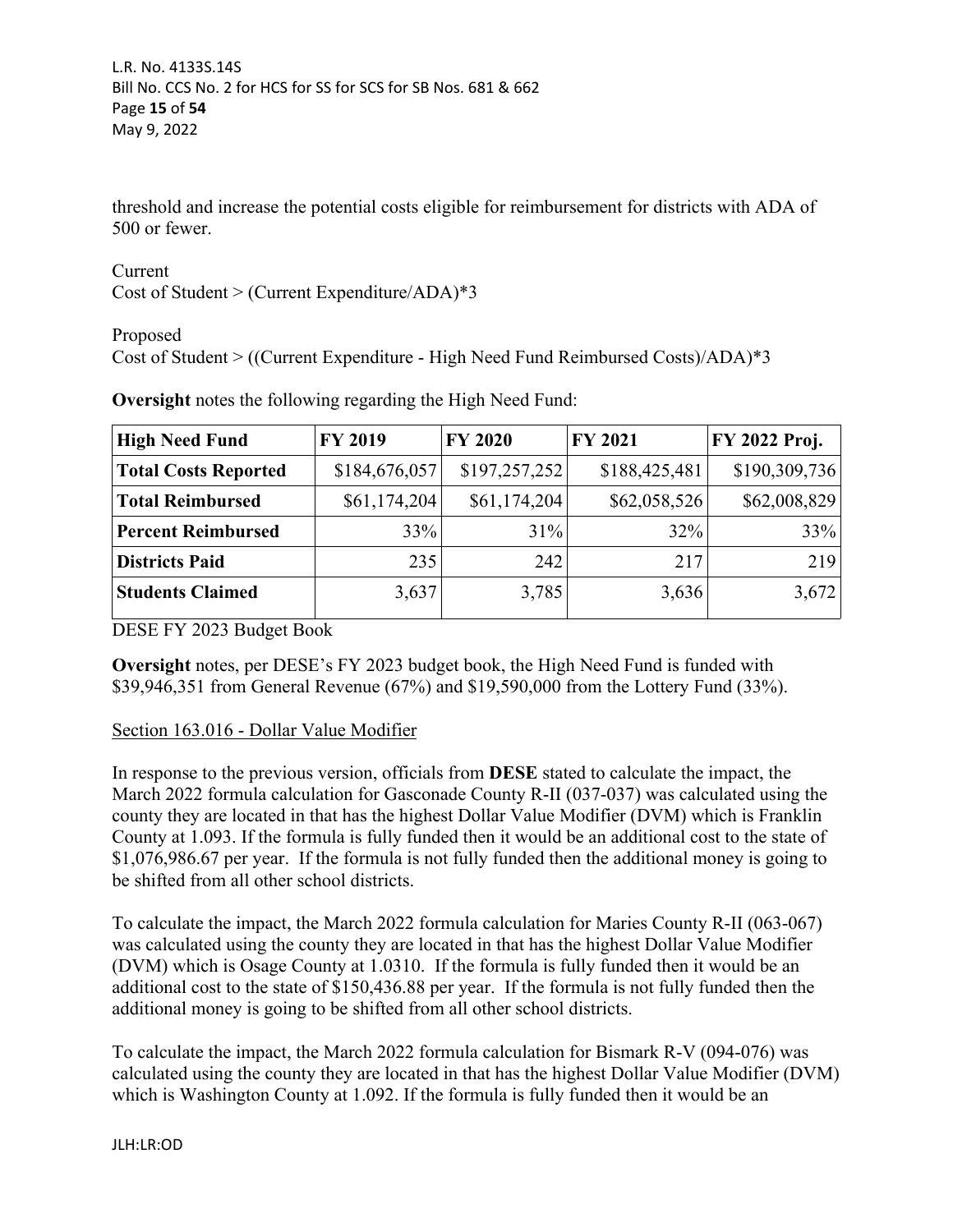L.R. No. 4133S.14S Bill No. CCS No. 2 for HCS for SS for SCS for SB Nos. 681 & 662 Page **16** of **54** May 9, 2022

additional cost to the state of \$313,513.11 per year. If the formula is not fully funded then the additional money is going to be shifted from all other school districts.

To calculate the impact, the March 2022 formula calculation for West St. Francois County (094- 087) was calculated using the county they are located in that has the highest Dollar Value Modifier (DVM) which is Washington County at 1.092. If the formula is fully funded then it would be an additional cost to the state of \$624,964.84 per year. If the formula is not fully funded then the additional money is going to be shifted from all other school districts.

In response to a similar proposal, Perfected HB 2493 (2022), officials from the **Gasconade County R-II School District** stated the dollar value modifier will have no impact on other districts as the DVM is based on the funding formula for education. However, allowing Gasconade County R-II to claim the Higher Dollar Value Modifier would result in a Dollar Value Modifier of 1.093 which adds \$1,066,637.00 annually to the budget and allows the district to compete with their Franklin County Districts. This is important as they operate a building which is located in Franklin County and all Gasconade County students who attend the Gerald Elementary School located in Franklin County must attend middle and high school in Gasconade County.

**Oversight** will show a range of impact of \$0 (not appropriated) to a total cost to General Revenue of **\$2,165,902** (\$1,076,987 + \$150,437 + \$313,513 + \$624,965) as estimated by the Department of Elementary and Secondary Education.

**Oversight** will show a range of impact as estimated by the Department of Elementary and Secondary Education.

# Section 167.151 - Property Owner Student Transfers

**Oversight** assumes this provision would allow any person who owns real residential or agricultural property and pays a school tax in any district other than the district of residence to send their children to a public school in the district where that persons pays such school tax.

Oversight notes the student will count towards average daily attendance at the district of choice. Therefore, Oversight notes this provision allows students to transfer beginning in the 2023-2024 school year (FY 2024). Oversight cannot estimate number of transfers and the amount of state funding is district-specific (can vary from under \$1,000 per student to over \$8,000 per student, depending upon the school district). Therefore, this note will reflect a potential unknown cost (if students transfer into districts that receives more state aid) to an unknown positive impact (if students generally transfer into districts that receive less state aid) for both general revenue and school districts. Oversight assumes that some districts would see a net negative direct fiscal impact, while others would see a net positive direct fiscal impact.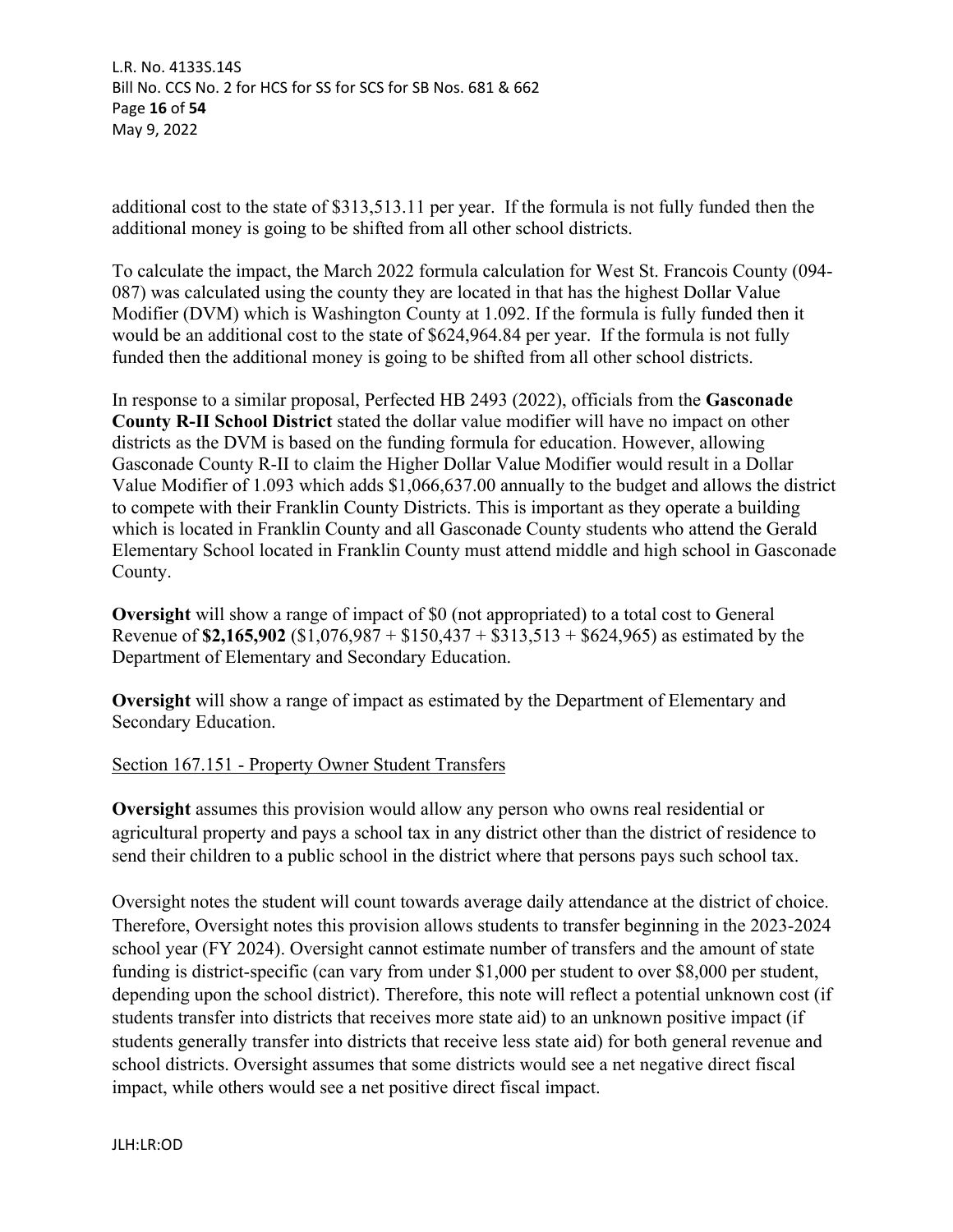L.R. No. 4133S.14S Bill No. CCS No. 2 for HCS for SS for SCS for SB Nos. 681 & 662 Page **17** of **54** May 9, 2022

**Oversight** is uncertain if this provision would reach a revenue impact of \$250,000. Oversight notes if the difference in funding between districts is \$1,000 (assumed) and approximately 250 students transferred under this provision it would result in a revenue impact of \$250,000. Oversight notes a change of 250 ADA is approximately a 0.03% change in total ADA (250/843,650); therefore, Oversight assumes it is possible the impact could exceed \$250,000.

#### Section 167.225 BRITE Act

In response to the previous version, officials from the **DESE** stated the Missouri School for the Blind already provides many of the services required in this legislation with the exception of orientation and mobility evaluations at the home and paying for eye exams. To implement this legislation, the Department estimates the following costs per year:

The orientation and mobility evaluations described in paragraph (b) of this subdivision shall occur in familiar and unfamiliar environments and around the home, school, and community as determined age appropriate by the blind students IEP.

40 students X 500 miles X \$.43 mileage rate =  $$8,600$ 

If an LEA requires an eye report, the LEA shall bear all costs associated with obtaining such report. LEAs shall not delay an evaluation for eligibility based on the absence or delay of such report.

40 students X  $$300$  eye exam =  $$12,000$ Total  $Cost = $20,600$ 

Officials from the **DSS** assume the provision will have no fiscal impact on their organization.

**Oversight** assumes this provision could result in additional costs to school districts if it imposes duties beyond those that school districts are already performing. Oversight will show a range of impact to school districts of \$0 (no additional costs or can be absorbed) to an unknown cost.

#### Section 167.268 - Develop Reading Guidelines

In response to the previous version, officials from **DESE** estimated a one-time meeting cost to develop DESE guidelines for the Office of Literacy at \$44,600.

# Section 167.625 - Will's Law

In response to a similar proposal, SB 710 (2022), officials from the **Department of Elementary and Secondary Education**, **Department of Health and Senior Services** and the **Department of Social Services** each assumed the provision would have no fiscal impact on their respective organizations.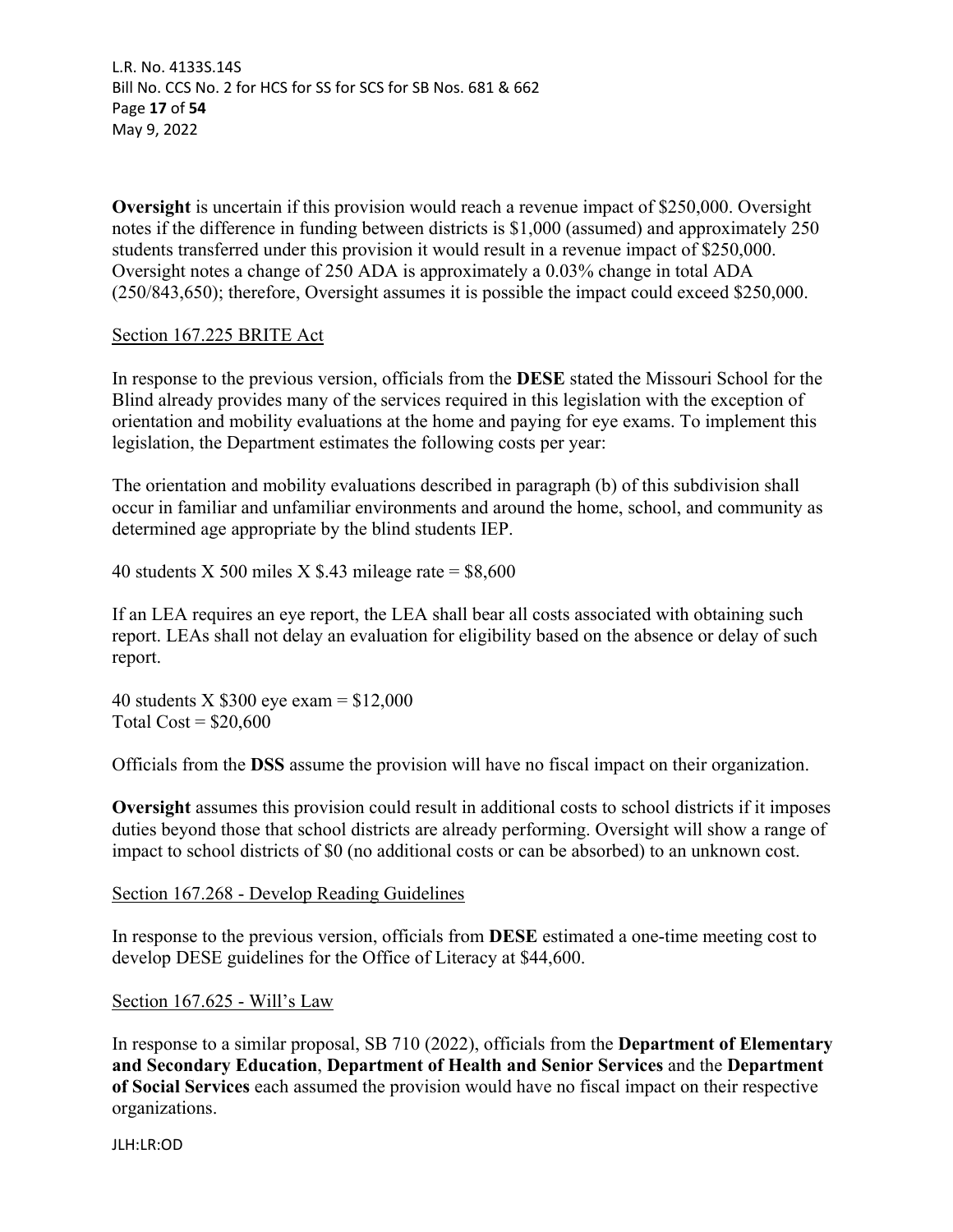L.R. No. 4133S.14S Bill No. CCS No. 2 for HCS for SS for SCS for SB Nos. 681 & 662 Page **18** of **54** May 9, 2022

Officials from the above listed agencies each assume the provision will have no fiscal impact on their respective organizations. **Oversight** does not have any information to the contrary. Therefore, Oversight will reflect a zero impact in the fiscal note for these agencies for this provision.

In response to a similar proposal, SB 187 (2021), officials from the **High Point R-III School District** assumed the provision would not fiscally impact their district.

In response to a similar proposal, SB 187 (2021), officials from **Fordland R-III School District** stated the provision would require an additional position to administer.

**Oversight** will reflect a potential cost to school districts for additional staff training and administration of the requirements established in the bill.

Sections 167.640 and 167.645 - Reading Remediation

In response to a similar proposal, HCS HB 1556 (2022), **DESE** stated the provision could impact the call to the foundation formula but they would have no way to estimate the impact.

**Oversight** assumes there could be an increased call to the foundation formula if remediation hours outside of the traditional school day may count toward the calculation of average daily attendance (Section 167.640). Oversight will show a range of impact of \$0 (no additional remediation hours outside the traditional school day) to an unknown cost to General Revenue for an increase in average daily attendance.

One full term of attendance is 1,044 hours per student. For each full term of attendance, the average state funding per ADA is approximately at \$5,066 (per DESE) or \$4.85 per hour of full term attendance. However, Oversight notes this is an approximation of the cost as the state aid payment can vary greatly by district.

**Oversight** estimates to reach a revenue impact of \$250,000 would require a change in attendance hours of approximately 52,000 hours or approximately 50 ADA (52,000  $*$  \$4.85 = \$252,200). Oversight notes an increase of 50 ADA is approximately a 0.01% increase in total ADA (50/843,650); therefore, Oversight assumes it is possible the cost could exceed \$250,000.

In response to a similar proposal, SB 54 (2021), officials from the **Springfield R-XII School District** stated the total fiscal impact to the district is \$6,562,500.

In response to a similar proposal, SB 54 (2021), officials from the **High Point R-III School District** assumed the provision will have no fiscal impact on their organization.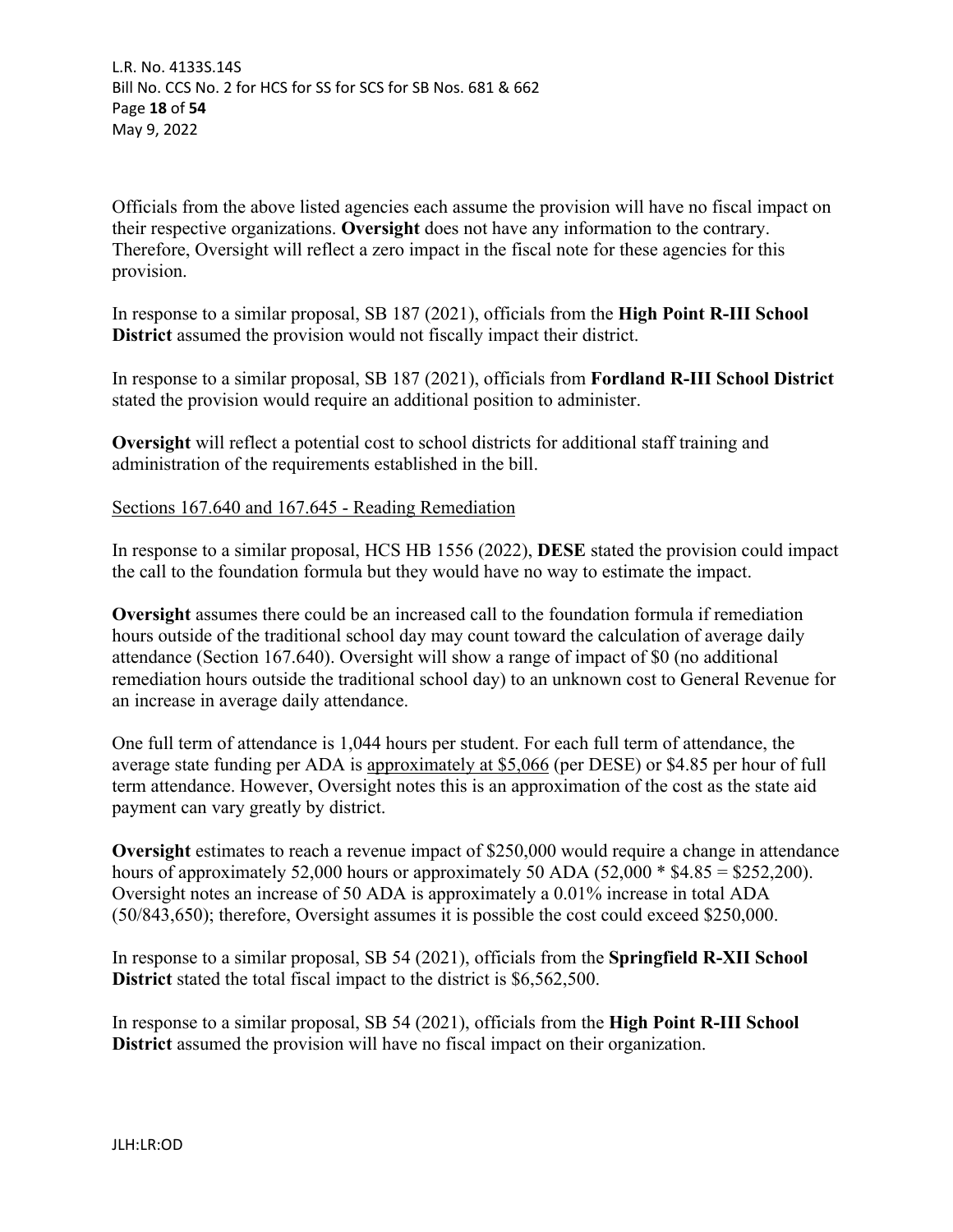L.R. No. 4133S.14S Bill No. CCS No. 2 for HCS for SS for SCS for SB Nos. 681 & 662 Page **19** of **54** May 9, 2022

In response to a similar proposal, HB 2470 (2020), officials from the **Park Hill School District**  anticipated a fiscal impact to hire additional staff to implement and monitor the extended requirements. Estimated cost would exceed \$100,000 annually.

In response to a similar proposal, HB 2470 (2020), officials from the **Shell Knob School District** assumed that bill would have a negative fiscal impact.

In response to a similar proposal, HB 2470 (2020), officials from the **Wellsville -Middletown School District** estimated needing at least one possibly two additional elementary teachers, at a cost of \$92,000 per year.

**Oversight** assumes these provisions would require school districts and charter schools to implement remediation strategies such as:

- small group or individual instruction
- reduced teacher-student ratios
- more frequent progress monitoring
- tutoring or mentoring
- extended school day, week or year
- summer reading programs

Per the Achievement Level Report available on the Missouri Comprehensive Data System, **Oversight** notes the following number of students with scores in the below basic level and the basic level within the Springfield School District:

| Grade        | <b>Below Basic</b> | Basic | Total |
|--------------|--------------------|-------|-------|
| Third Grade  | 470                | 550   | 020   |
| Fourth Grade | 245                | 707   | 952   |
| Fifth Grade  | 233                | 805   | 1038  |
| Sixth Grade  | 317                | 658   |       |
| <b>Total</b> | 1,265              | 2,720 | 3,985 |

Springfield School District - School Year 2019

Based on the cost reported by the Springfield School District, **Oversight** estimates the cost per student reading at below basic and basic (in grades 3 through 6) at approximately \$1,647 (\$6,562,500/3,985).

Statewide - School Year 2019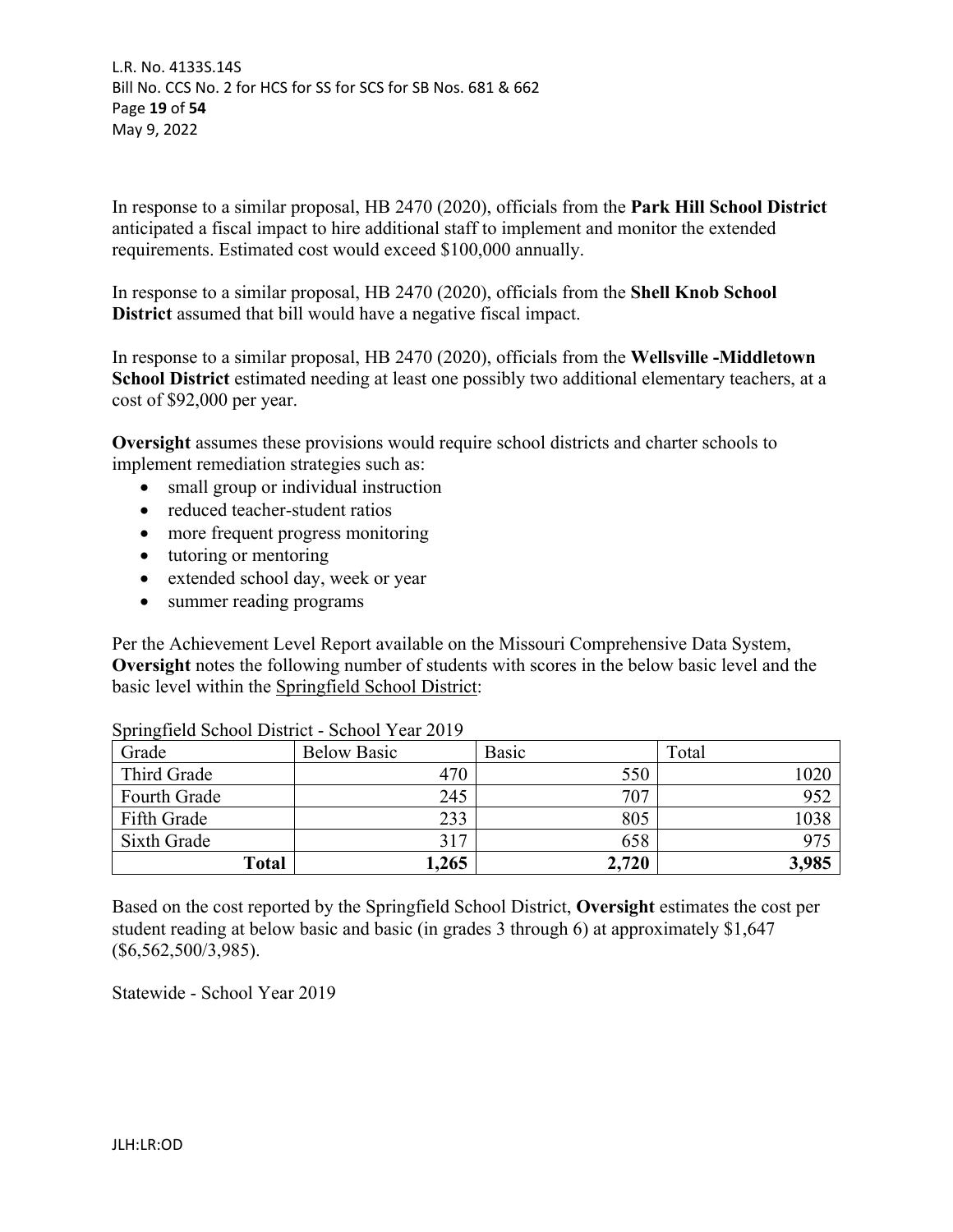| Grade               | <b>Below Basic</b> | <b>Basic</b> | Total   |
|---------------------|--------------------|--------------|---------|
| Third Grade         | 15,664             | 18,527       | 34,191  |
| <b>Fourth Grade</b> | 8,389              | 26,406       | 34,795  |
| Fifth Grade         | 8,653              | 28,510       | 37,163  |
| Sixth Grade         | 10,938             | 27,226       | 38,164  |
| Total               | 43,644             | 100,669      | 144,313 |

Applying the \$1,647 to the statewide total of students reading at below basic and basic in grades 3 through 6, **Oversight** estimates a cost of \$237,683,511. Without additional information from school districts, Oversight is uncertain if other school districts would experience costs similar to those reported by the Springfield School District. Oversight assumes additional resources, namely additional teacher time, assessments and materials, will be required to implement these changes. Therefore, Oversight will show an unknown cost to school districts that could be significant.

# Section 167.850 - Recovery High Schools

In response to the previous version, officials from the **DESE** and the **Department of Mental Health** each assumed the provision would have no fiscal impact on their respective organizations.

**Oversight** received no responses from school districts estimating the fiscal impact of this provision, and presents this fiscal note on the best current information available. Upon the receipt of additional responses, Oversight will review to determine if an updated fiscal note should be prepared and seek the necessary approval to publish a new fiscal note.

According to the [National Institute on Drug Abuse \(NIDA\),](https://nida.nih.gov/publications/drugfacts/treatment-approaches-drug-addiction) 8.5 percent of Americans needed treatment for a problem related to illicit drug or alcohol use in 2014.

**Oversight** assumes if 8.5 percent of the 4,043 students currently enrolled in the Kansas City Public School District (grades 9 through 12) needed substance use treatment, this could result in approximately 344 students being eligible to attend a recovery high school. Oversight assumes this number could be higher as non-resident students are also eligible to attend.

Based on the study, [Recovery High Schools: A Descriptive Study of Programs and Students,](https://www.ncbi.nlm.nih.gov/pmc/articles/PMC2629137/) **Oversight** notes students were primarily referred to recovery high schools by treatment programs, parents and the juvenile justice system. Of the schools in the study, most had small enrollments ranging from 12 to 25 students with a median capacity of 35 students. The study indicated students reported a reduction in the use of drugs, an increase in attendance and a reduction in repeated problems with the law.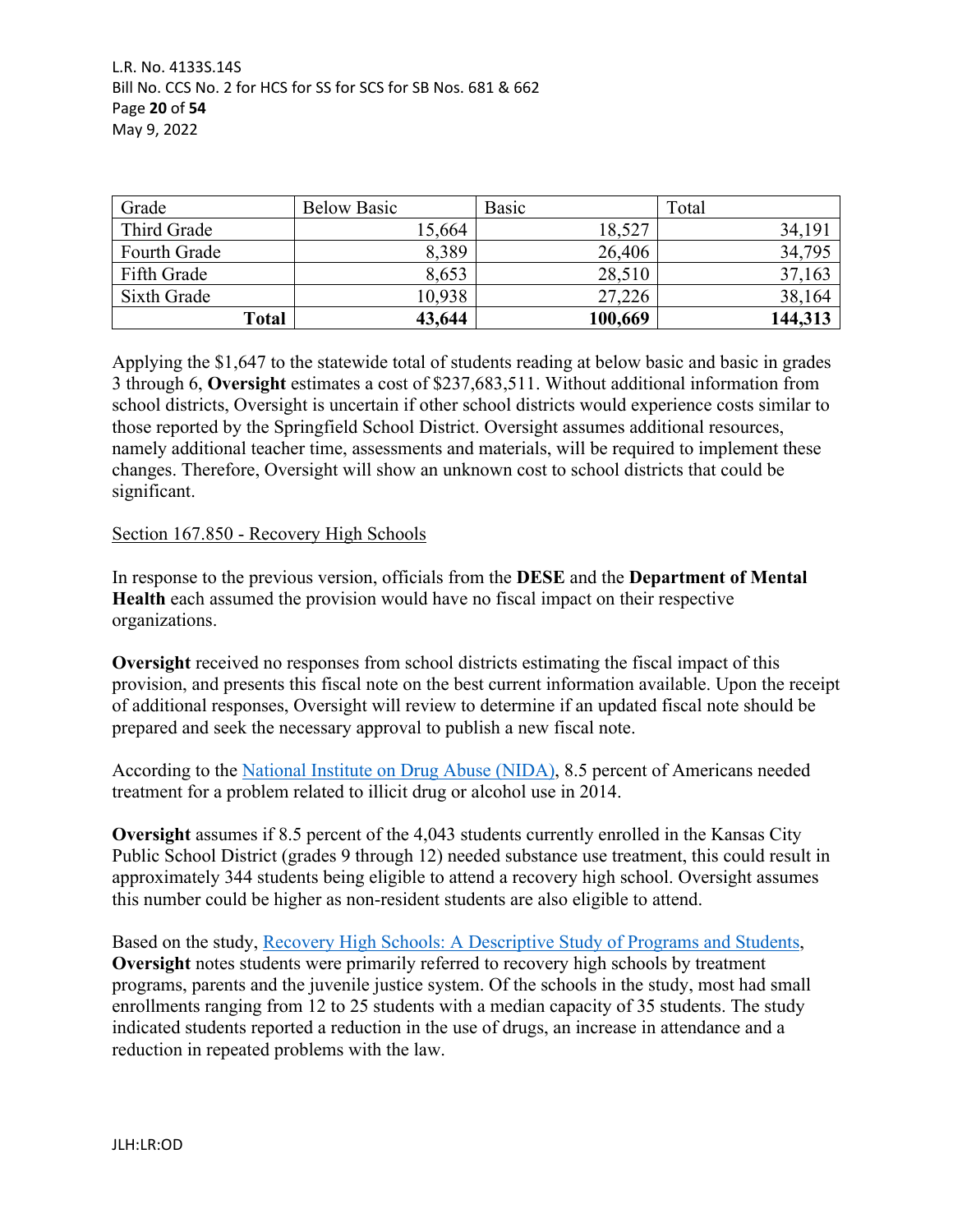L.R. No. 4133S.14S Bill No. CCS No. 2 for HCS for SS for SCS for SB Nos. 681 & 662 Page **21** of **54** May 9, 2022

**Oversight** assumes this provision states the sending district of an eligible student shall pay tuition to the recovery high school. However, public schools may not see a 1:1 reduction in the costs associated with those students transferring out. Oversight also notes that such students recovering from substance use or dependency may not regularly attend school, or may require more expensive attention from school. Because there are no responses, and several factors that may save or cost school districts or recovery high schools, this note will show an impact ranging from a unknown savings to an unknown cost net direct fiscal impact to school districts and recovery high schools.

**Oversight** notes this provision is permissive, therefore Oversight will range the fiscal impact from \$0 (a recovery high school is not established) to the range of potential fiscal impact.

#### Section 168.021 - Provisionally Certified Teachers & Visiting Scholars' Certificate

In response to the previous version, officials from the **DESE** assumed the provision would have no fiscal impact on their organization. This provision modifies 168.021, which appears to change requirements that must be completed when having a provisional certification. Since that is still a certification attendance hours for students taught can still be claimed for state aid and has no fiscal impact.

**Oversight** does not have any information to the contrary. Therefore, Oversight will reflect a zero impact on the fiscal note for DESE for this provision.

# Section 168.036 Substitute Teacher Certificates

In response to the previous version, officials from **DESE** stated this section allows the State Board of Education to grant a certificate to any highly qualified individual with certain expertise or experience in the Armed Forces, explained further in the bill, that may not meet any other qualifications if the school board of the seeking school district votes to approve that individual to substitute teach at that district. Doing so would require a new application and process for districts to recommend these individuals at which the department estimates a cost of \$40,000.

In response to the previous version, officials from **DESE** stated, currently, substitute certificates expire at the end of four years and may be renewed. The new language in this subsection would allow substitute certificates to expire at any point in time and will have a substantial fiscal impact to the department. The substitute certification process will need to be redesigned to comply with this language as well as a new reporting database will need to be created for districts to notify the department on substitute statuses. DESE estimates this will cost around \$70,000. The department also estimates an additional FTE for an Administrative Assistant \$27,960 annual salary, will be needed as well.

**Oversight** will show the costs as estimated by DESE.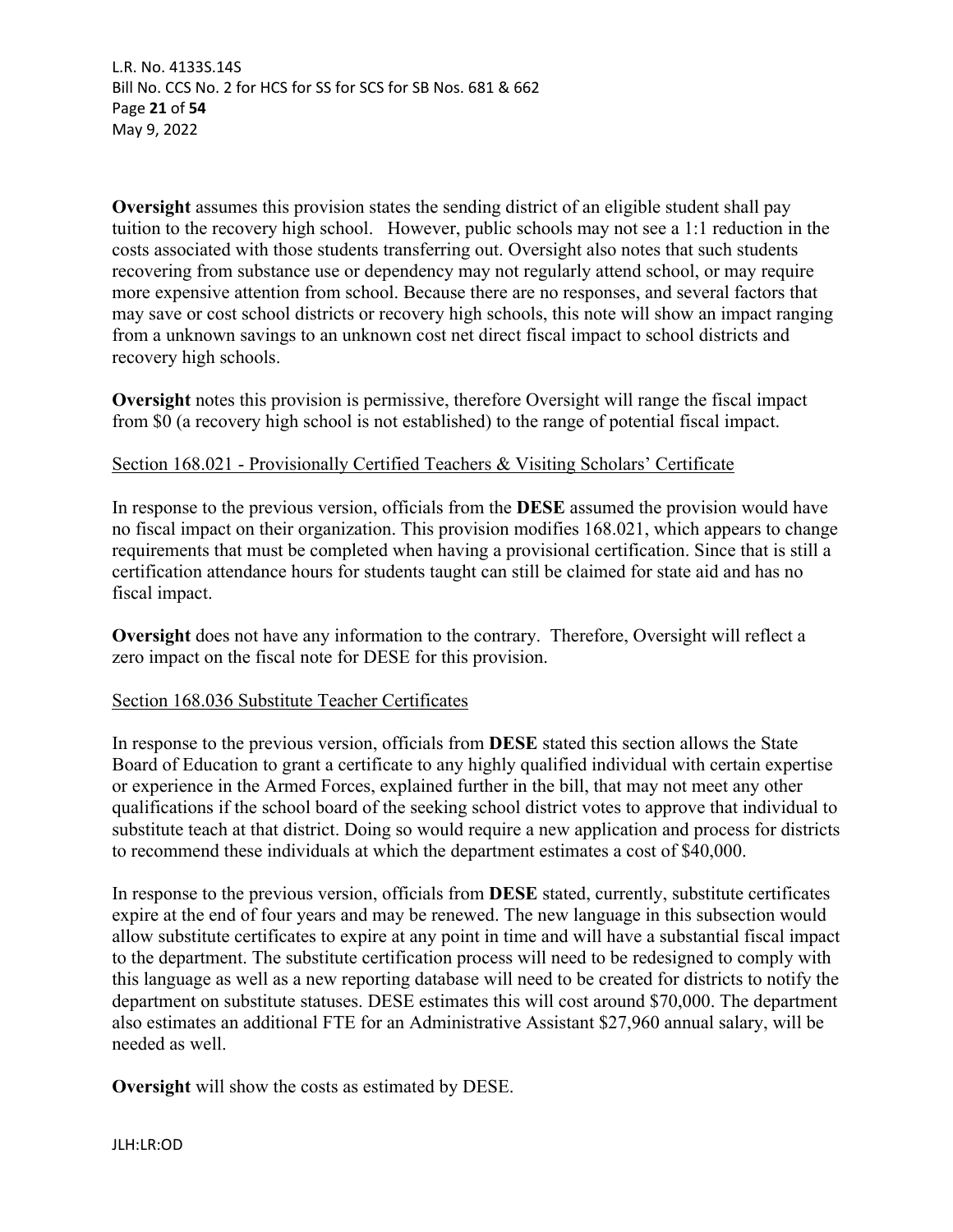L.R. No. 4133S.14S Bill No. CCS No. 2 for HCS for SS for SCS for SB Nos. 681 & 662 Page **22** of **54** May 9, 2022

In response to the previous version, officials from **Public Schools and Education Employee Retirement Systems (PSRS/PEERS)** stated this bill allows individuals who are receiving a retirement benefit from PSRS or PEERS to substitute teach on a part-time or temporary substitute basis in a covered school district without a discontinuance of the person's retirement benefit. The provisions in this bill only apply to part-time or temporary substitute teaching. As specified in this bill if an individual chooses to work for a covered employer after retirement under this provision they will not contribute to additional retirement benefits. This bill includes an emergency clause and the provisions of this bill will expire on July 1, 2025 when the current statutory language will resume.

In response to a similar proposal, Perfected HCS HB 2304 (2022), the **PSRS/PEERS**' actuaries noted that suspension of limitations on working after retirement for part time or temporary substitute teaching positions through June 30, 2025 could result in either no fiscal cost or a small fiscal cost for PSRS and PEERS, depending on the number of members who change their retirement behavior as a result. The cost could be significant if the suspension of limitations on working after retirement continues to be extended beyond June 30, 2025.

The current provisions for working after retirement in sections 169.560 and 169.660 strike a delicate balance between creating a pool of qualified individuals that can be employed to provide part-time or temporary substitute teaching or other services, but without permitting or incentivizing employers to hire multiple retired members on a part-time basis in lieu of full-time employees, or permitting or incentivizing active members to retire early, commence their retirement allowance, and then return to work on a full-time basis in order to effectively receive two incomes. Such permission and behavior could have a significant impact on the cost of the Systems. The fiscal impact to the PSRS and PEERS will be based on actual behavior experienced by the Systems.

It is noted that a temporary suspension of certain statutes and regulations related to members working after retirement was included in the state of emergency order in 2020 in response to the Coronavirus pandemic. The suspension was intended to address an anticipated shortage of qualified substitute teachers and temporary employees that would be needed by school districts during the pandemic. The temporary suspension was in place through December 31, 2021. HCS for HB 2304 suspends the same provisions in statute through June 30, 2025, but only for part time or temporary substitute teaching positions.

The Systems' actuaries emphasized the importance of the temporary nature of the proposal (only through June 30, 2025 as currently proposed in HCS for HB 2304) and its application to only part time or temporary substitute teaching. Permanent increase or removal of these limitations would likely come with a significant fiscal cost and would go against the fundamental goal of a pension system to provide income in retirement, not during active employment.

The table below summarizes the estimated impact to the liabilities and the actuarially determined contribution rate of both PSRS and PEERS associated with possible behavior changes discussed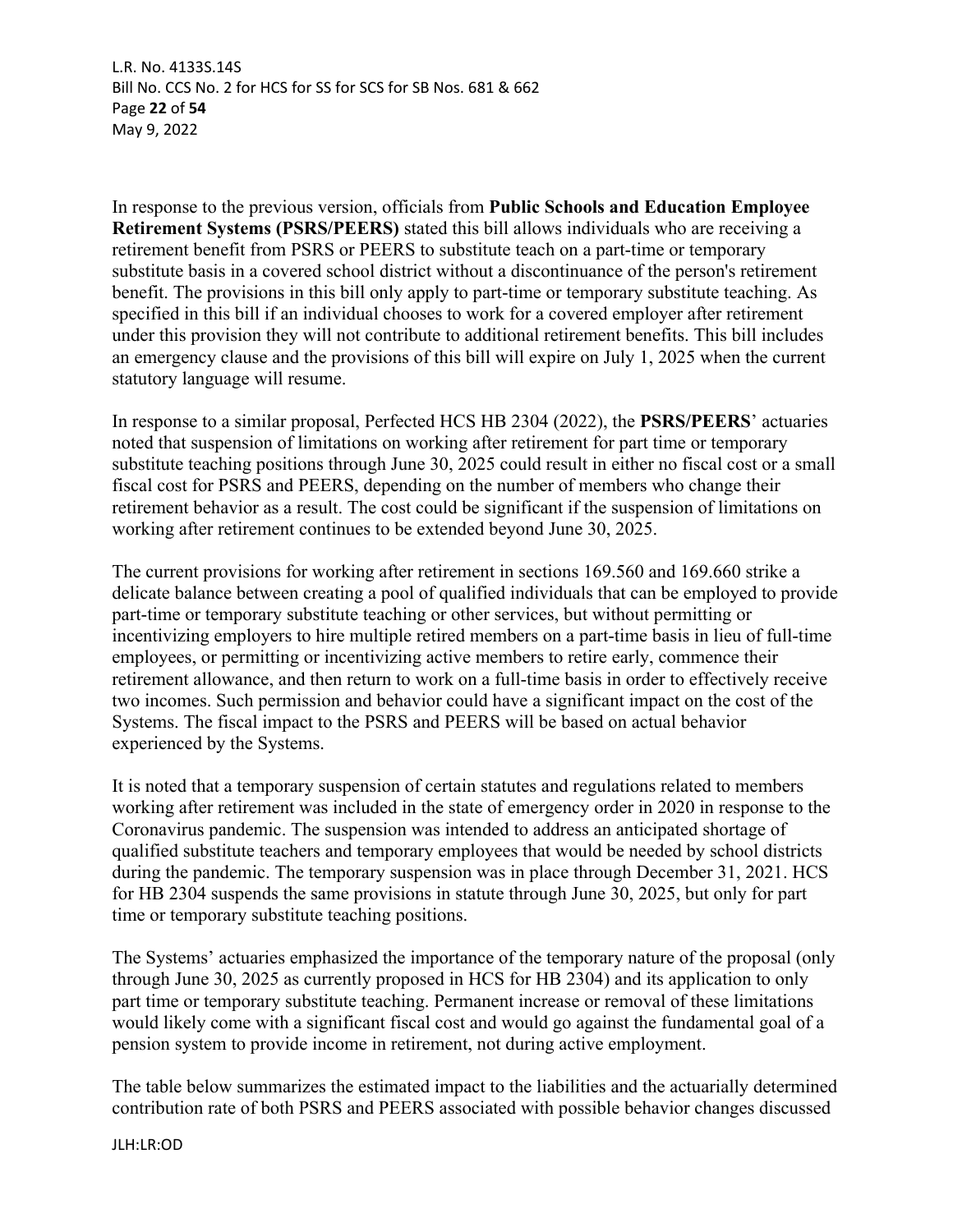in the attached cost statement from the Systems' actuaries. While the actuaries show two scenarios with a fiscal cost, they note that it is also possible for PSRS and PEERS to experience no fiscal cost related to these changes depending on whether or not active members and employers change their behavior as a result. To the extent there is little to no change in behavior, the results would be consistent with the baseline results shown below. It is important to review the attached cost statement in its entirety when reviewing the data noted below: **Contract of** 

|                                                 |                          |                            |                           | Scenano B: 10% of          |                          | Scenano C: 25% of          |
|-------------------------------------------------|--------------------------|----------------------------|---------------------------|----------------------------|--------------------------|----------------------------|
|                                                 | Scenario A: No Change in |                            | Members Retire 0.25 Years |                            | Members Retire 0.5 Years |                            |
|                                                 | Member or Employer       |                            |                           | Earlier on Average for two |                          | Earlier on Average for two |
|                                                 |                          | <b>Behavior BASELINE -</b> |                           | years, 0.5% Decrease in    |                          | vears, 1% Decrease in      |
|                                                 |                          | June 30, 2021 Valuation    |                           | Payroll                    |                          | Payroll                    |
|                                                 |                          |                            |                           | (approximately 30 more     |                          | (approximately 150 more    |
| <b>PSRS</b>                                     |                          |                            |                           | retirements per year)      |                          | retirements per year)      |
| <b>Present Value of Future Benefits</b>         | s                        | 60,669,012,514             | s                         | 60,669,713,562             | s                        | 60,672,517,752             |
| <b>Estimated Impact</b>                         |                          |                            | Ŝ                         | 701.048                    | s                        | 3,505,238                  |
| <b>Actuarial Accrued Liability</b>              | s                        | 52,834,296,831             | Ŝ                         | 52,836,259,740             | Ŝ                        | 52,844,111,376             |
| <b>Estimated Impact</b>                         |                          |                            | s                         | 1,962,909                  | s                        | 9.814.545                  |
| <b>Funded Percentage</b>                        |                          | 85.24%                     |                           | 85.23%                     |                          | 85.22%                     |
| <b>Estimated Impact</b>                         |                          |                            |                           | $-0.01%$                   |                          | $-0.02%$                   |
| <b>Actuarially Determined Contribution Rate</b> |                          | 28.62%                     |                           | 28.76%                     |                          | 28.91%                     |
| <b>Estimated Impact</b>                         |                          |                            |                           | 0.14%                      |                          | 0.29%                      |
|                                                 |                          |                            |                           | (approximately 12 more     |                          | (approximately 62 more     |
| <b>PEERS</b>                                    |                          |                            |                           | retirements per year)      |                          | retirements per year)      |
| <b>Present Value of Future Benefits</b>         | s                        | 7,829,203,953              | s                         | 7,829,294,361              | s                        | 7,829,655,994              |
| <b>Estimated Impact</b>                         |                          |                            | s                         | 90,408                     | s                        | 452,041                    |
| <b>Actuarial Accrued Liability</b>              | s                        | 6,560,854,343              | Ŝ                         | 6,561,284,108              | s                        | 6,563,003,170              |
| <b>Estimated Impact</b>                         |                          |                            | Š                         | 429,765                    | s                        | 2,148,827                  |
| <b>Funded Percentage</b>                        |                          | 87.74%                     |                           | 87.73%                     |                          | 87.71%                     |
| <b>Estimated Impact</b>                         |                          |                            |                           | $-0.01%$                   |                          | $-0.03%$                   |
| Actuarially Determined Contribution Rate        |                          | 13.64%                     |                           | 13.71%                     |                          | 13.78%                     |
| <b>Estimated Impact</b>                         |                          |                            |                           | 0.07%                      |                          | 0.14%                      |
|                                                 |                          |                            |                           |                            |                          |                            |

**Oversight** will show a range of impact for this provision of \$0 (no change in behavior) to an unknown cost that could exceed \$4,413,374 to member employers for increases in employer contributions (0.14% / 2 \* \$5,039,838,429 PSRS covered payroll 2021) plus (0.07%/2 \* \$1,758,535,339 PEERS covered payroll 2021).

In response to the previous version, officials from the **Department of Public Safety - Missouri Highway Patrol (MHP)** stated the proposed legislation could increase the state fee from \$20 up to \$50 depending on the number of background checks performed up to five, resulting in a net increase to the Criminal Record System (CRS) Fund. The range is calculated based on the current state fee and the proposed language that increases the state fee up to \$50.

On average, the Patrol processes approximately 11,000 criminal record checks specific to substitute teacher certification and employment, of which approximately 145 per year resulted in checks for the same individual for different school districts and completed in the same week.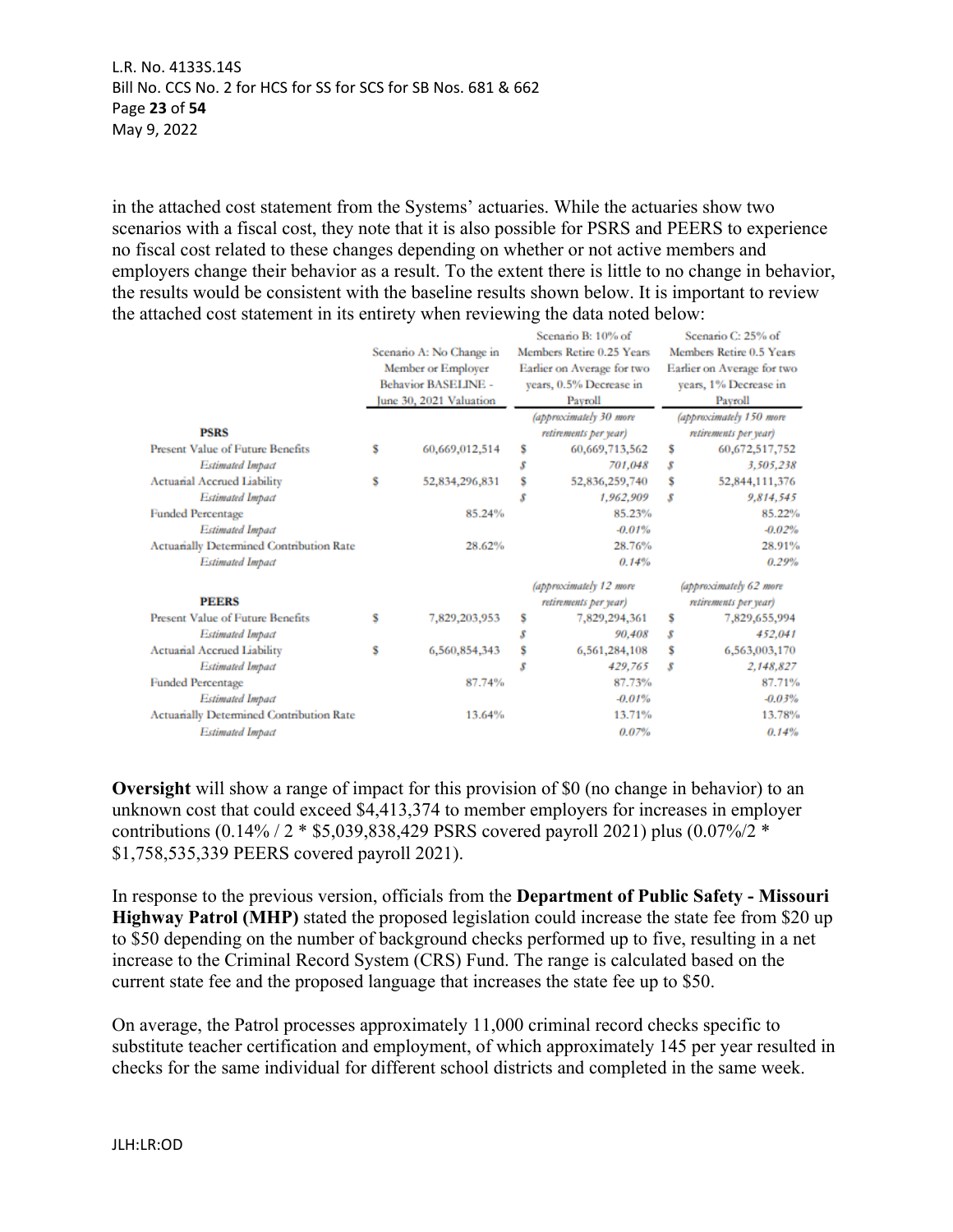However, an increase for the fund could be noted for the potential increase in the state fee, depending on the number of background checks performed.

Regardless of the state fee structure, this proposal would require technical system changes to the Missouri Automated Criminal History System to be completed by the MSHP's Criminal History vendor. The estimated cost of \$165,000 is based on previous projects with a similar scope of work.

**Oversight** will show the cost for system modifications to the Missouri Automated Criminal History System and an unknown amount of revenue from the increased fees.

#### Section 168.037 - Substitute Teacher Survey and Data Collection

In response to the previous version, officials from **DESE** assumed this provision required DESE to create and maintain a web-based survey for collecting anonymous information from substitute teachers in Missouri public schools. DESE estimates an initial costs that could exceed \$100,000 for the design, programming, and testing of a system that can collect real time information from substitute teachers that will be available anytime for schools and DESE to use to study. DESE also estimates annual maintenance and storage costs of \$10,000 annually.

**Oversight** assumes this provision requires DESE to create and maintain a web-based survey for collecting information related to substitute teachers. Oversight will show the costs as estimated by DESE.

**Oversight** also assumes this provision requires school districts and charter schools to provide data to DESE regarding certain information related to substitute teachers. Oversight will show a range of impact of \$0 (no additional cost or can be absorbed) to an unknown cost to collect the data for school districts and charter schools.

In response to a similar proposal, HB 608 (2021), officials from the **Affton 101 School District**, **High Point R-III School District** and the **Springfield R-XII School District** each assumed the provision would have no fiscal impact on their respective organizations.

#### Section 168.205 - Superintendent Sharing

In response to a similar proposal, HCS HB 1753 (2022), officials from **DESE** stated because they are unsure of how many school districts will participate, DESE will provide a range for the estimated impact of \$1,440,000 to \$8,940,000. Shown below are the estimated impacts based on different levels of participation.

 Assuming only districts under 600 ADA participate it would cost an additional \$8,940,000.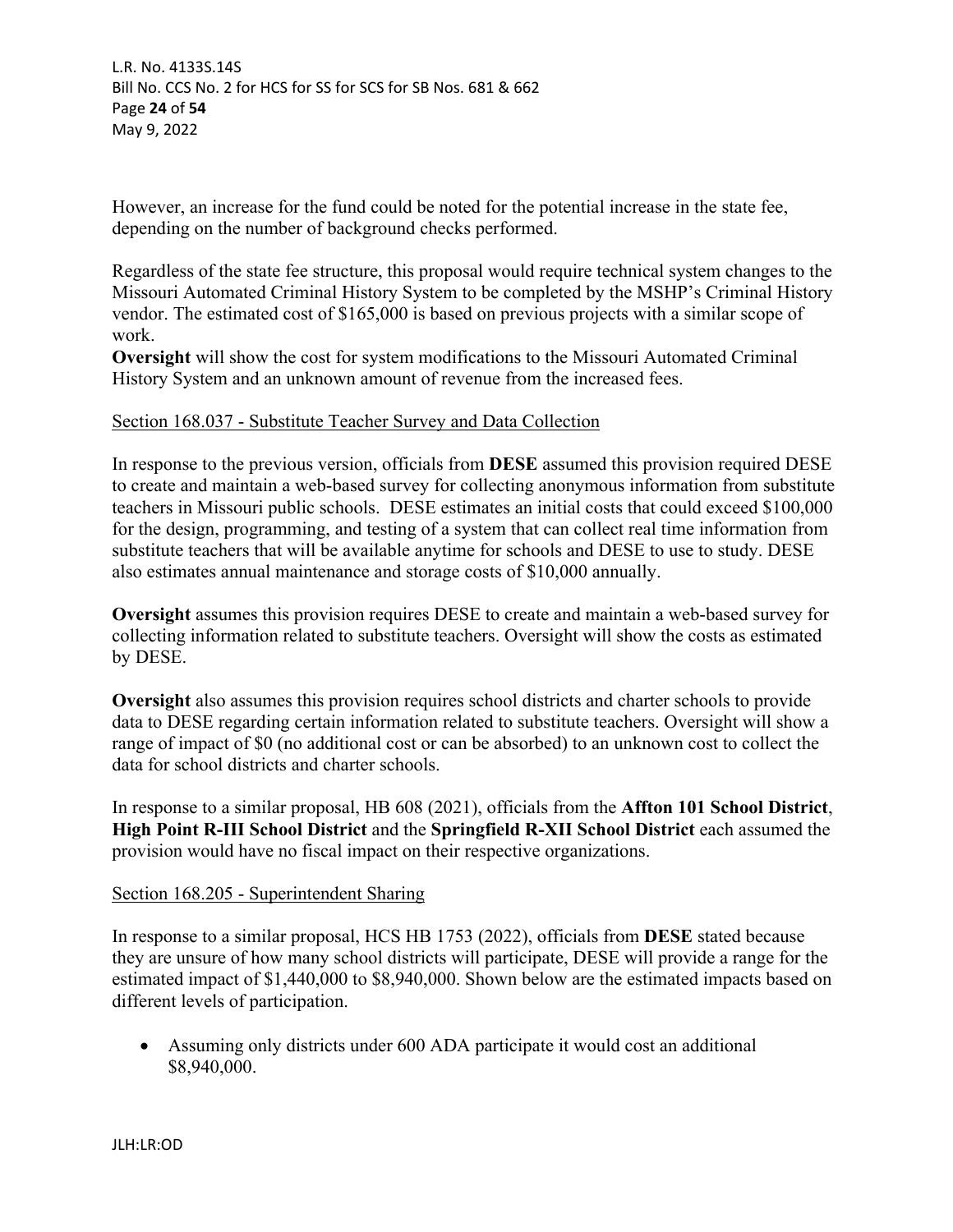- Assuming only districts under 350 ADA participate it would cost an additional \$6,510,000.
- Assuming only districts under 200 ADA participate it would cost an additional \$3,900,000.
- Assuming only districts under 100 ADA participate it would cost an additional \$1,440,000.

The calculation is based on 2020 average daily attendance (ADA) due to 2021 ADA being impacted by COVID 19.

|                | ADA Under Number of Districts | Cost           |
|----------------|-------------------------------|----------------|
| 600 ADA        | 298                           | \$8,940,000.00 |
| 350 ADA        | 217                           | \$6,510,000.00 |
| <b>200 ADA</b> | 130                           | \$3,900,000.00 |
| $100$ ADA      | 48                            | \$1,440,000.00 |

Funding for this increase would most likely be General Revenue as no other funding was specified to pay this additional cost.

**Oversight** notes, according to a DESE report, previously there was only one superintendent that was shared between school districts. The Malta Bend R-V School District and the Hardeman R-X School District had such an agreement (Paul Vaillencourt). These school districts no longer appear to share a superintendent.

**Oversight** will show a range of impact of \$0 (no districts sharing a superintendent) to an amount that could exceed \$60,000 in state funding based on two districts  $(2 \times $30,000$  each) sharing a superintendent.

# Section 168.500 and 168.515 - Career Ladders

In response to a similar proposal, HB 2493 (2022), officials from **DESE** stated due to the need to approve Teacher Career Plans in the proposed language, DESE estimates a need for 1.0 FTE at the Supervisor level to manage the program.

**Oversight** notes the need to approve Teacher Career Plans is language that exists in current law and is not a new requirement of this provision. Therefore, Oversight will not show the cost for one additional FTE.

In response to the previous version, officials from **DESE** stated, in Fiscal Year 2011, \$37,467,000 was appropriated by the General Assembly for Career Ladder. That was the last time that the program was funded and DESE will base the fiscal impact on that amount. Because the language in this section (168.515.2) reverses the matching percentages and sets the state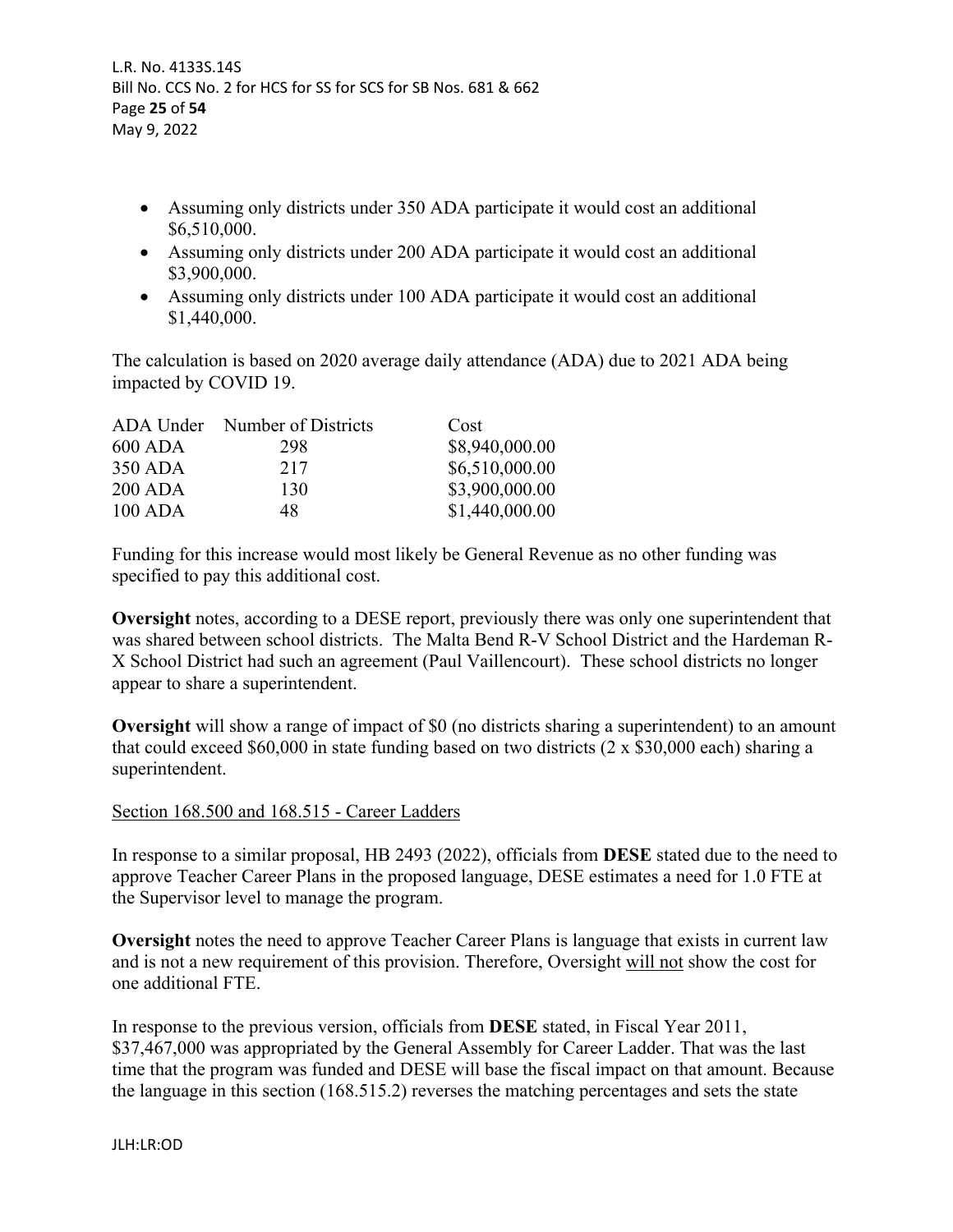L.R. No. 4133S.14S Bill No. CCS No. 2 for HCS for SS for SCS for SB Nos. 681 & 662 Page **26** of **54** May 9, 2022

match at 60 percent and the local funding at 40 percent, the department estimates an impact of up to \$56,200,050. Because this amount is subject to appropriation the Department will show a range of \$0 - \$56,200,050 (plus FTE costs).

**Oversight** assumes current law already provides for funding at forty percent; however, this funding is not currently appropriated by the General Assembly. Oversight assumes the impact from this provision is the difference between funding the Career Ladder program at forty percent (current law) versus funding at sixty percent (proposed law). Oversight will show a cost of \$0 (not appropriated) to a cost that could exceed \$18,733,050 (\$56,200,050 - \$37,467,000) as appropriated by the General Assembly.

In addition, **Oversight** assumes this provision expands the career ladder criteria for admission and stage achievement and reduces the number of years needed for eligibility. Oversight assumes this provision could result in an increase in eligible teacher compensation if appropriated.

**Oversight** assumes these funds would transfer from General Revenue to the Excellence in Education Revolving Fund into the Career Ladder Forward Funding Fund before being distributed to qualify school districts. For simplicity, Oversight assumes all funds are utilized in the year they are received.

# Section 170.014 - Reading Instruction Act

**Oversight** assumes there could be costs to school districts to expand reading programs through grade five. Currently, the reading programs are established for kindergarten through grade three.

# Section 170.018 Computer Science Course

In response to the previous version, officials from **DESE** assumed this provision would require updates to the June Core Data/MOSIS cycle to accommodate the bill's requirements:

Adding a field to the MOSIS collection for Computer Science course description: \$10,000 (one-time); \$3,000 maintenance (annual)

Adding a field to the MOSIS collection for Computer Science applicable standards: \$10,000 (one-time); \$3,000 maintenance (annual).

DESE projects programming for the annual report to be published to cost \$25,000 (one time cost) for a total cost of \$45,000 (\$10,000 + \$10,000 + \$25,000) and an ongoing cost of \$6,000  $($3,000 + $3,000).$ 

The legislation also requires the department to add 1.0 FTE Computer Science Supervisor/Director (\$51,288).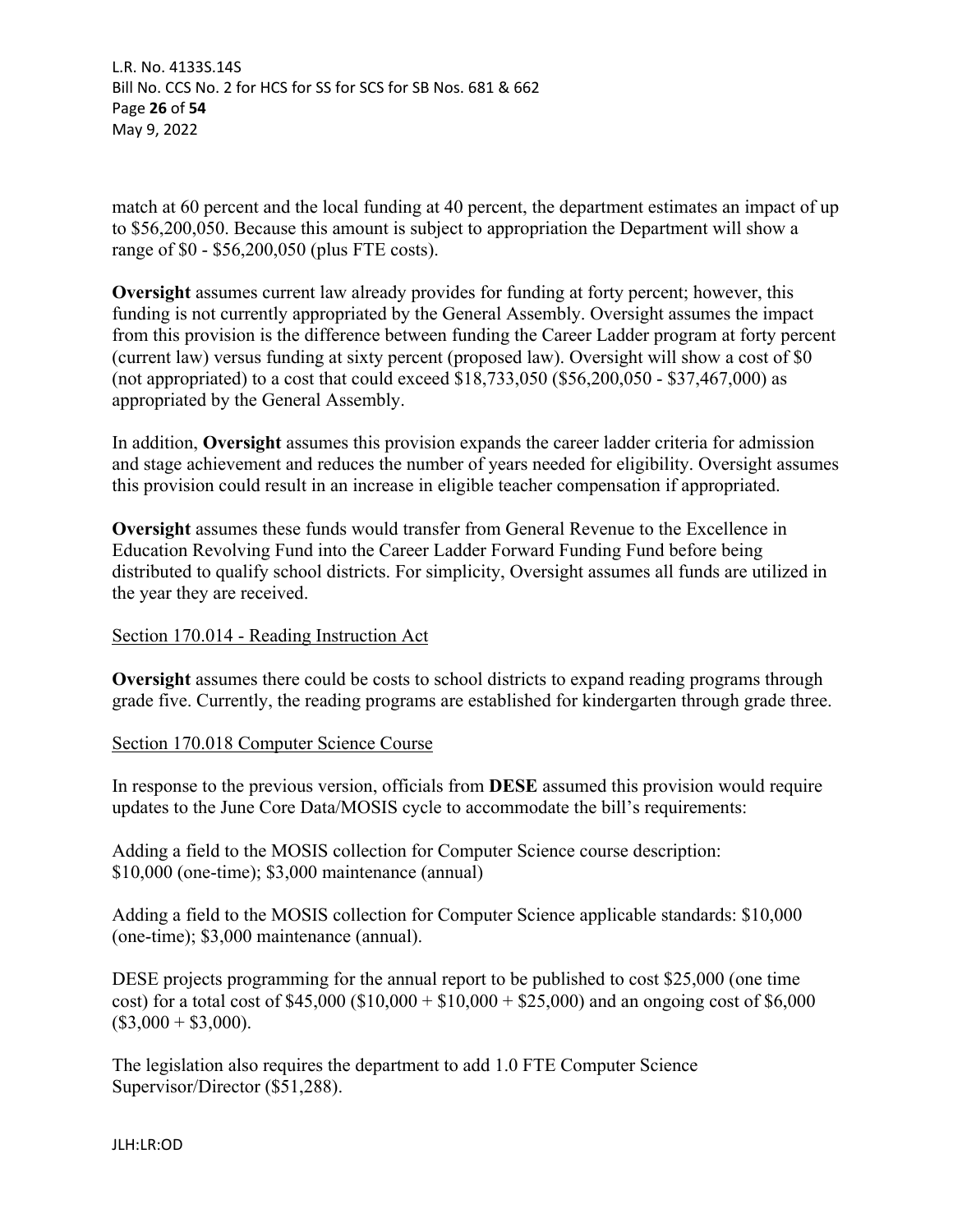**Oversight** does not have any information to the contrary. Therefore, Oversight will reflect the costs provided by DESE for fiscal note purposes.

In response to a previous version, officials from the **High Point R-III School District** assumed the provision will have no fiscal impact on their organization.

**Oversight** assumes this provision requires each school to offer at least one computer science course. Oversight is uncertain how many schools currently offer computer science courses. Oversight assumes there could be costs for those school districts that are not currently offering a computer science course; therefore, Oversight will show an unknown cost to school districts beginning in FY 2024.

Section 170.036 Computer Science Task Force

In response to a previous version, officials from **DESE** stated the proposed legislation does not indicate who is responsible for any costs associated with the Computer Science Education Task Force. If DESE is financially responsible, the Department estimates a total of four meetings per year for the 13 member task force. This cost would cover a two year time span, for a total meeting cost of \$84,740.

**Oversight** will show the costs for two Task Force meetings at \$42,370 each as estimated by DESE beginning in FY 2023. Oversight assumes the Task Force is dissolved at the end of FY 2024.

In addition, **Oversight** will show a potential unknown cost for on-going evaluation and implementation of task force findings. Oversight assumes this cost would be dependent on the findings and recommendations of the task force.

**Oversight** notes, per the [Tennessee Computer Science State Education Plan,](https://www.tn.gov/education/instruction/academic-standards/computer-science.html) task force recommendations included regional trainings (\$30,713), grants to educators (\$300,000) and K-8 computer science standards and trainings (\$84,000). Based on these estimates, Oversight will show a range of impact of \$0 (cost of implementing task force finding can be absorbed with existing appropriations) to an unknown cost that could exceed \$250,000.

In response to a similar proposal, SB 659 (2022), officials from the **Department of Higher Education and Workforce Development**, **Office of the Governor** and **Missouri House of Representatives** each assumed the provision would have no fiscal impact on their respective organizations. **Oversight** does not have any information to the contrary. Therefore, Oversight will reflect a zero impact in the fiscal note for these agencies.

Officials from the **Missouri State Senate** anticipate a negative fiscal impact to reimburse 2 senators for travel to task force meetings. It will cost approximately \$255.78 per meeting.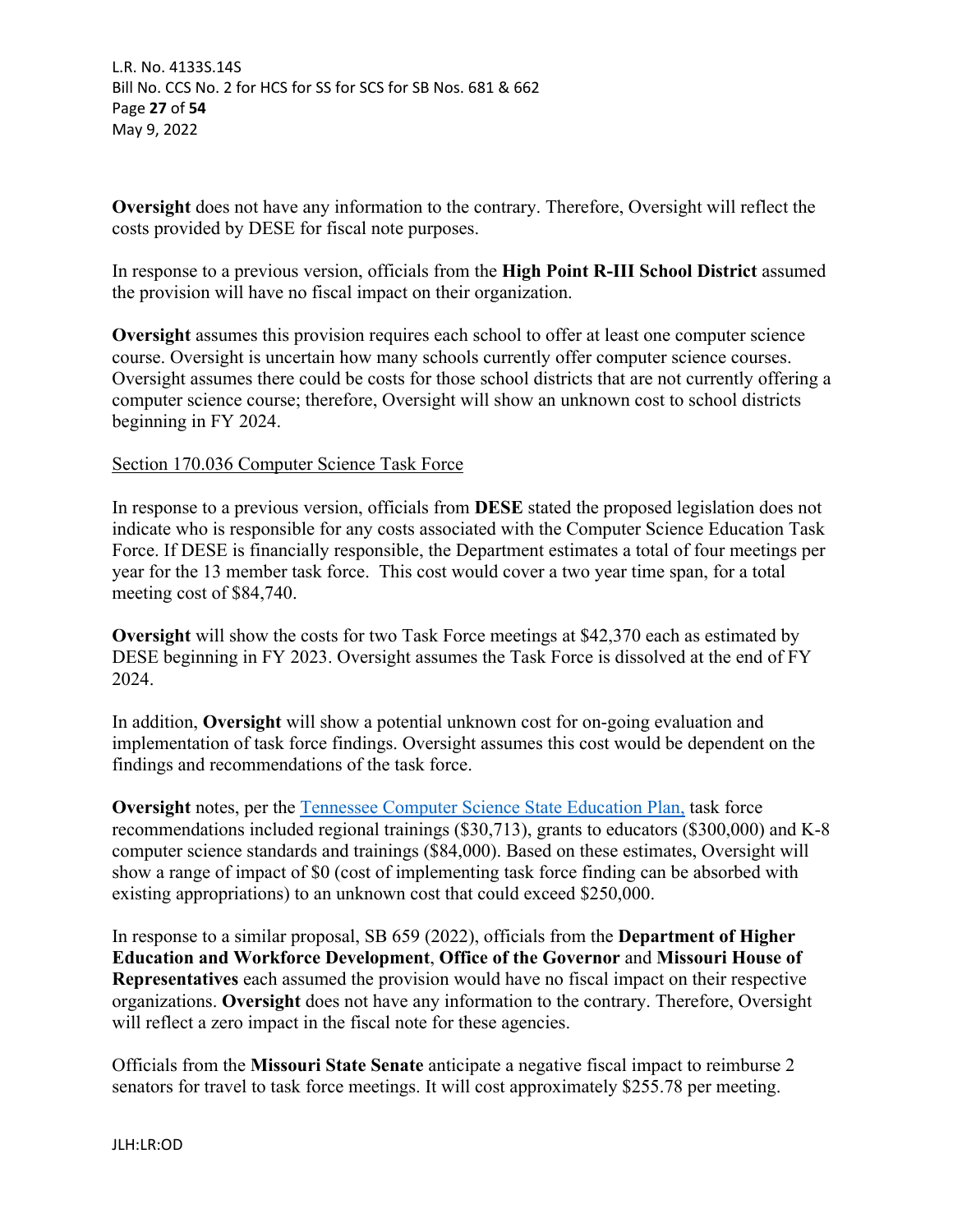**Oversight** assumes the General Assembly could absorb the cost of the Task Force meetings within the current appropriation levels and will not reflect a fiscal impact.

# Section 170.047 Suicide Prevention Training

In response to the previous version, officials from the **DESE** assumed the provision would have no fiscal impact on their organization.

In response to a similar proposal from 2020 (HCS for HBs 1820 & 1470), officials from the **Normandy Schools Collaborative** estimated that this additional required training will cost \$8,000 or more per year to find time for the additional training, identify and pay trainers, and pay extra time extra duty if necessary for teachers to attend if the SP schedule is already packed full.

**Oversight** assumes this provision allows, but does not require all teachers, principals, and licensed educators in each district to attend suicide prevention training which shall count as two hours of professional development under section 168.021. Oversight assumes this provision would not have a fiscal impact as the teachers are already required to have a set number of professional development hours, and suicide education is permissive.

# Section 170.048 - Pupil Identification Cards

**Oversight** assumes these provisions require school districts and charter schools that issue pupil identification cards to have printed on the card a specific number that routes calls and text messages to the Suicide and Crisis Lifeline.

Oversight assumes the provision could result in one-time additional costs for equipment or supplies. Oversight will show a range of impact of \$0 (any additional cost is minimal and can be absorbed with existing resources) to an unknown cost.

# Section 170.307 - Mental Health Instruction

In response to a similar proposal, SB 1057 (2022), officials from **DESE** stated, while some of this work is currently funded through a CDC grant, should that source be withdrawn, the programs described here would create an expenditure impact for DESE. If DESE contracted with outside entities for the programs described, there would still be personnel and administrative costs incurred, as well as costs for developing any resources to support educators. Meeting costs associated with potential curriculum development estimated at \$22,300.

**Oversight** assumes DESE may be able to utilize federal monies to fund the requirements so the program.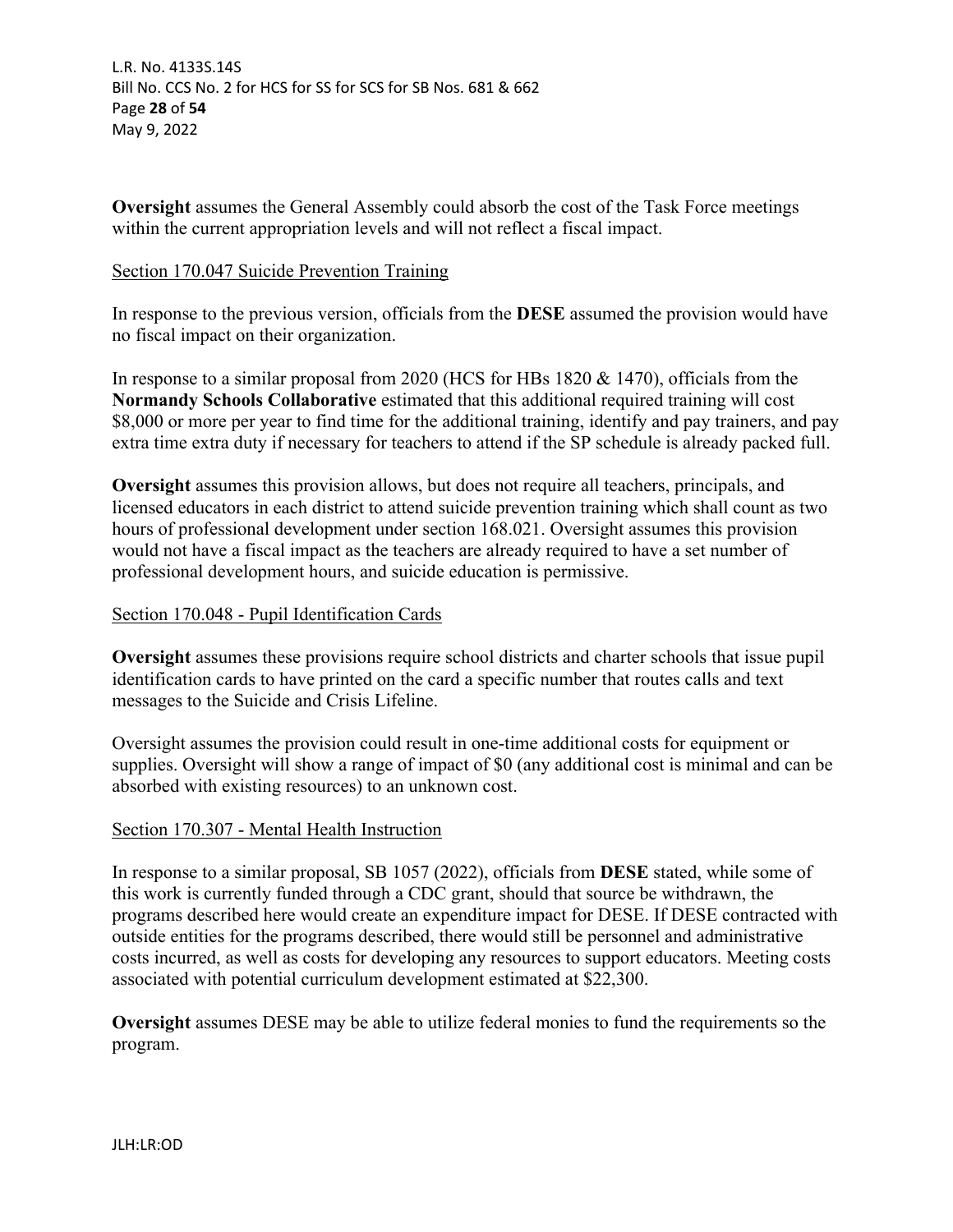**Oversight** has ranged the fiscal impact to General Revenue from \$0 (may be able to be covered by existing federal funding) to the costs provided by DESE for meeting costs for curriculum development.

**Oversight** has ranged the fiscal impact to Federal Funds from \$0 (federal funding not available) to the costs provided by DESE for meeting costs for curriculum development.

**Oversight** assumes the mental health instruction shall be included in the district's existing health or physical education curriculum. The instruction is to be based on the curriculum developed by DESE; therefore, Oversight does not anticipate a fiscal impact to school districts. Section 171.033 - Inclement Weather

In response to the previous version, officials from the **DESE** estimated a minimal impact from the proposed legislation as it would result in ITSD costs to modify edits in Web Applications (webpage school districts/charters use to submit data to the department).

OA-ITSD assumes every new IT project/system will be bid out because all ITSD resources are at full capacity. IT contract rates are estimated at \$95/hour. It is assumed modifications will require 120.96 hours for a cost of \$11,491 in FY 2023 with continuing costs of \$2,356 in FY 2024 and \$2,415 in FY 2025.

Per DESE's School Calendar Requirements publication, "A half-day Kindergarten or Prekindergarten program must provide a minimum of five hundred twenty-two hours of actual pupil attendance and shall also include thirty-six make-up hours for possible loss of attendance due to inclement weather." **Oversight** assumes that this provision would potentially reduce the number of hours required for makeup days on a proportional basis.

**Oversight** assumes this section could result in savings if it reduces transportation costs, hourly wages, food service costs, etc. Oversight will show a range of impact of \$0 (no impact) to an unknown savings to school districts from a reduction in the number of hours required.

# Section 173.831 - Workforce Diploma Program

In response to the previous version, officials from **DESE** assumed they may require 1.0 FTE at a minimum at the supervisor level in order to publish the request for qualifications, review the applicants against the statutory requirements, collect data, run reports, and make payments.

As of 2017, there are 453,226 Missourians 21 years of age or older who have not received a high school diploma. It is estimated that approximately 1 percent (4,532) to 3 percent (13,597) of these individuals may participate in this program. Because payments made to providers are to be made in accordance with a schedule set with the Department, DESE will make several assumptions for payment amounts based on previous versions of the bill.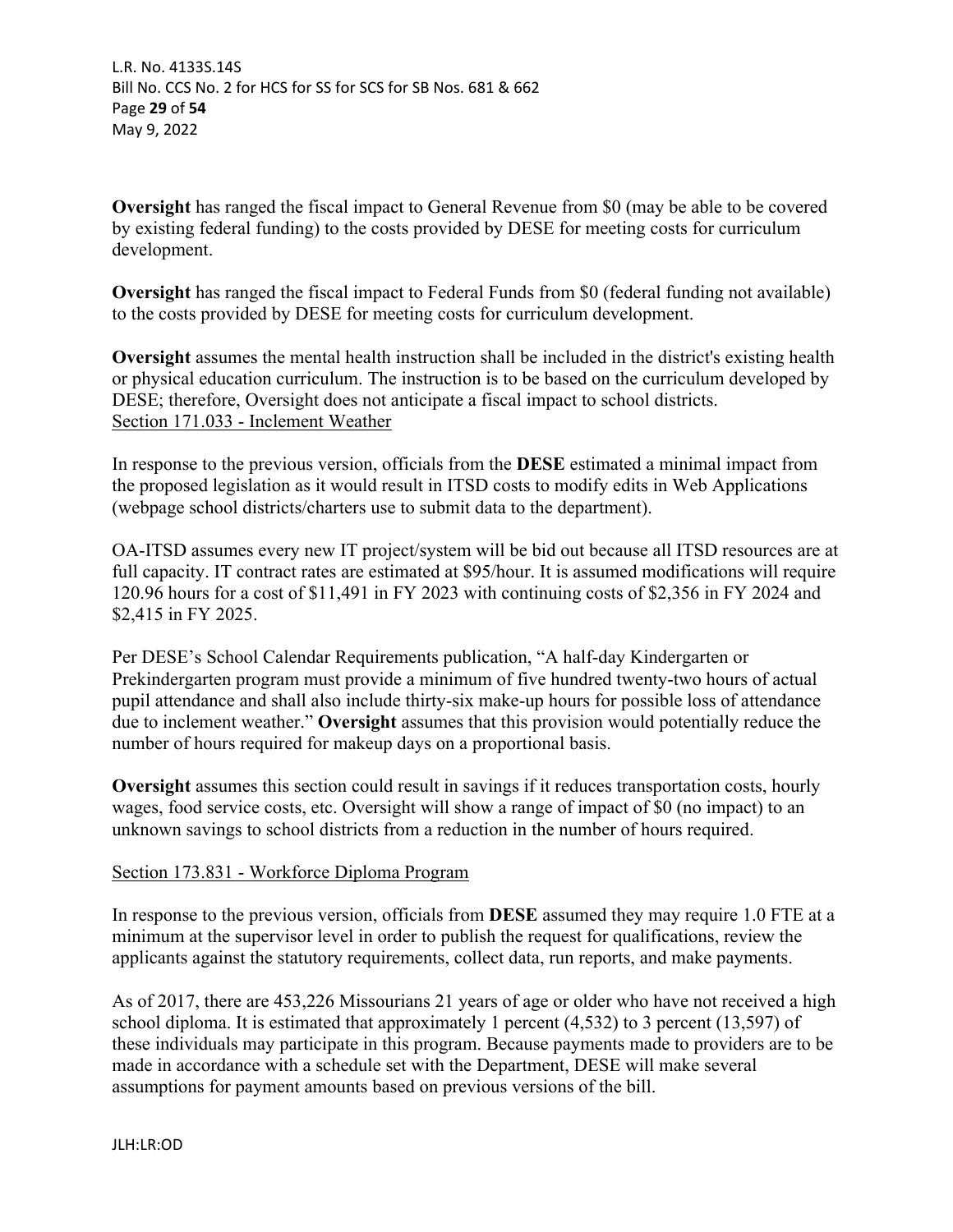L.R. No. 4133S.14S Bill No. CCS No. 2 for HCS for SS for SCS for SB Nos. 681 & 662 Page **30** of **54** May 9, 2022

Completion of each half unit of high school credit - \$250 Attaining an employability certificate - \$250 Attaining an industry recognized credential (50 hours) - \$250 Attaining an industry recognized credential (75 hours) - \$500 Attaining an industry recognized credential (100 hours) - \$250 Attaining a high school diploma - \$1,000

The Department estimates that approximately half of the individuals that would participate in the program may earn their high school diploma each year which would result in a cost between \$2,266,000 (2,266 students earn a diploma) and \$6,799,000 (6,799 students earn a diploma) per year.

The Department also estimates that each student participating in the program would earn at least one full unit of high school credit each year resulting in an additional amount of \$2,266,000 (4,532 students earn at least one full unit of high school credit) and \$6,799,000 (13,597 students earn at least one full unit of high school credit) per year.

If 10 percent of graduates also earned an industry recognized credential at an average of \$500 the Department estimates an additional cost of \$113,300 (2,266 x 10% x \$500) to \$339,950 (6,799 x 10% x \$500).

If 50 percent of graduates also earned an employability skills certificate, the Department estimates an additional cost of \$283,250 (2,266 x 50% x \$200) to \$849,875 (6,799 x 50% x \$250).

\$2,266,000 - \$6,799,000 for high school diploma achievements \$283,250 - \$849,875 for employability skills certificate achievements \$113,300 - \$339,950 for industry recognized credential achievements \$2,266,000 - \$6,799,000 for  $\frac{1}{2}$  unit of high school credit achievements \$4,928,550 - \$14,787,825

Because this provision is subject to appropriation, the Department will show a range of \$0 (no money appropriated for the program) to \$14,857,084 starting in FY23.

At the time this fiscal note was presented, DESE had not yet provided salary, fringe and equipment costs for the necessary FTE. **Oversight** estimated the cost based on a similar proposal from the previous year, HB 733 (2021).

**Oversight** will show a range of impact of \$0 (not appropriated) to the costs as estimated by DESE as a transfer from General Revenue to the Workforce Diploma Program Fund.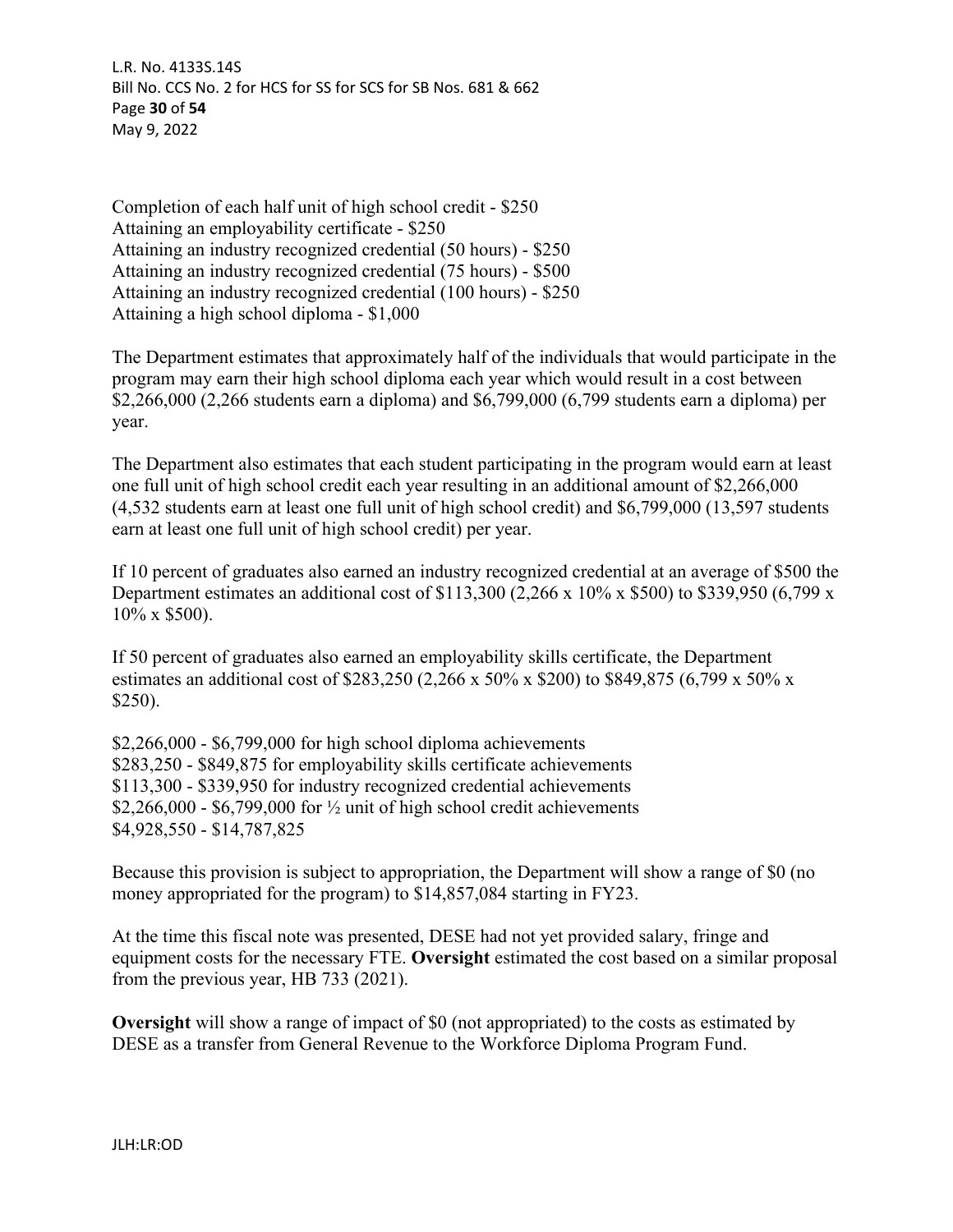L.R. No. 4133S.14S Bill No. CCS No. 2 for HCS for SS for SCS for SB Nos. 681 & 662 Page **31** of **54** May 9, 2022

**Oversight** will show the costs as estimated by DESE to the Workforce Diploma Program Fund for reimbursements to program providers. Oversight assumes funds will be used within the year they were received.

In response to the previous version, officials from the **Office of the State Treasurer** assumed the provision will have no fiscal impact on their organization.

**Oversight** assumes DESE is required to issue a request for interested program providers before September 1, 2022. Program providers must be approved by October annually and students may start enrolling in November annually. Oversight assumes DESE could request and approve program providers any time before September 2022 and after the effective date of this provision August 28, 2022. Therefore, Oversight will show cost beginning in FY 2023.

Per the Truly Agreed To and Finally Passed CCS SS SCS HCS HB 3002 (2022), **Oversight** notes an appropriation from General Revenue for a Workforce Diploma Program for \$2,000,000 for FY 2023. Oversight will show a \$0 to unknown impact in the remaining years.

#### §173.1352 – Advance Placement Exams

In response to a similar proposal, HCS HB 1683 (2022), officials from the **University of Central Missouri (UCM)** stated the estimated loss to UCM would be approximately \$5,800. This is based on 8 students who this fall scored a 3 in areas that currently require a 4 on the Advanced Placement Exam. 8 students x 3 credit hours  $=$  24 course credits.

**Oversight** does not have any information to the contrary. Oversight notes changes to this version of the provision have removed the fiscal impact that other colleges and universities had expected to incur. Therefore, Oversight assumes the potential loss to UCM would be absorbable within current funding levels and will present no fiscal impact for this agency for fiscal note purposes.

In response to a similar proposal, HCS HB 1683 (2022), officials from the **Department of Elementary and Secondary Education**, the **Department of Higher Education and Workforce Development**, the **University of Missouri** and **Missouri State University** each assume the provision will have no fiscal impact on their respective organizations. **Oversight** does not have any information to the contrary. Therefore, Oversight will reflect a zero impact in the fiscal note for these agencies for this section.

In response to a similar proposal, HB 1683 (2022), officials from **St. Charles Community College** assumed the provision would have no fiscal impact on their organization. **Oversight** does not have any information to the contrary. Therefore, Oversight will reflect a zero impact in the fiscal note for this agency for this section.

Section 178.694 - Imagination Library of Missouri Program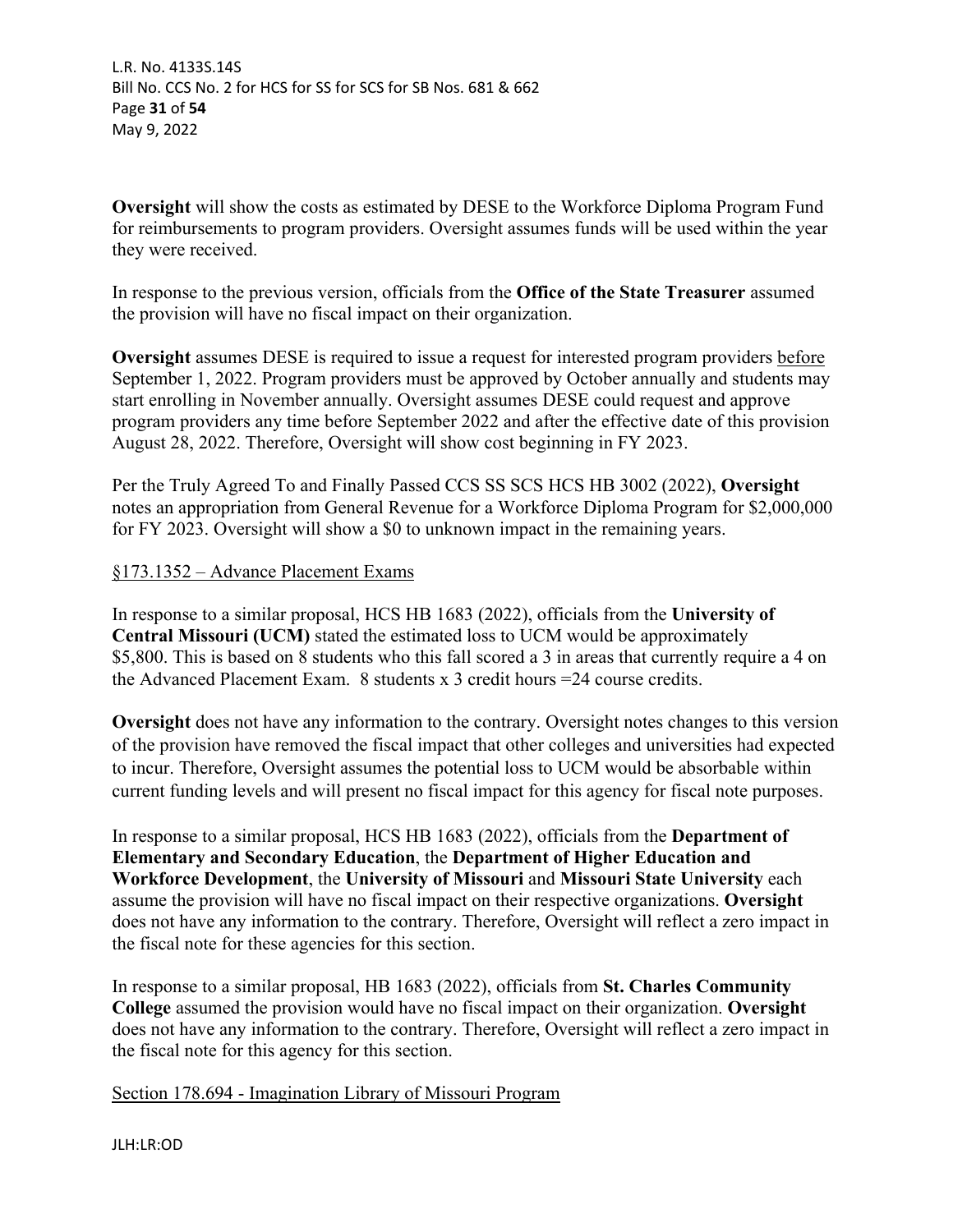L.R. No. 4133S.14S Bill No. CCS No. 2 for HCS for SS for SCS for SB Nos. 681 & 662 Page **32** of **54** May 9, 2022

In response to the previous version, officials from **DESE** estimated the need for one (1) FTE Program Specialist at an annual salary of \$45,443. The Program Specialist would manage the contracts and/or communication with the non-profit ("Dolly Parton's Imagination Library Affiliate"), oversee the activities required, and be responsible for communication and collaboration with the school districts regarding the implementation of this program.

Beginning in school year 2023-24 and continuing in each subsequent school year, school districts shall, in partnership with the affiliate, give one reading selection to each eligible child in the school district in each month, beginning as early as the child's birth month through the month in which the child reaches five years of age. Subject to appropriation, the costs of giving such reading selections to eligible children shall be reimbursed to each school district from the "Imagination Library of Missouri Program Fund."

According to the CDC Vital Statistics Surveillance Report, there were approximately 70,000 children born in Missouri in 2020. Assuming a child could receive up to 60 books before turning five years of age and an average cost of \$30 per year per child, DESE estimates a cost of up to \$10,500,000.

| Number of children ages $0 - 5$ : | $350,000$ (70,000 births/year $*$ 5) |
|-----------------------------------|--------------------------------------|
| Cost per child/year:              | -S30                                 |
| Total yearly costs:               | \$10,500,000                         |

Because this amount is subject to appropriations DESE will show a range of \$0 - \$10,500,000.

In response to a similar proposal, HB 2567 (2022), officials from **Sikeston R-6 School District** state this would be a great program, but are concerned if Missouri would remain committed to reimbursing school districts this new financial expenditure. Districts would incur the cost of purchasing and shipping the books to the homes of families within the district. It would be beneficial if Missouri could provide a means for school districts to provide information prior to ordering the books and DESE provided the funds to purchase the books instead of a reimbursement process.

**Oversight** assumes this provision requires each school district to provide each child birth to five with one reading selection per month starting beginning in the 2023-2024 school year (FY 2024).

**Oversight** notes, per the U.S. Census Bureau *Missouri QuickFacts*, persons under 5 years of age account for 6% of Missouri's population or 370,091. Per the Imagination Library [website](https://donate.imaginationlibrary.com/), a \$25 dollar donation can provide a book to a child each month for a year. Oversight assumes the costs to school districts are estimated at \$9,252,275 per year (370,091 \* \$25) beginning in FY 2024.

**Oversight** assumes school districts shall be reimbursed for this cost from the Imagination Library of Missouri Program Fund. Oversight assumes this provision requires the general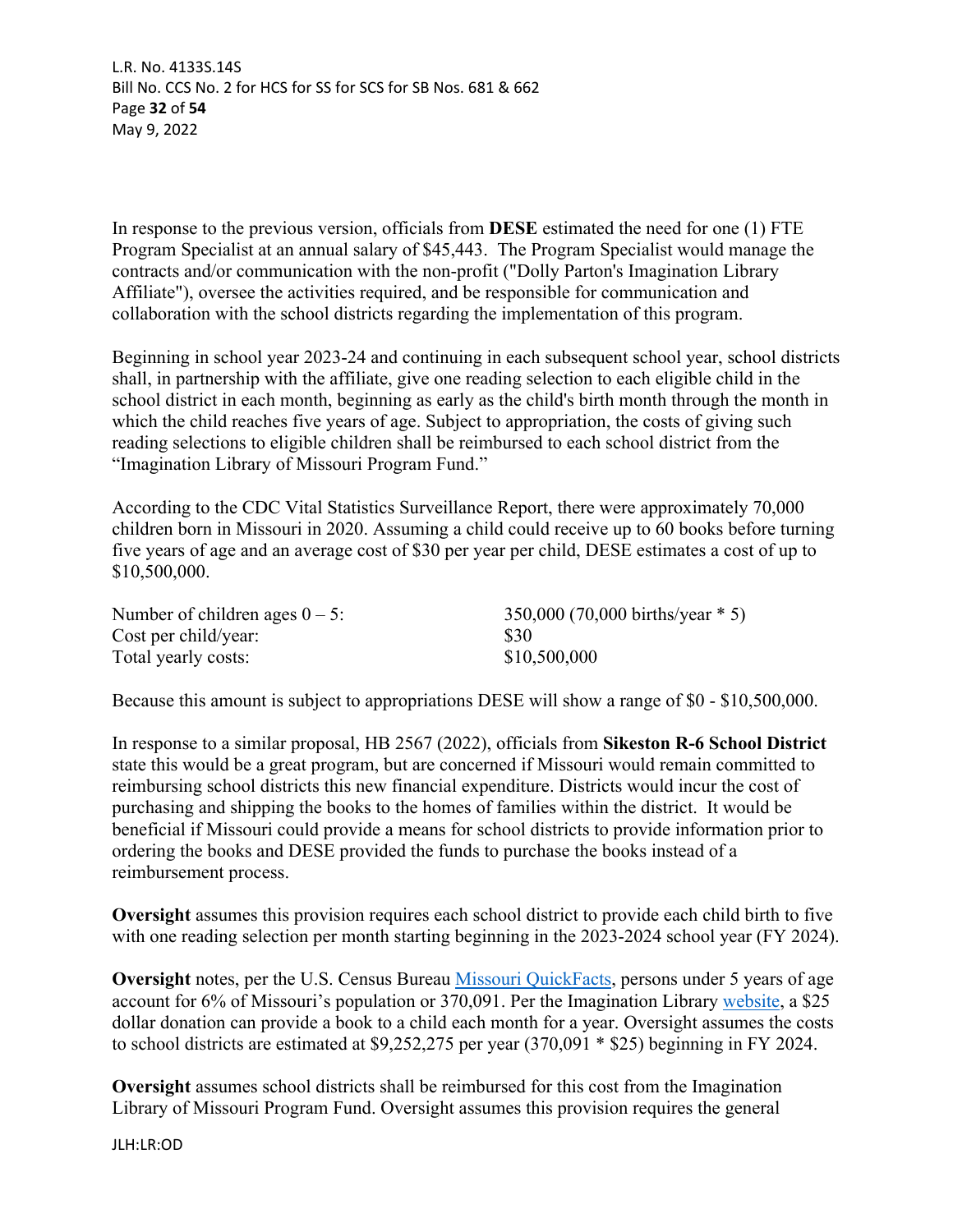assembly to appropriate at least \$5 million annually for this purpose. For simplicity, Oversight assumes all funds will be used within the year they are received.

If the costs of providing the reading selections exceeds the available appropriations, **Oversight**  assumes the school districts will bear the remaining cost.

# Section 186.080 - Literacy Advisory Council

In response to the previous version, officials from **DESE** estimated ongoing annual meeting costs to maintain the Literacy Advisory Council at \$44,600. Sections 302.010 and 304.060 - Other Vehicles for Transportation of Students

In response to a previous version, officials from **Department of Revenue (DOR)** stated section 302.010.21 changes the definition of school bus to mean any vehicle designed for carrying more than ten passengers used to transport students for educational purposes.

Section 304.060.1 gives school districts the authority to use vehicles other than school buses for the purpose of transporting school children. The state board of education may adopt rules and regulations governing the use of other vehicles used to transport school children, except vehicles operating under sections §387.400 to §387.440. The draft language further removes the requirement for drivers of such vehicles to meet the provisions of §302.272, thus removing the requirement to meet school bus endorsement testing, issuance, driver history and background check requirements. It also requires vehicles other than school buses to transport no more children than the manufacturer suggests appropriate, and meet any additional requirements of the school district.

The proposed change to remove the requirements of §302.272, may have an impact on the safety of students being transported in vehicles other than a commercial class school bus. Under current requirements drivers applying for a non-commercial Class E with a school bus endorsement are required to complete additional driver history and background checks and regular drug testing. This also includes the current mandatory annual skills provisions to ensure driving proficiency for those school bus endorsed drivers age 70 and over. School districts are required to report failed drug tests to the Department for suspension of school bus endorsements. Drivers without school bus endorsements may not be held to the same requirements.

# Administrative Impact

To implement the proposed legislation, the DOR will be required to:

 Work with Missouri State Highway Patrol (MSHP) to update the Missouri Driver Guide to include the new information (online and printed versions).

FY23-Driver License Bureau Research/Data Analyst 15 hrs. @ \$24.29 per hr. =\$364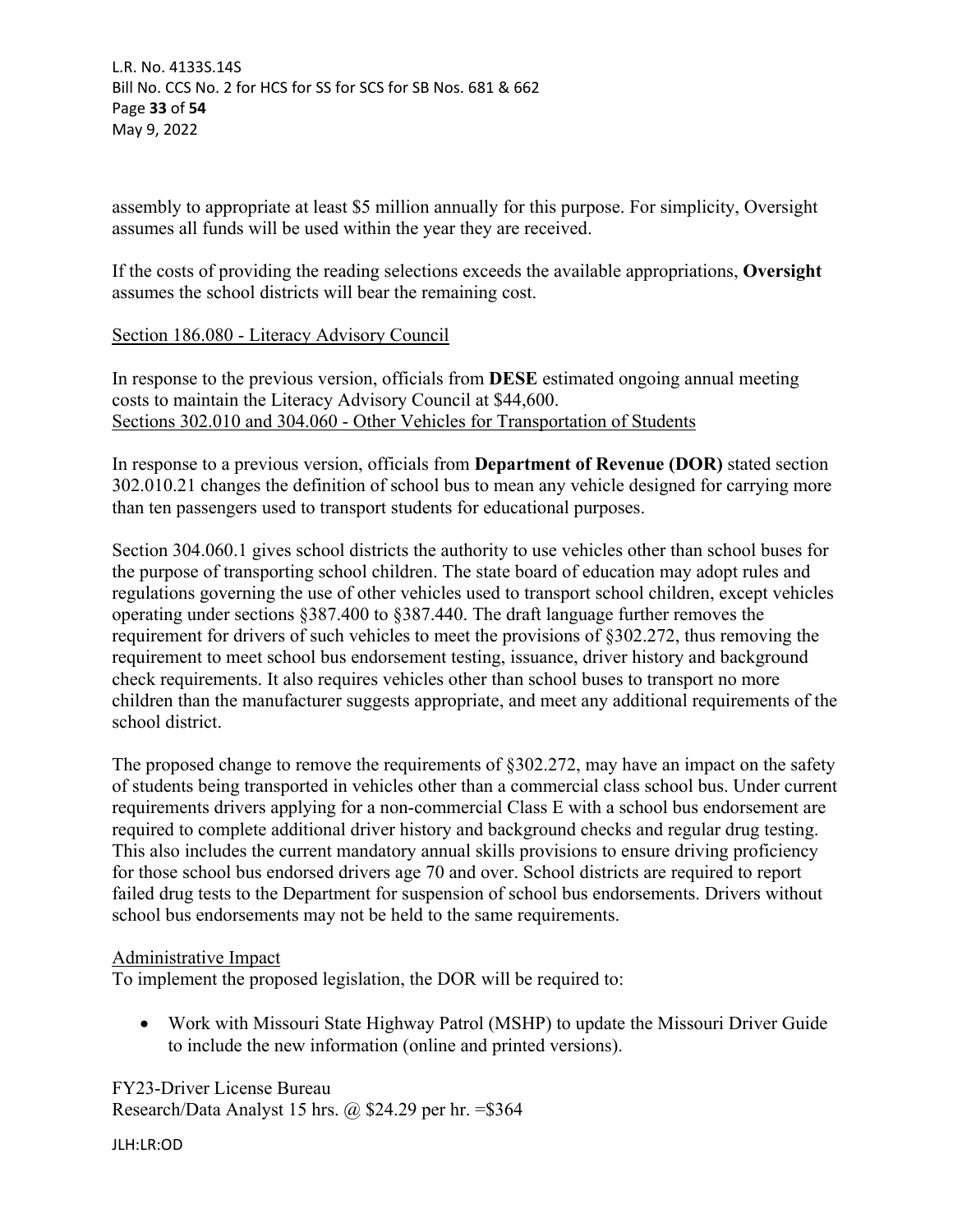L.R. No. 4133S.14S Bill No. CCS No. 2 for HCS for SS for SCS for SB Nos. 681 & 662 Page **34** of **54** May 9, 2022

Administrative Manager 10 hrs. @ \$26.37 per hr. =\$264 Total \$628

FY23-Personnel Services Bureau Associate Research/Data Analyst 15 hrs. @ \$19.46 per hr. =\$292 Associate Research/Data Analyst 15 hrs. @ \$19.46 per hr. =\$292 Total \$584

Total Costs =\$1,212

The DOR anticipates being able to absorb these costs. However, until the FY23 budget is final, the Department cannot identify specific funding sources. If multiple bills pass that require Department resources, FTE/funding will be requested through the appropriations process. The proposed legislation would require updates to the Missouri Driver Guide that could be absorbed. Decisions made during implementation could result in a requirement for destruction and replacement of current driver guide supplies and printing costs outside of normal reordering.

The printing costs of the driver guide are currently covered by the Missouri State Highway Patrol (MSHP).

**Oversight** assumes these costs are minimal and can be absorbed by the DOR and MSHP.

In response to the previous version, officials from the **DESE** and **Department of Public Safety - Missouri Highway Patrol** each assume the provision will have no fiscal impact on their respective organizations.

**Oversight** does not anticipate an impact to school districts.

Responses regarding the proposed legislation as a whole

In response to the previous version, officials from **Attorney General's Office**, **Department of Mental Health**, **Office of the State Treasurer**, **Department of Higher Education and Workforce Development** and the **University of Missouri System** each assume the provision will have no fiscal impact on their respective organizations. **Oversight** does not have any information to the contrary. Therefore, Oversight will reflect a zero impact in the fiscal note for these agencies.

In response to a similar proposal, HCS HB 1753 (2022), officials from the **Office of Administration - Administrative Hearing Commission**, each assume the provision will have no fiscal impact on their respective organizations. **Oversight** does not have any information to the contrary. Therefore, Oversight will reflect a zero impact in the fiscal note for this agency.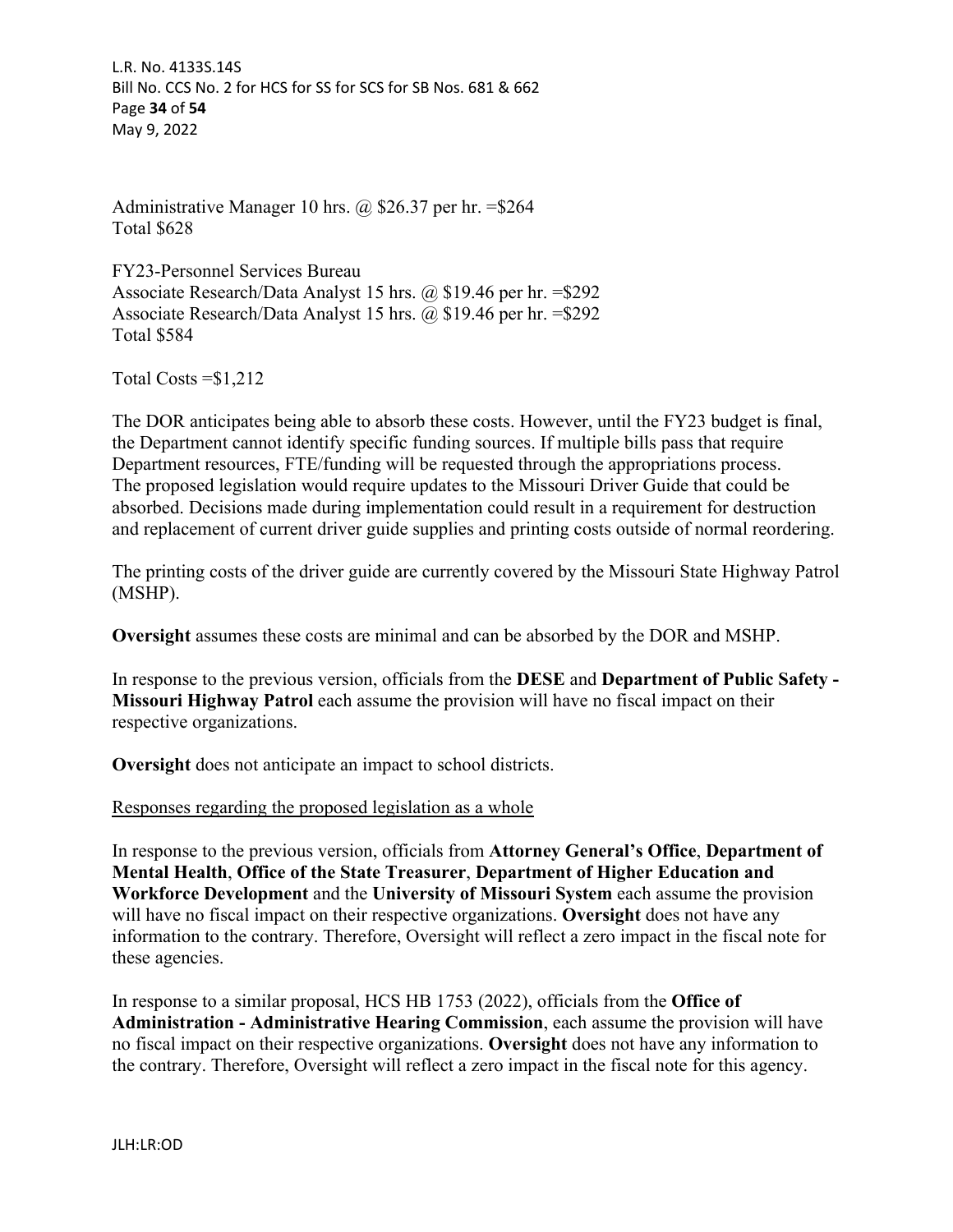L.R. No. 4133S.14S Bill No. CCS No. 2 for HCS for SS for SCS for SB Nos. 681 & 662 Page **35** of **54** May 9, 2022

In response to a similar proposal, HCS HB 1753 (2022), officials from the **Joint Committee on Public Employee Retirement (JCPER)** state the JCPER has reviewed this provision. The provision has no fiscal impact to the Joint Committee on Public Employee Retirement. The JCPER's review of the provision indicates that its provisions may constitute a "substantial proposed change" in future plan benefits as defined in section 105.660(10). It is impossible to accurately determine the fiscal impact of this legislation without an actuarial cost statement prepared in accordance with section 105.665. Pursuant to section 105.670, an actuarial cost statement must be filed with the Chief Clerk of the House of Representatives, the Secretary of the Senate, and the Joint Committee on Public Employee Retirement as public information for at least five legislative days prior to final passage.

In response to a similar proposal, HCS HB 1753 (2022), officials from the **Kansas City Election Board** stated if this legislation causes a School District election, the cost in the Kansas City portion of Jackson County would range from \$10,000 to \$250,000.

In response to a similar proposal, HCS HB 1753 (2022), officials from the **Jackson County Election Board**, **Platte County Election Board** and the **Gordon Parks Elementary Charter School** each assume the provision will have no fiscal impact on their respective organizations.

In response to a similar proposal, Perfected HCS HB 1750 (2022), officials from the **University of Central Missouri** state there is an indeterminate fiscal impact due to uncertainty of application.

**Oversight** received a limited number of responses from school districts related to the fiscal impact of this provision. Oversight has presented this fiscal note on the best current information available. Upon the receipt of additional responses, Oversight will review to determine if an updated fiscal note should be prepared and seek the necessary approval to publish a new fiscal note.

**Oversight** only reflects the responses received from state agencies and political subdivisions; however, school districts were requested to respond to this proposed legislation but did not. A listing of political subdivisions included in the Missouri Legislative Information System (MOLIS) database is available upon request.

# Rule Promulgation

Officials from the **Joint Committee on Administrative Rules** assume this proposal is not anticipated to cause a fiscal impact beyond its current appropriation.

Officials from the **Office of the Secretary of State (SOS)** note many bills considered by the General Assembly include provisions allowing or requiring agencies to submit rules and regulations to implement the act. The SOS is provided with core funding to handle a certain amount of normal activity resulting from each year's legislative session. The fiscal impact for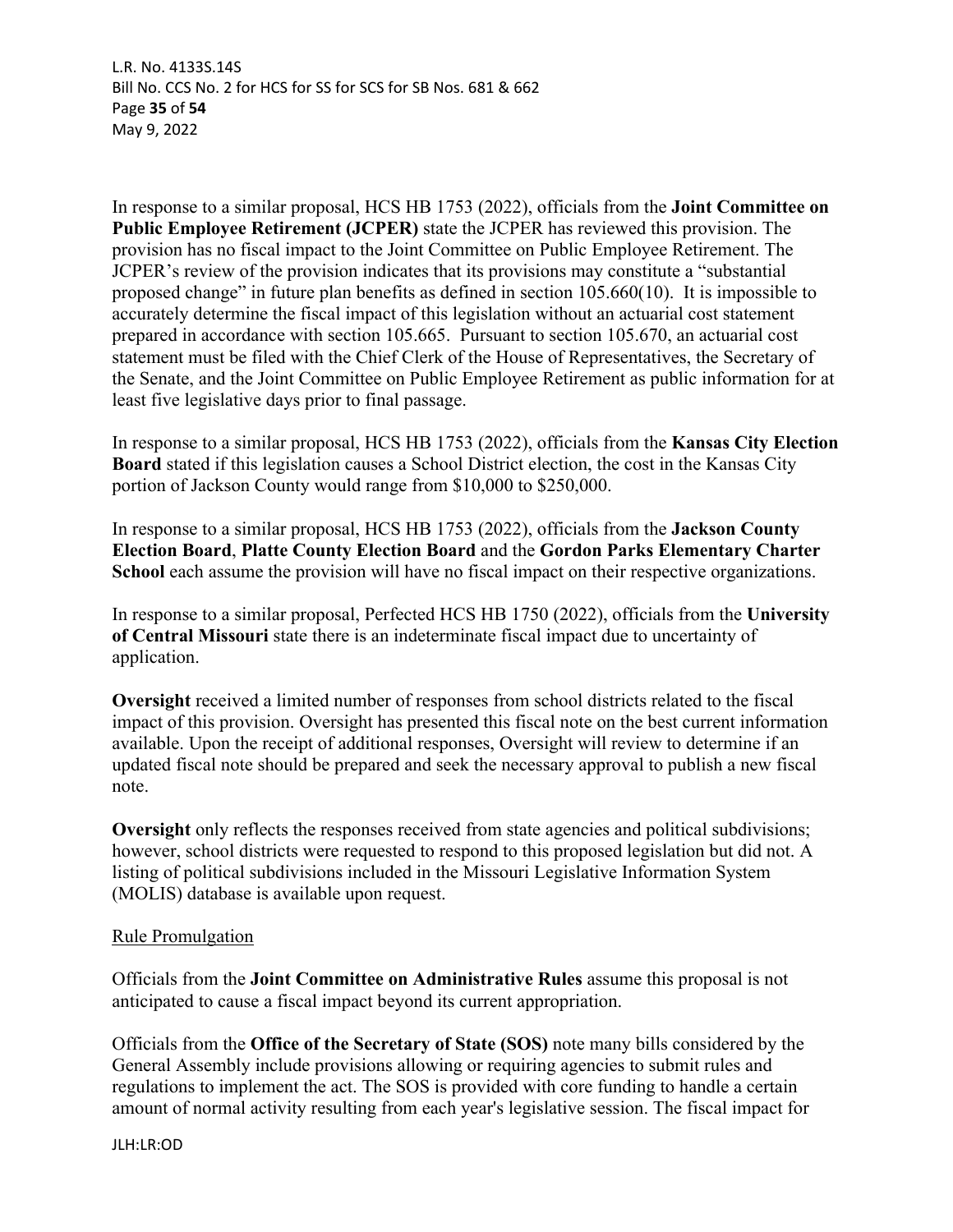L.R. No. 4133S.14S Bill No. CCS No. 2 for HCS for SS for SCS for SB Nos. 681 & 662 Page **36** of **54** May 9, 2022

this fiscal note to the SOS for Administrative Rules is less than \$5,000. The SOS recognizes that this is a small amount and does not expect that additional funding would be required to meet these costs. However, the SOS also recognizes that many such bills may be passed by the General Assembly in a given year and that collectively the costs may be in excess of what the office can sustain with its core budget. Therefore, the SOS reserves the right to request funding for the cost of supporting administrative rules requirements should the need arise based on a review of the finally approved bills signed by the governor.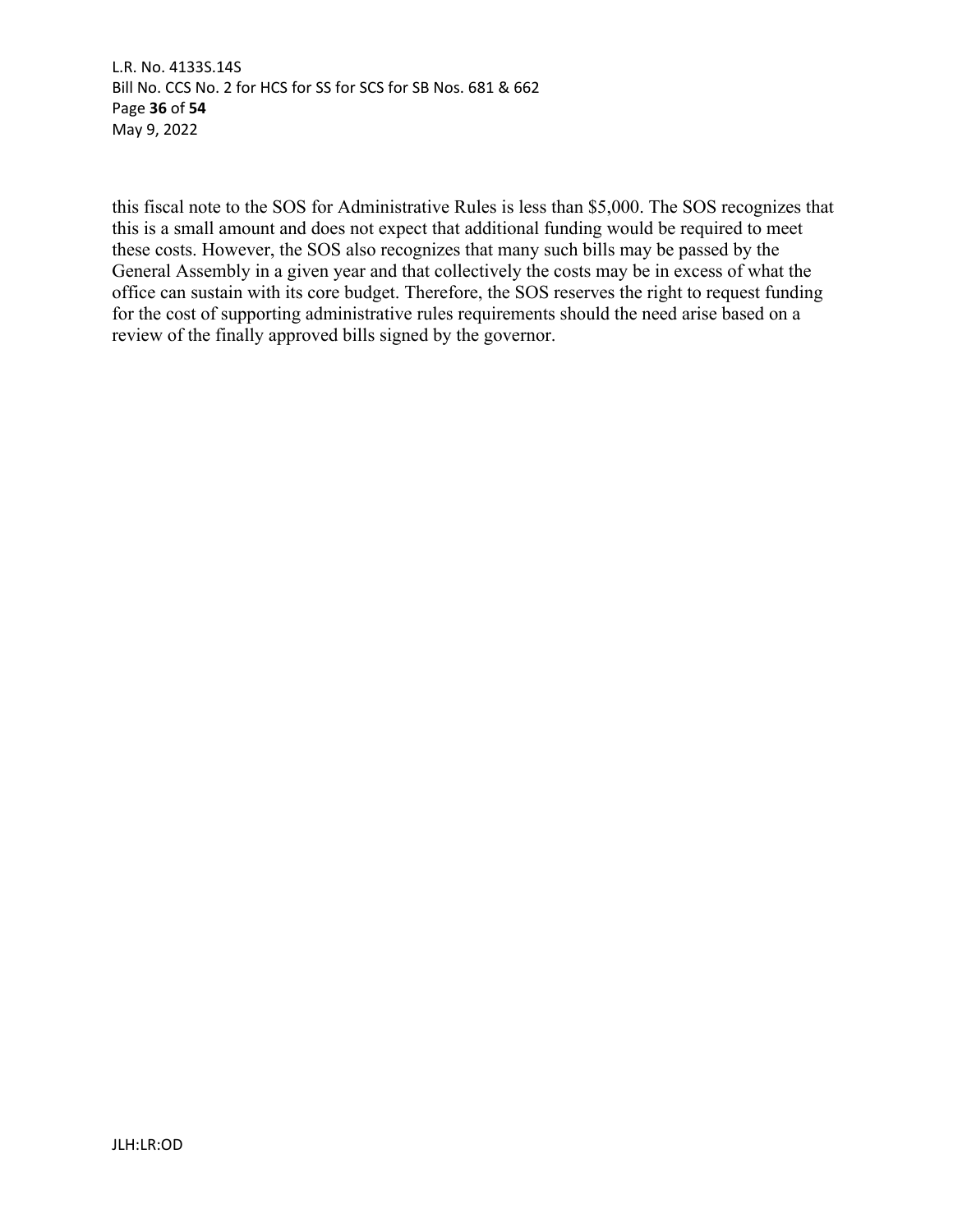| FISCAL IMPACT - State                                                               | FY 2023            | FY 2024        | FY 2025       |
|-------------------------------------------------------------------------------------|--------------------|----------------|---------------|
| Government                                                                          | $(10 \text{ Mo.})$ |                |               |
|                                                                                     |                    |                |               |
| <b>GENERAL REVENUE FUND</b>                                                         |                    |                |               |
|                                                                                     |                    |                |               |
| $\frac{Costs}{ }$ - DNR – implementation of                                         | (Unknown)          | (Unknown)      | (Unknown)     |
| program §160.077 p. 4-7                                                             |                    |                |               |
|                                                                                     |                    |                |               |
| $\frac{\text{Costs}}{\text{Oosts}} - \text{DHSS } \S 160.077 \text{ p. } 4-7$       |                    |                |               |
| Personal services                                                                   | $(\$367,443)$      | $(\$445,341)$  | $(\$449,795)$ |
| Fringe benefits                                                                     | $(\$227,849)$      | $(\$275,021)$  | $(\$276,640)$ |
| Expense and equipment                                                               | (\$157,267)        | (\$87,352)     | $(\$89,535)$  |
| <b>Total Costs - DHSS</b>                                                           | $(\$752,559)$      | $(\$807,714)$  | $(\$815,970)$ |
| FTE Change - DHSS                                                                   | 9 FTE              | 9 FTE          | 9 FTE         |
|                                                                                     |                    |                |               |
| $\frac{\text{Costs}}{\text{}}$ – reimburse public and private                       |                    |                |               |
| schools to test water (roughly 3,000                                                | (Could exceed)     | (Could exceed) | (Could exceed |
| school buildings x 10 water sources                                                 | \$3,000,000        | \$3,000,000)   | \$3,000,000)  |
| each x \$100 per test) annually                                                     |                    |                |               |
| $§160.077$ p. 4-7                                                                   |                    |                |               |
|                                                                                     |                    |                |               |
| $\frac{\text{Costs}}{\text{}}$ – to school districts for funding                    |                    |                |               |
| for filtration and other remediation                                                | (Unknown)          | (Unknown)      | (Unknown)     |
| efforts - $§160.077.6(1)$ p. 4-7                                                    |                    |                |               |
|                                                                                     |                    |                |               |
| $\frac{\text{Costs}}{\text{O}} - \text{DSS} - \frac{0}{9}160.261 \text{ p. } 7 - 8$ | $$0$ to            | $$0$ to        | $$0$ to       |
| Personnel Service                                                                   | $(\$43,756)$       | $(\$53,032)$   | $(\$53,563)$  |
| Fringe Benefits                                                                     | $(\$28,478)$       | $(\$34,349)$   | $(\$34,527)$  |
| Expense & Equipment                                                                 | (\$11,439)         | $(\$7,991)$    | $(\$8,191)$   |
| Total Costs -                                                                       | $(\$83,673)$       | $(\$95,372)$   | $(\$96,281)$  |
| FTE Change                                                                          | 1.12 FTE           | 1.12 FTE       | 1.12 FTE      |
|                                                                                     |                    |                |               |
| $\frac{\text{Costs}}{\text{S}} - \text{STO} - 160.560.8 \text{ p. } 8$              |                    | Up to          | Up to         |
| Personnel Service                                                                   | \$0                | $(\$80,210)$   | $(\$81,012)$  |
| Fringe Benefits                                                                     | \$0                | $(\$49,664)$   | (\$49,908)    |
| Expense & Equipment                                                                 | \$0                | $(\$28,500)$   | (\$11,236)    |
| Total Costs - STO                                                                   | \$0                | (\$158,374)    | (\$142, 156)  |
| FTE Change                                                                          | $\boldsymbol{0}$   | Up to 2 FTE    | Up to 2 FTE   |
|                                                                                     |                    |                |               |
|                                                                                     |                    |                |               |
|                                                                                     |                    |                |               |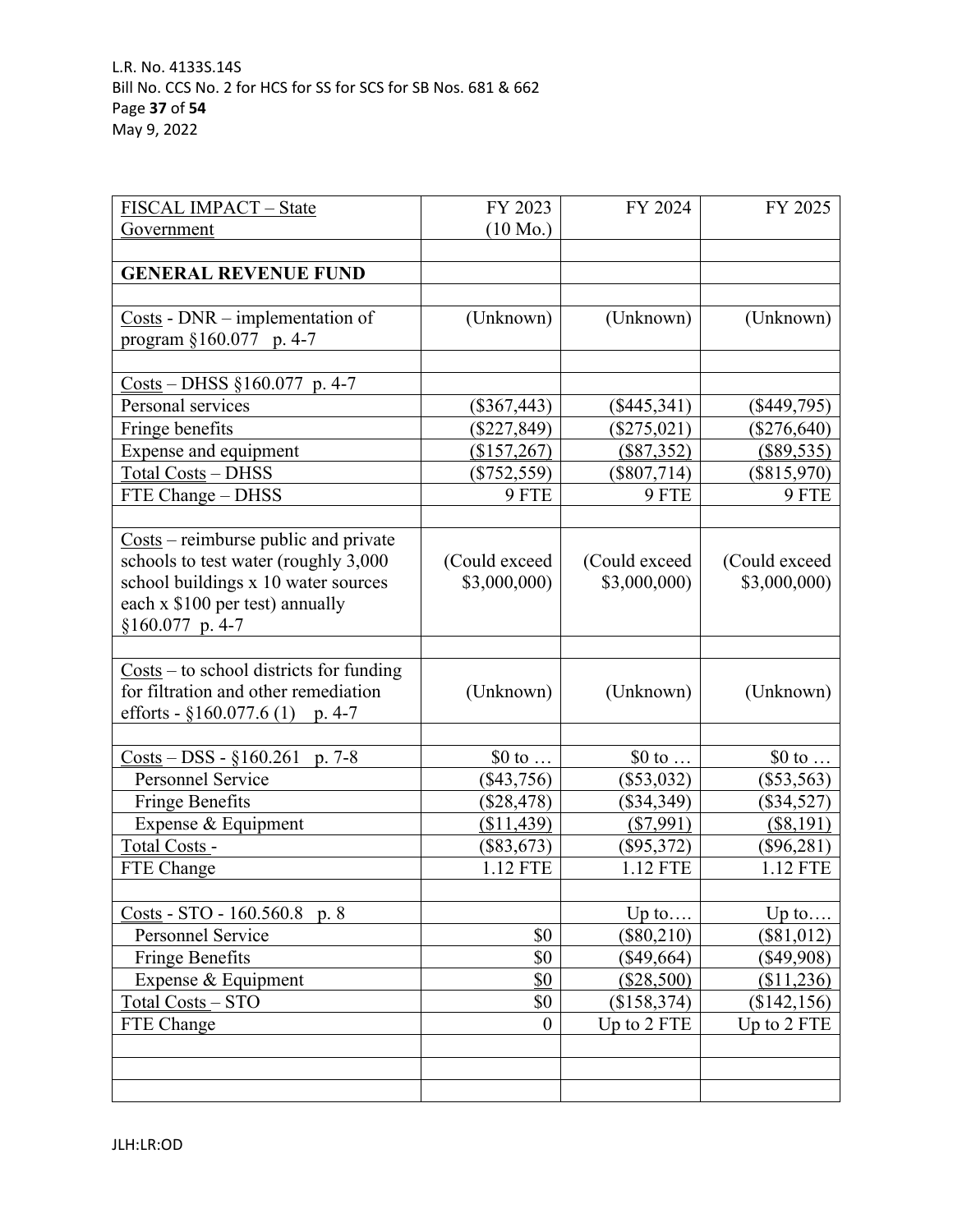| Costs - meeting costs to align literacy                              |                |                |               |
|----------------------------------------------------------------------|----------------|----------------|---------------|
| instruction - $§161.097$ p. 8                                        | $(\$40,140)$   | \$0            | \$0           |
|                                                                      |                |                |               |
| Costs - DESE - support for school                                    |                |                |               |
| districts implementing School                                        | \$0 or         | \$0 or         | \$0 or        |
| Innovation Waivers - §161.214 p. 9                                   | (Unknown)      | (Unknown)      | (Unknown)     |
|                                                                      |                |                |               |
| Costs - DESE - §161.241 p. 9                                         |                |                |               |
| Personnel Service                                                    | $(\$52,900)$   | $(\$64,115)$   | $(\$64,756)$  |
| <b>Fringe Benefits</b>                                               | $(\$29,704)$   | $(\$35,875)$   | $(\$36,108)$  |
| Expense & Equipment                                                  | (\$15,858)     | (\$8,288)      | (\$8,494)     |
| <b>Total Costs - DESE</b>                                            | $(\$98,462)$   | (\$108,278)    | $(\$109,358)$ |
| FTE Change                                                           | 1 FTE          | 1 FTE          | 1 FTE         |
|                                                                      |                |                |               |
|                                                                      | \$0 to (Could  | \$0 to (Could  | \$0 to (Could |
| Costs - to recruit and employ quality                                | exceed         | exceed         | exceed        |
| teacher trainers - §161.241 p. 9                                     | \$100,000      | \$100,000      | \$100,000     |
|                                                                      |                |                |               |
| Transfer Out - to the Evidence-Based                                 |                |                |               |
| Reading Instruction Program Fund -                                   | \$0            | \$0 or         | \$0 or        |
| $$161.241.9$ p. 9                                                    |                | (Unknown)      | (Unknown)     |
|                                                                      |                |                |               |
| $\frac{Costs}{ } - \text{DESE} - \text{Competency-Based}$            |                |                |               |
| Education Task Force - 161.385 p. 10                                 | $(\$25,000)$   | $(\$25,000)$   | $(\$25,000)$  |
|                                                                      |                |                |               |
| $\frac{\text{Costs}}{\text{}} - \text{DESE} - \text{development of}$ |                |                |               |
| competency-based assessments (PER                                    | $($500,000$ to | $($500,000$ to |               |
| <b>COURSE/CONTENT DOMAIN)</b>                                        | Unknown)       | Unknown)       | \$0           |
| p. $10$                                                              |                |                |               |
|                                                                      |                |                |               |
| Transfer $Out -$ to the Competency-                                  |                |                |               |
| <b>Based Education Grant Program Fund</b>                            | $$0$ to        | $$0$ to        | $$0$ to       |
| - unknown number and amount of                                       | (Unknown)      | (Unknown)      | (Unknown)     |
| grants 161.380.3 p. 10                                               |                |                |               |
|                                                                      |                |                |               |
| $Cost - DESE - potential cost to$                                    |                |                |               |
| foundation formula associated with                                   | \$0 to         | $$0$ to        | $$0$ to       |
| students taking competency-based                                     | (Unknown)      | (Unknown)      | (Unknown)     |
| courses 162.1255.2 & 3 p. 10                                         |                |                |               |
|                                                                      |                |                |               |
| Costs - DESE - develop a Holocaust                                   |                |                |               |
| curriculum - §161.700 p. 11                                          | $(\$22,300)$   | \$0            | \$0           |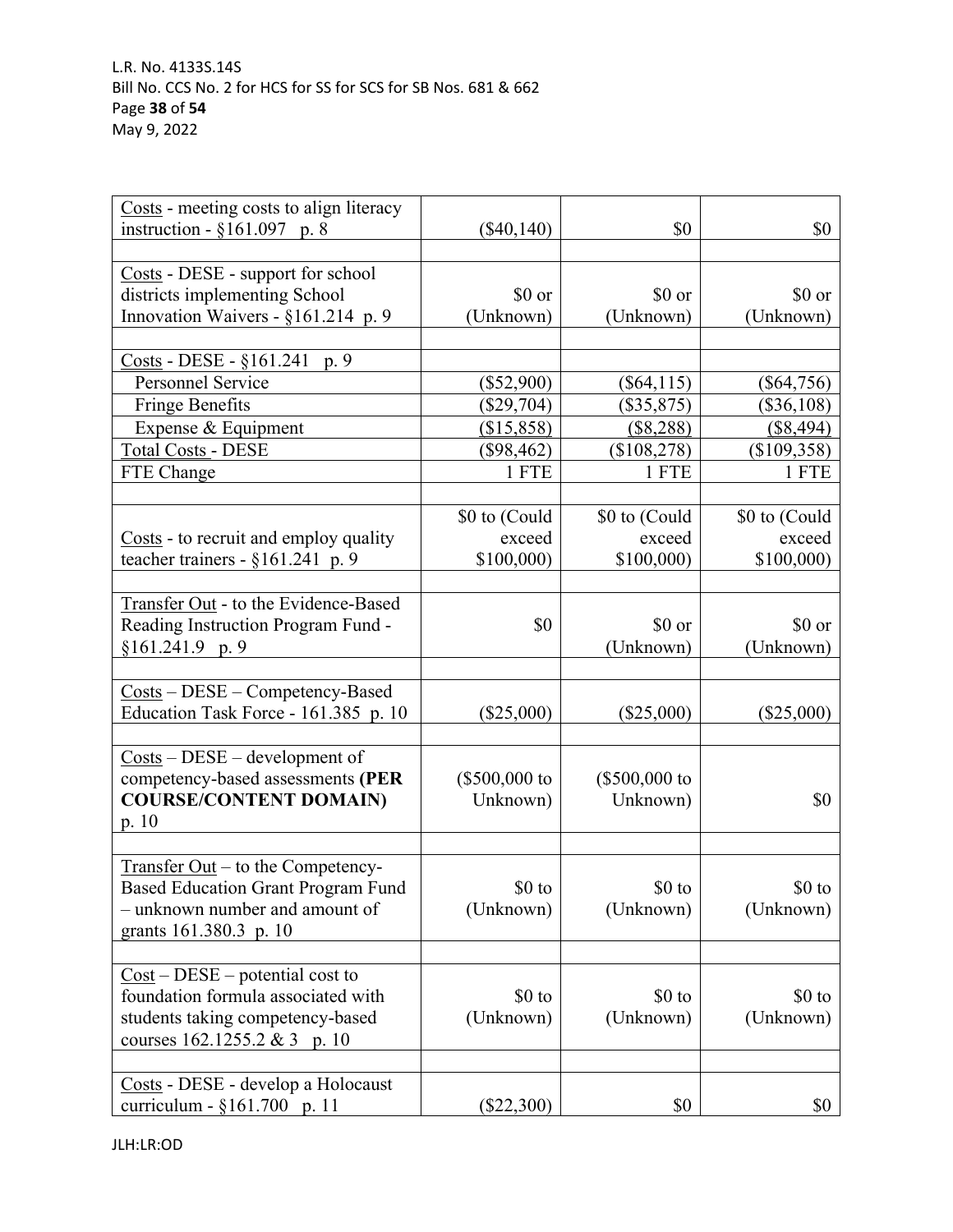| Costs - DESE - professional<br>development framework §161.700<br>p. 11                                                                                                                              | $(\$66,900)$               | \$0                        | \$0                        |
|-----------------------------------------------------------------------------------------------------------------------------------------------------------------------------------------------------|----------------------------|----------------------------|----------------------------|
|                                                                                                                                                                                                     |                            |                            |                            |
| Cost Avoidance - denial of non-special<br>education costs - $\S 162.974$ p. 12-14                                                                                                                   | Unknown                    | Unknown                    | Unknown                    |
| Transfer Out - to High Need Fund -<br>§162.974 p. 14-15                                                                                                                                             | $$17,087$ or<br>Unknown)   | $($17,087$ or<br>Unknown)  | $$17,087$ or<br>Unknown)   |
| Transfer Out - Increased formula<br>funding to Gasconade County R-II,<br>Maries County R-II, Bismarck R-V<br>and the West St. Francois County R-<br>IV school districts - $\S 163.016$ p. 15-<br>16 | $$0$ to<br>$(\$2,165,902)$ | $$0$ to<br>$(\$2,165,902)$ | $$0$ to<br>$(\$2,165,902)$ |
| <b>Costs or Cost Avoidance - Difference</b><br>in state funding for resident district<br>and nonresident district for<br>transferring students $§167.151$ p 16-17                                   | \$0                        | (Unknown) or<br>Unknown    | (Unknown) or<br>Unknown    |
| Costs - BRITE Act - orientation and<br>mobility evaluations and eye reports -<br>§167.225 p. 17                                                                                                     | $(\$20,600)$               | $(\$20,600)$               | $(\$20,600)$               |
| Costs - meeting costs to develop<br>guidelines for the Office of Literacy -<br>$$167.268$ p. 18                                                                                                     | $(\$44,600)$               | \$0                        | \$0                        |
| Costs - increased ADA for<br>remediation hours - $§167.640 \&$<br>$$167.645$ p. 18-19                                                                                                               | \$0 or<br>(Unknown)        | \$0 or<br>(Unknown)        | \$0 or<br>(Unknown)        |
| Costs - DESE - new application and<br>process - $§168.036.5$ p. 21                                                                                                                                  | $(\$40,000)$               | \$0                        | \$0                        |
| Costs - DESE - new certification<br>process and reporting database -<br>$$168.036.7$ p. 21                                                                                                          | $(\$70,000)$               | \$0                        | \$0                        |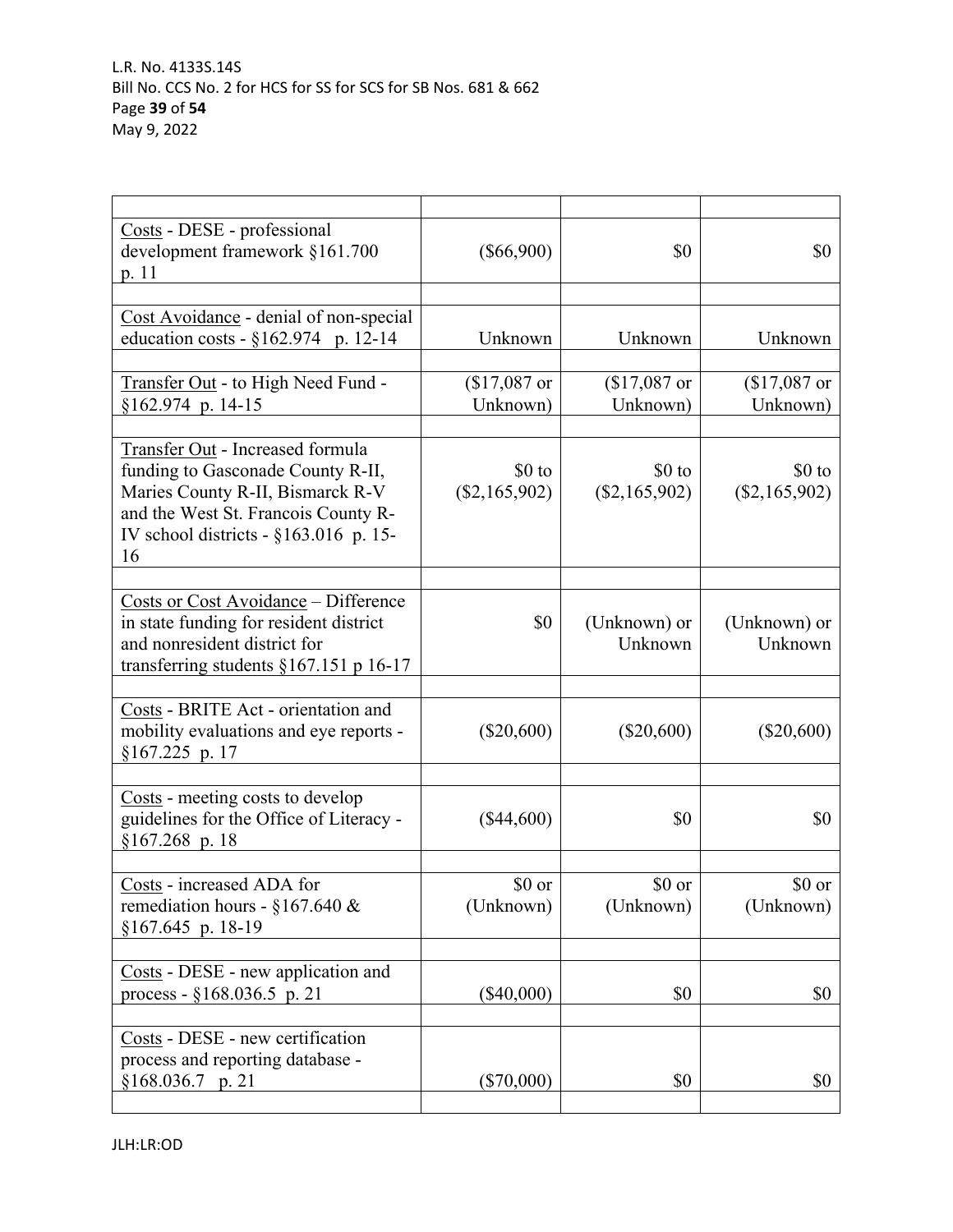| $\frac{\text{Costs}}{\text{}}$ - DESE - §168.036.7 p. 21-22        |               |               |               |
|--------------------------------------------------------------------|---------------|---------------|---------------|
| Personnel Service                                                  | $(\$27,960)$  | $(\$28,240)$  | $(\$28,522)$  |
| <b>Fringe Benefits</b>                                             | $(\$22,737)$  | $(\$22,838)$  | $(\$22,941)$  |
| Expense & Equipment                                                | (\$17,206)    | (\$8,288)     | (\$8,494)     |
| Total Costs -                                                      | $(\$67,903)$  | $(\$59,366)$  | $(\$59,957)$  |
| FTE Change                                                         | 1 FTE         | 1 FTE         | 1 FTE         |
|                                                                    |               |               |               |
| Costs - DESE - to create and maintain                              | (Could exceed |               |               |
| a web based survey - §168.037 p. 24                                | \$100,000     | (\$10,000)    | $(\$10,000)$  |
|                                                                    |               |               |               |
| Costs - GR payment to schools that                                 |               | $$0$ to       | $$0$ to       |
| share a superintendent - $\S 168.205.2(2)$                         |               | (Could exceed | (Could exceed |
| p. 24-25                                                           | \$0           | \$60,000)     | \$60,000      |
|                                                                    |               |               |               |
| $\frac{\text{Costs}}{\text{}} - \text{DESE}$ - expansion of career |               |               |               |
| ladder criteria for admission and stage                            | \$0 or        | \$0 or        | \$0 or        |
| achievement - §168.515.2 p. 25-26                                  | (Unknown)     | (Unknown)     | (Unknown)     |
|                                                                    |               |               |               |
| Costs - increased funding for Career                               | \$0 to (Could | \$0 to (Could | \$0 to (Could |
| Ladders program from forty percent to                              | exceed        | exceed        | exceed        |
| sixty percent - §168.515.2 p. 25-26                                | \$18,733,050  | \$18,733,050  | \$18,733,050) |
|                                                                    |               |               |               |
| $\frac{\text{Costs}}{\text{Costs}}$ - DESE - §170.018 p. 27        |               |               |               |
| Personal Service                                                   | $(\$42,740)$  | $(\$51,801)$  | $(\$52,319)$  |
| <b>Fringe Benefits</b>                                             | $(\$26,012)$  | $(\$31,400)$  | $(\$31,589)$  |
| Expense & Equipment                                                | (\$15,858)    | (\$8,288)     | $($ \$8,494)  |
| <b>Total Costs</b>                                                 | $(\$84,610)$  | $(\$91,489)$  | $(\$92,402)$  |
| FTE Change - DESE                                                  | 1 FTE         | 1 FTE         | 1 FTE         |
|                                                                    |               |               |               |
| Costs - DESE - updates to the June                                 |               |               |               |
| Core Data/MOSIS cycle - §170.018                                   | $(\$45,000)$  | $(\$6,000)$   | $(\$6,000)$   |
| p. 26-27                                                           |               |               |               |
|                                                                    |               |               |               |
| Costs - DESE - task force meetings -                               |               |               |               |
| §170.036 p. 27-28                                                  | $(\$42,370)$  | $(\$42,370)$  | \$0           |
|                                                                    |               |               |               |
| Costs - DESE- on-going evaluation                                  |               |               |               |
| and implementation of task force                                   |               | \$0 or        | \$0 or        |
| findings - $\S170.036$ p. 27-28                                    | \$0           | (Unknown)     | (Unknown)     |
|                                                                    |               |               |               |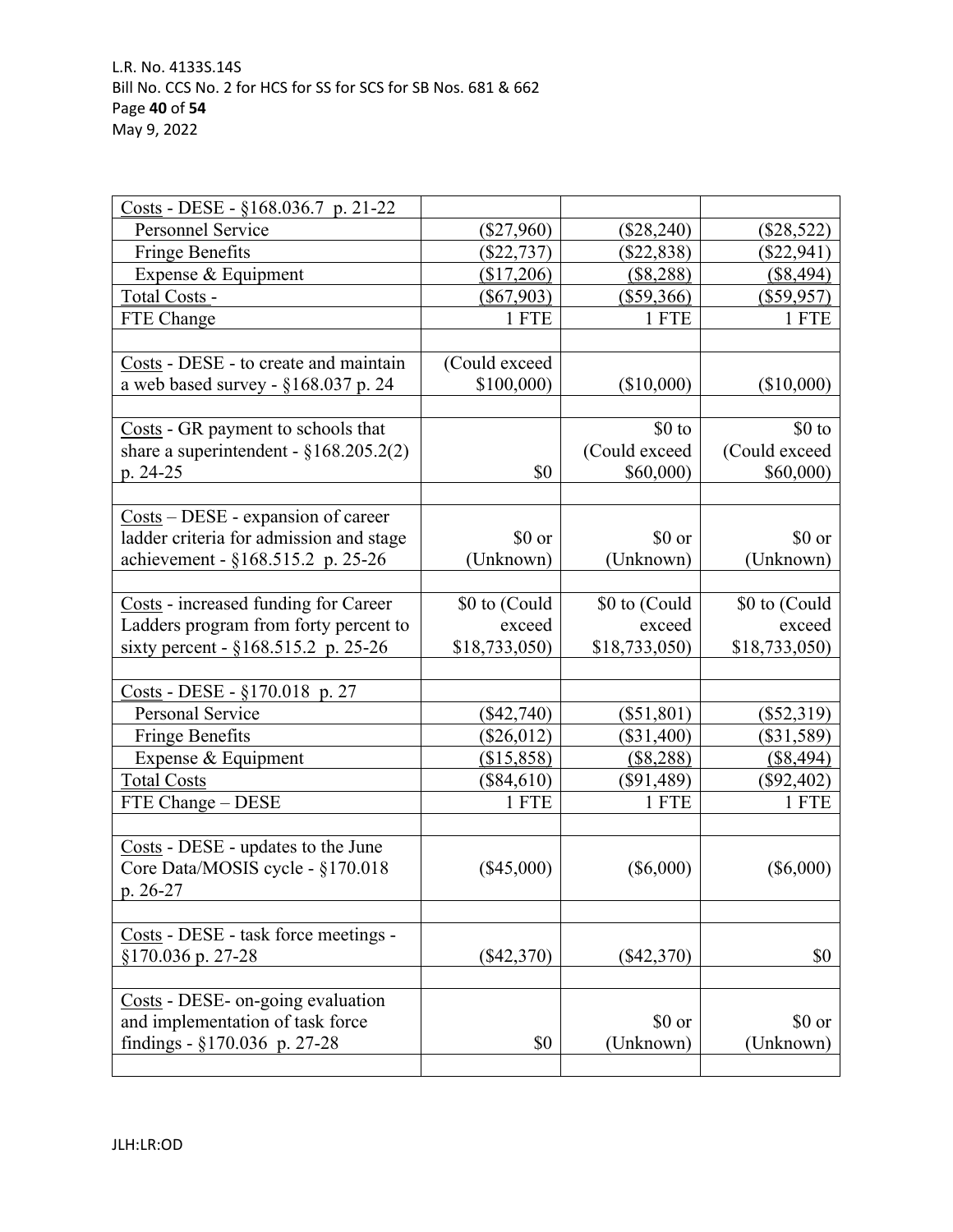| Costs - meeting and administrative                      |                                          |                                            |                                            |
|---------------------------------------------------------|------------------------------------------|--------------------------------------------|--------------------------------------------|
| costs - $\S170.307$ p. 28-29                            | \$0 or (\$22,300)                        | \$0                                        | \$0                                        |
|                                                         |                                          |                                            |                                            |
| Costs - DESE ITSD costs - §171.033                      | (\$11,491)                               | (\$2,356)                                  | (\$2,415)                                  |
| p. 29                                                   |                                          |                                            |                                            |
| Costs - DESE - establish and                            |                                          |                                            |                                            |
| administer the Workforce Diploma                        |                                          |                                            |                                            |
| Program - §173.831 p. 29                                | $$0 \text{ or } $                        | $$0 \text{ or } $                          | \$0 or                                     |
| Personal Service                                        | $(\$33,540)$                             | $(\$40,650)$                               | $(\$41,027)$                               |
| <b>Fringe Benefits</b>                                  | $(\$21,270)$                             | $(\$25,659)$                               | $(\$25,797)$                               |
| <b>Equipment and Expense</b>                            | (\$14,949)                               | $(\$7,403)$                                | $(\$7,588)$                                |
| <b>Total Costs</b>                                      | $(\$69,759)$                             | $(\$73,712)$                               | $(\$74,442)$                               |
| FTE Change - DESE                                       | 0 or 1 FTE                               | 0 or 1 FTE                                 | 0 or 1 FTE                                 |
|                                                         |                                          |                                            |                                            |
|                                                         | \$0 to (Unknown)                         | \$0 to (Unknown)                           | \$0 to (Unknown)                           |
| Transfer Out - DESE - to the                            | Could exceed                             | Could exceed                               | Could exceed                               |
| Workforce Diploma Program Fund -                        | \$4,928,550 to                           | \$4,928,550 to                             | \$4,928,550 to                             |
| §173.831 p. 29-31                                       | \$14,787,325                             | \$14,787,325                               | \$14,787,325)                              |
|                                                         |                                          |                                            |                                            |
| $\frac{\text{Costs}}{\text{S}}$ - DESE - §178.694 p. 32 |                                          |                                            |                                            |
| Personnel Service                                       | \$0                                      | $(\$45,894)$                               | $(\$46,356)$                               |
| <b>Fringe Benefits</b>                                  | \$0                                      | $(\$29,255)$                               | $(\$29,422)$                               |
| Expense & Equipment                                     | \$0                                      | (\$15,858)                                 | (\$8,494)                                  |
| Total Costs -                                           | \$0                                      | $(\$91,010)$                               | (\$84,272)                                 |
| FTE Change                                              | 0 FTE                                    | 1 FTE                                      | 1 FTE                                      |
|                                                         |                                          |                                            |                                            |
| Transfer Out - to the Imagination                       |                                          | $($2,500,000)$ to                          | $($2,500,000)$ to                          |
| Library of Missouri Program Fund -                      |                                          | Could exceed                               | Could exceed                               |
| §178.694 p. 32-33                                       | \$0                                      | $(\$9,252,275)$                            | $(\$9,252,275)$                            |
|                                                         |                                          |                                            |                                            |
| Costs - annual meetings for literacy                    |                                          |                                            |                                            |
| advisory council - $§186.080$ p. 33                     | $(\$44,600)$                             | $(\$44,600)$                               | $(\$44,600)$                               |
|                                                         |                                          |                                            |                                            |
|                                                         | $(S5,093,622)$ to<br><b>Could exceed</b> | $(S7, 325, 870)$ to<br><b>Could exceed</b> | $(S6, 787, 661)$ to<br><b>Could exceed</b> |
| <b>ESTIMATED NET EFFECT TO</b>                          | (S41, 055, 631)                          | (S50, 251, 880)                            | (S49, 699, 092)                            |
| THE GENERAL REVENUE FUND                                |                                          |                                            |                                            |
|                                                         | 12 FTE to could                          | 13 FTE to could                            | 13 FTE to could                            |
| Estimated Net FTE Change to the<br>General Revenue Fund | exceed                                   | exceed                                     | exceed                                     |
|                                                         | 14.12 FTE                                | 17.12 FTE                                  | 17.12 FTE                                  |
|                                                         |                                          |                                            |                                            |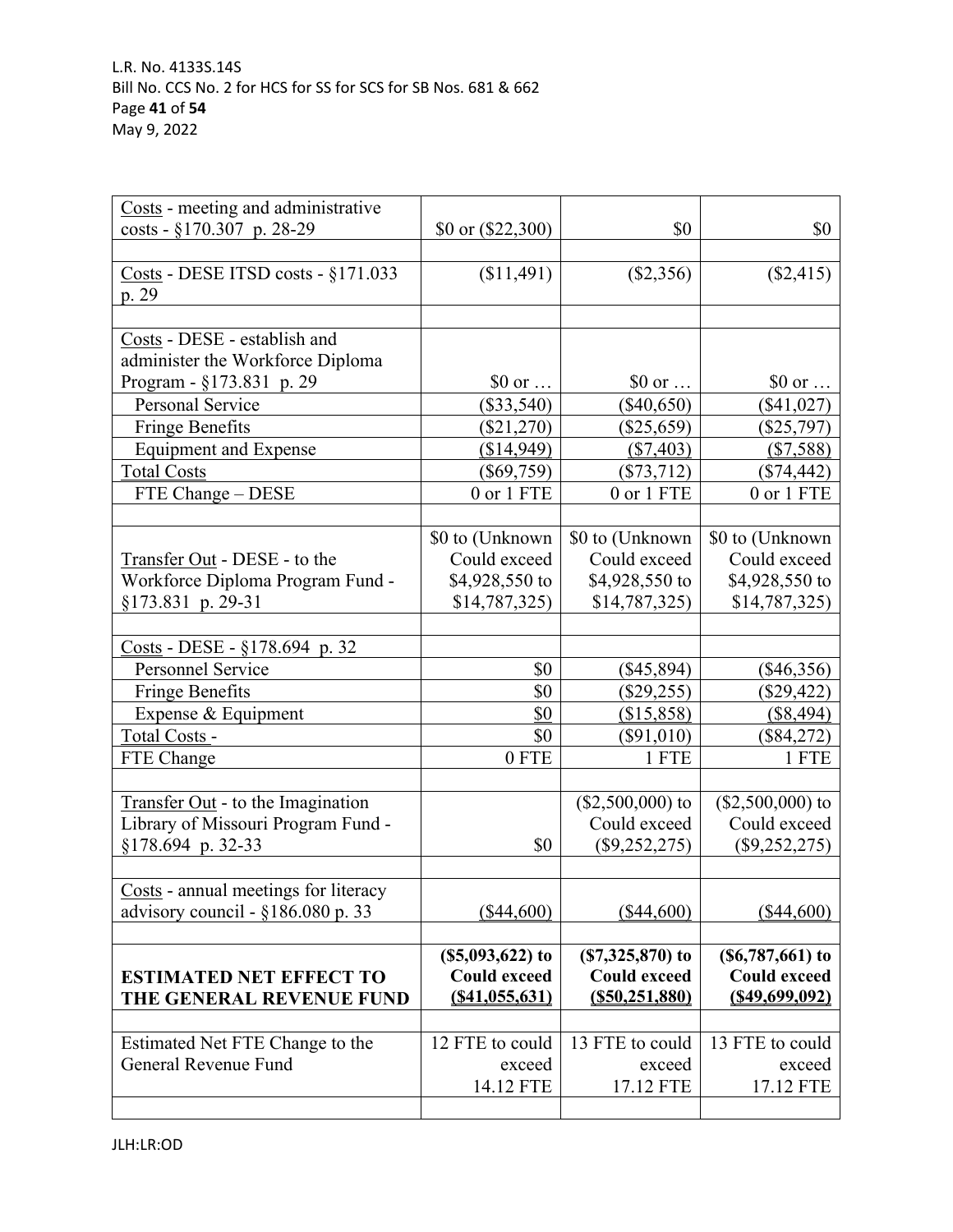| <b>ESTIMATED NET EFFECT ON</b><br><b>THE EVIDENCE-BASED</b>                                                   |                                |                     |                     |
|---------------------------------------------------------------------------------------------------------------|--------------------------------|---------------------|---------------------|
| Transfer Out - to School Districts and<br>Charter Schools - for efforts to<br>improve literacy - $§161.241.9$ | Could exceed<br>(\$25,000,000) | \$0 or<br>(Unknown) | \$0 or<br>(Unknown) |
| Income - from gifts, bequests or<br>donations - §161.241.9 p. 10                                              | \$0 or<br>Unknown              | \$0 or<br>Unknown   | \$0 or<br>Unknown   |
| Transfer In - from Budget<br>Stabilization Fund - §161.241.9                                                  | \$25,000,000                   | \$0 or Unknown      | \$0 or Unknown      |
| Transfer In - from General Revenue -<br>\$161.241.9                                                           | \$0                            | \$0 or<br>Unknown   | \$0 or<br>Unknown   |
| <b>EVIDENCE-BASED READING</b><br><b>INSTRUCTION PROGRAM FUND</b>                                              |                                |                     |                     |
| <b>ESTIMATED NET EFFECT ON</b><br>THE BUDGET STABILIZATION<br><b>FUND</b>                                     | (S27,000,000)                  | \$0 or<br>(Unknown) | \$0 or<br>(Unknown) |
| <b>Transfer Out</b> - to the Competency-<br>based Education Grant Program Fund<br>$-$ §161.380                | (\$2,000,000)                  | \$0 or<br>(Unknown) | \$0 or<br>(Unknown) |
| Transfer Out - to the Evidenced-based<br>Reading Instruction - §161.241 p. 9-<br>10                           | $(\$25,000,000)$               | \$0 or<br>(Unknown) | \$0 or<br>(Unknown) |
| <b>BUDGET STABILIZATION FUND</b><br>(0522)                                                                    |                                |                     |                     |
|                                                                                                               |                                |                     |                     |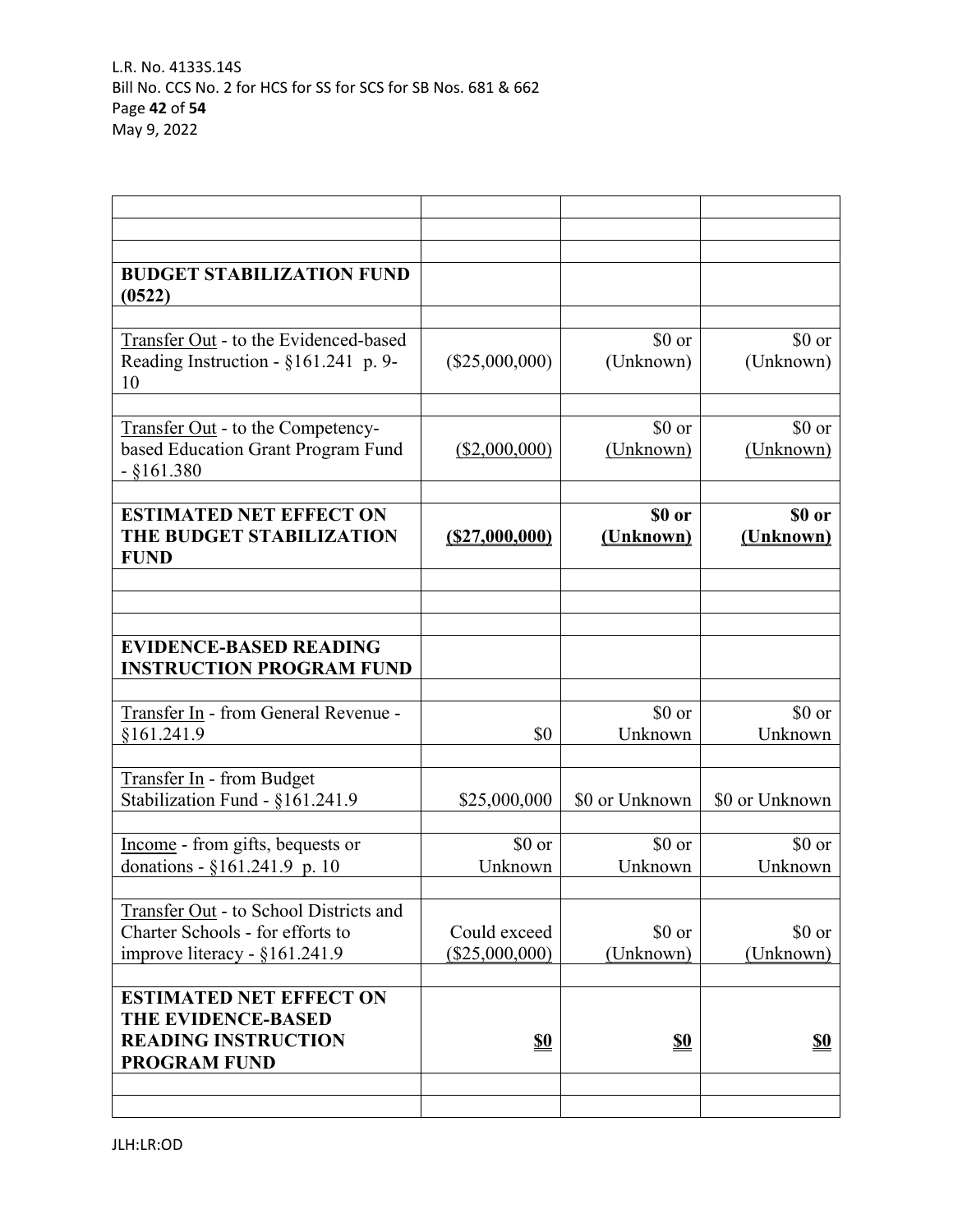| <b>COMPETENCY-BASED</b>                |                       |                       |                       |
|----------------------------------------|-----------------------|-----------------------|-----------------------|
| <b>EDUCATION GRANT PROGRAM</b>         |                       |                       |                       |
| <b>FUND</b>                            |                       |                       |                       |
|                                        |                       |                       |                       |
| Transfer In - from General Revenue -   | $$0$ to               | $$0$ to               | $$0$ to               |
|                                        |                       |                       |                       |
| 161.380                                | Unknown               | Unknown               | Unknown               |
|                                        |                       |                       |                       |
| Transfer In - from the Budget          |                       | \$0 or                | \$0 or                |
| Stabilization Fund §161.380            | $(\$2,000,000)$       | (Unknown)             | (Unknown)             |
|                                        |                       |                       |                       |
| Income – gifts, contributions, grants  | \$0 or                | \$0 or                | \$0 or                |
| and/or bequests - 161.380              | Unknown               | Unknown               | Unknown               |
|                                        |                       |                       |                       |
| Cost – Grants to School Districts –    | Could exceed          | \$0 or                | \$0 or                |
| 161.380                                | (\$2,000,000)         | (Unknown)             | (Unknown)             |
|                                        |                       |                       |                       |
| <b>ESTIMATED NET EFFECT TO</b>         |                       |                       |                       |
| THE COMPETENCY-BASED                   |                       |                       |                       |
|                                        |                       |                       |                       |
| <b>EDUCATION GRANT PROGRAM</b>         | <u>\$0</u>            | <u>\$0</u>            | <u>\$0</u>            |
| <b>FUND</b>                            |                       |                       |                       |
|                                        |                       |                       |                       |
|                                        |                       |                       |                       |
|                                        |                       |                       |                       |
| <b>LOTTERY FUND</b>                    |                       |                       |                       |
|                                        |                       |                       |                       |
| Cost Avoidance - denial of non-special |                       |                       |                       |
| education costs - $\S 162.974$ p. 19   | Unknown               | Unknown               | Unknown               |
|                                        |                       |                       |                       |
| Transfer Out - to High Need Fund -     | $($8,416 \text{ or }$ | $($8,416 \text{ or }$ | $($8,416 \text{ or }$ |
| $$162.974$ p. 19                       | Unknown)              | Unknown)              | Unknown)              |
|                                        |                       |                       |                       |
| <b>ESTIMATED NET EFFECT ON</b>         |                       |                       |                       |
|                                        | (\$8,416 or           | (\$8,416 or           | (\$8,416 or           |
| <b>LOTTERY FUND</b>                    | <b>Unknown</b> )      | <b>Unknown</b> )      | <b>Unknown</b> )      |
|                                        |                       |                       |                       |
|                                        |                       |                       |                       |
|                                        |                       |                       |                       |
|                                        |                       |                       |                       |
|                                        |                       |                       |                       |
|                                        |                       |                       |                       |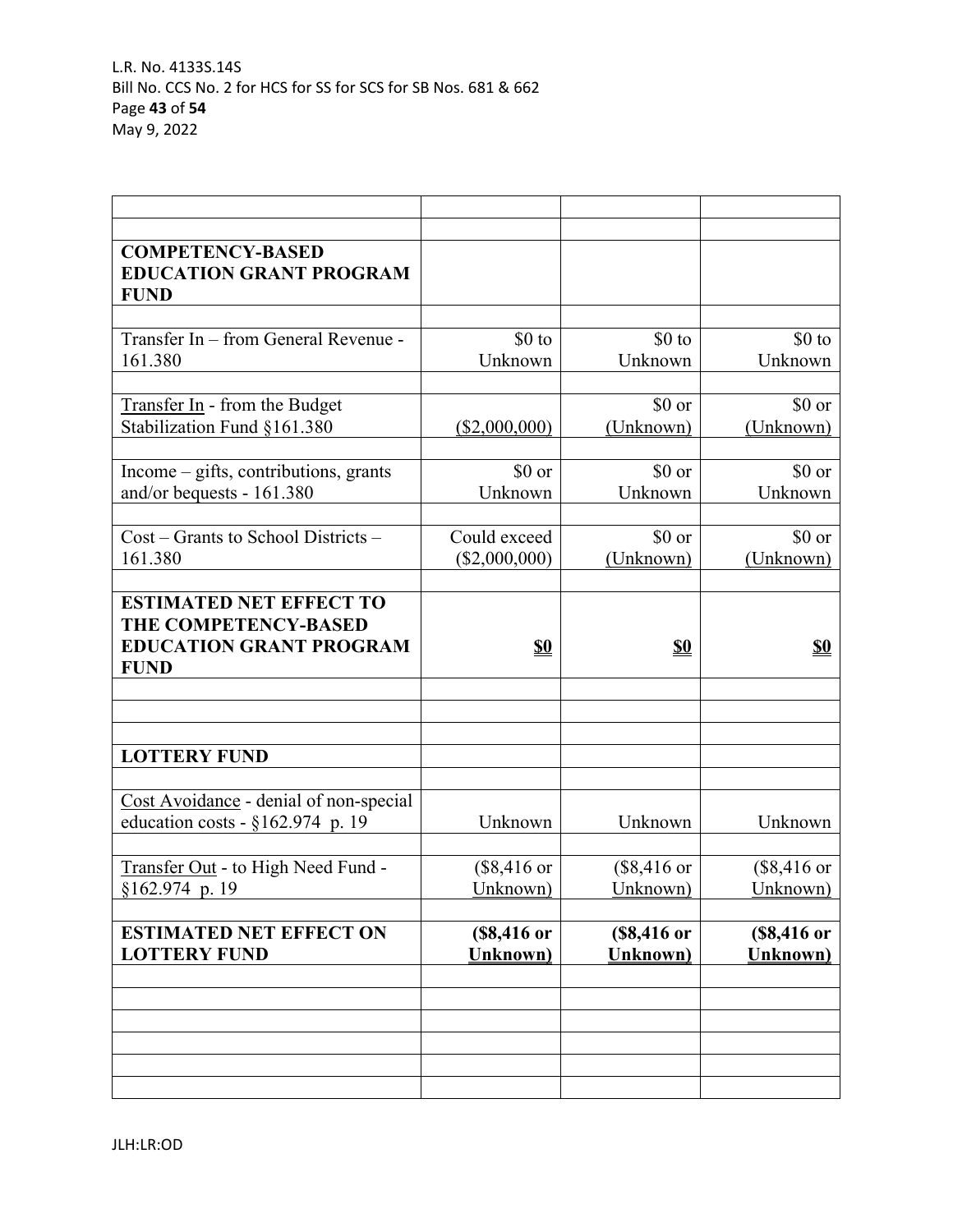| <b>HIGH NEED FUND</b>                    |                |                |                |
|------------------------------------------|----------------|----------------|----------------|
|                                          |                |                |                |
| Transfers In - from General Revenue -    | $$17,087$ or   | $$17,087$ or   | $$17,087$ or   |
| §162.974                                 | Unknown        | Unknown        | Unknown        |
|                                          |                |                |                |
| Transfer In - from Lottery Fund -        | \$8,416 or     | \$8,416 or     | \$8,416 or     |
| §162.974                                 | Unknown        | Unknown        | Unknown        |
|                                          |                |                |                |
| Savings - denial of non-special          |                |                |                |
| education costs - §162.974               | Unknown        | Unknown        | Unknown        |
|                                          |                |                |                |
| Cost - increase in eligible costs -      | (\$25,503 or   | (\$25,503 or   | (\$25,503 or   |
| §162.974                                 | Unknown)       | Unknown)       | Unknown)       |
|                                          |                |                |                |
| <b>ESTIMATED NET EFFECT ON</b>           |                |                |                |
| <b>HIGH NEED FUND</b>                    | <u>\$0</u>     | <u>\$0</u>     | <u>\$0</u>     |
|                                          |                |                |                |
|                                          |                |                |                |
|                                          |                |                |                |
|                                          |                |                |                |
|                                          |                |                |                |
| <b>CRIMINAL RECORD SYSTEM</b>            |                |                |                |
| <b>FUND (0671)</b>                       |                |                |                |
|                                          |                |                |                |
| $Income – MHP – potential increase in$   |                |                |                |
| fees for multiple school designations -  | \$0 or Unknown | \$0 or Unknown | \$0 or Unknown |
| §168.036                                 |                |                |                |
|                                          |                |                |                |
| Costs - DPS-MHP - Missouri               |                |                |                |
| <b>Automated Criminal History System</b> |                |                |                |
| modifications - §168.036                 | (\$165,000)    | \$0            | \$0            |
|                                          |                |                |                |
| <b>ESTIMATED NET EFFECT ON</b>           | Up to          | \$0 or         | \$0 or         |
| <b>CRIMINAL RECORD SYSTEM</b>            | (\$165,000)    | <b>Unknown</b> | <b>Unknown</b> |
| <b>FUND</b>                              |                |                |                |
|                                          |                |                |                |
|                                          |                |                |                |
|                                          |                |                |                |
|                                          |                |                |                |
|                                          |                |                |                |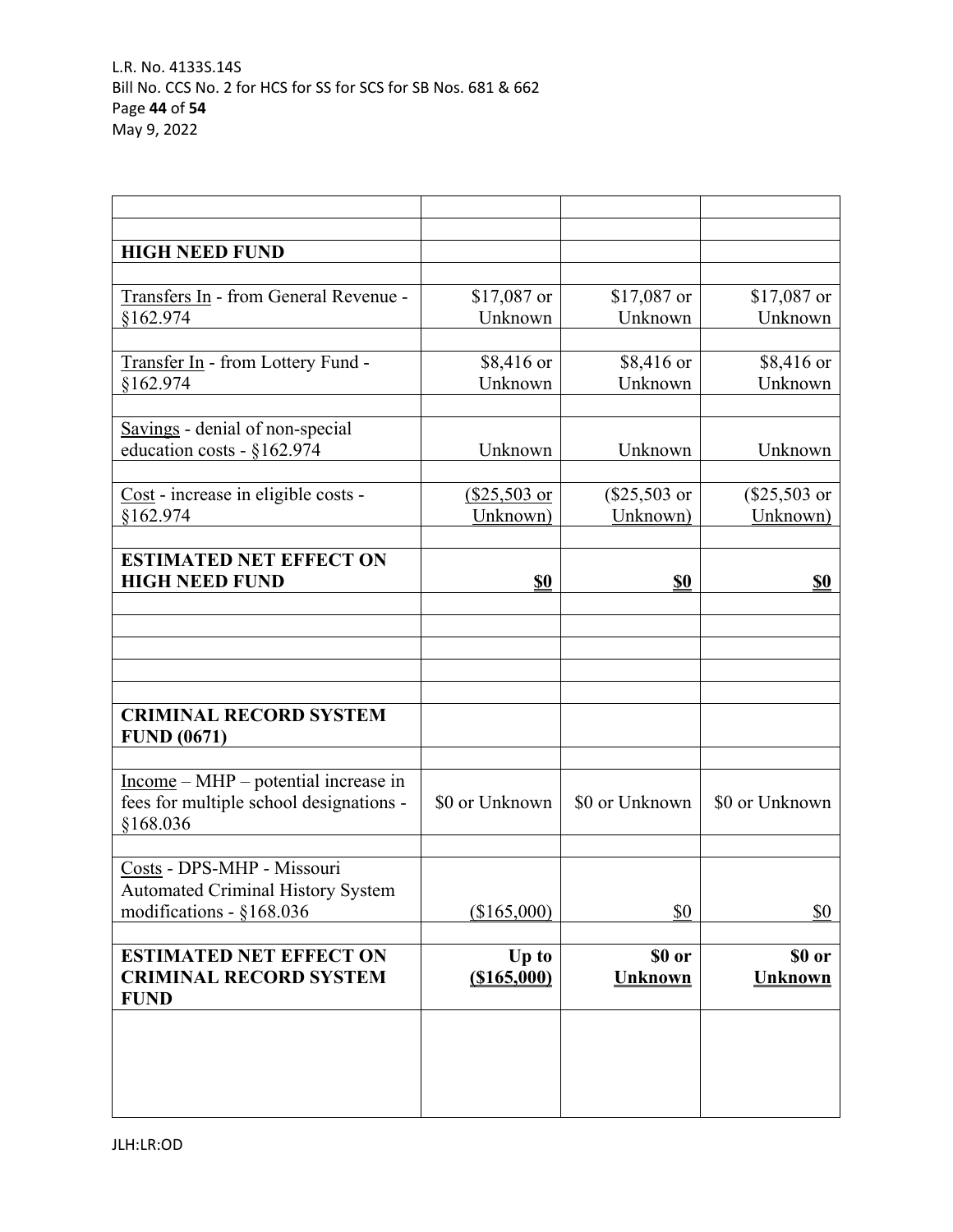| <b>EXCELLENCE IN EDUCATION</b><br><b>REVOLVING FUND</b>                                                                              |                              |                              |                           |
|--------------------------------------------------------------------------------------------------------------------------------------|------------------------------|------------------------------|---------------------------|
|                                                                                                                                      |                              |                              |                           |
| Transfer In - from General Revenue -<br>for expansion of career ladder<br>eligibility criteria - §168.515.2                          | \$0 or Unknown               | \$0 or Unknown               | \$0 or Unknown            |
| Transfer In - from General Revenue -                                                                                                 | \$0 to Could                 | \$0 to Could                 | \$0 to Could              |
| increased funding for Career Ladders                                                                                                 | exceed                       | exceed                       | exceed                    |
| program at sixty percent - §168.515.2                                                                                                | \$18,733,050                 | \$18,733,050                 | \$18,733,050              |
|                                                                                                                                      |                              |                              |                           |
| Transfer Out – to the Career Ladder<br>Forward Funding Fund - for expansion<br>of career ladder eligibility criteria -<br>§168.515.2 | $$0 \text{ or}$<br>(Unknown) | $$0 \text{ or}$<br>(Unknown) | \$0 or<br>(Unknown)       |
|                                                                                                                                      |                              |                              |                           |
| Transfer Out - to the Career Ladder                                                                                                  | \$0 to                       | $$0$ to                      | $$0$ to                   |
| Forward Funding Fund - increased<br>funding for Career Ladders program                                                               | (Unknown,<br>Could exceed    | (Unknown,<br>Could exceed    | (Unknown,<br>Could exceed |
| from forty percent to sixty percent -<br>§168.515.2                                                                                  | \$18,733,050                 | \$18,733,050                 | \$18,733,050              |
|                                                                                                                                      |                              |                              |                           |
| <b>ESTIMATED NET EFFECT ON</b><br>THE EXCELLENCE IN<br><b>EDUCATION REVOLVING FUND</b>                                               | <u>\$0</u>                   | <u>\$0</u>                   | <u>\$0</u>                |
|                                                                                                                                      |                              |                              |                           |
|                                                                                                                                      |                              |                              |                           |
|                                                                                                                                      |                              |                              |                           |
|                                                                                                                                      |                              |                              |                           |
|                                                                                                                                      |                              |                              |                           |
|                                                                                                                                      |                              |                              |                           |
|                                                                                                                                      |                              |                              |                           |
|                                                                                                                                      |                              |                              |                           |
|                                                                                                                                      |                              |                              |                           |
|                                                                                                                                      |                              |                              |                           |
|                                                                                                                                      |                              |                              |                           |
|                                                                                                                                      |                              |                              |                           |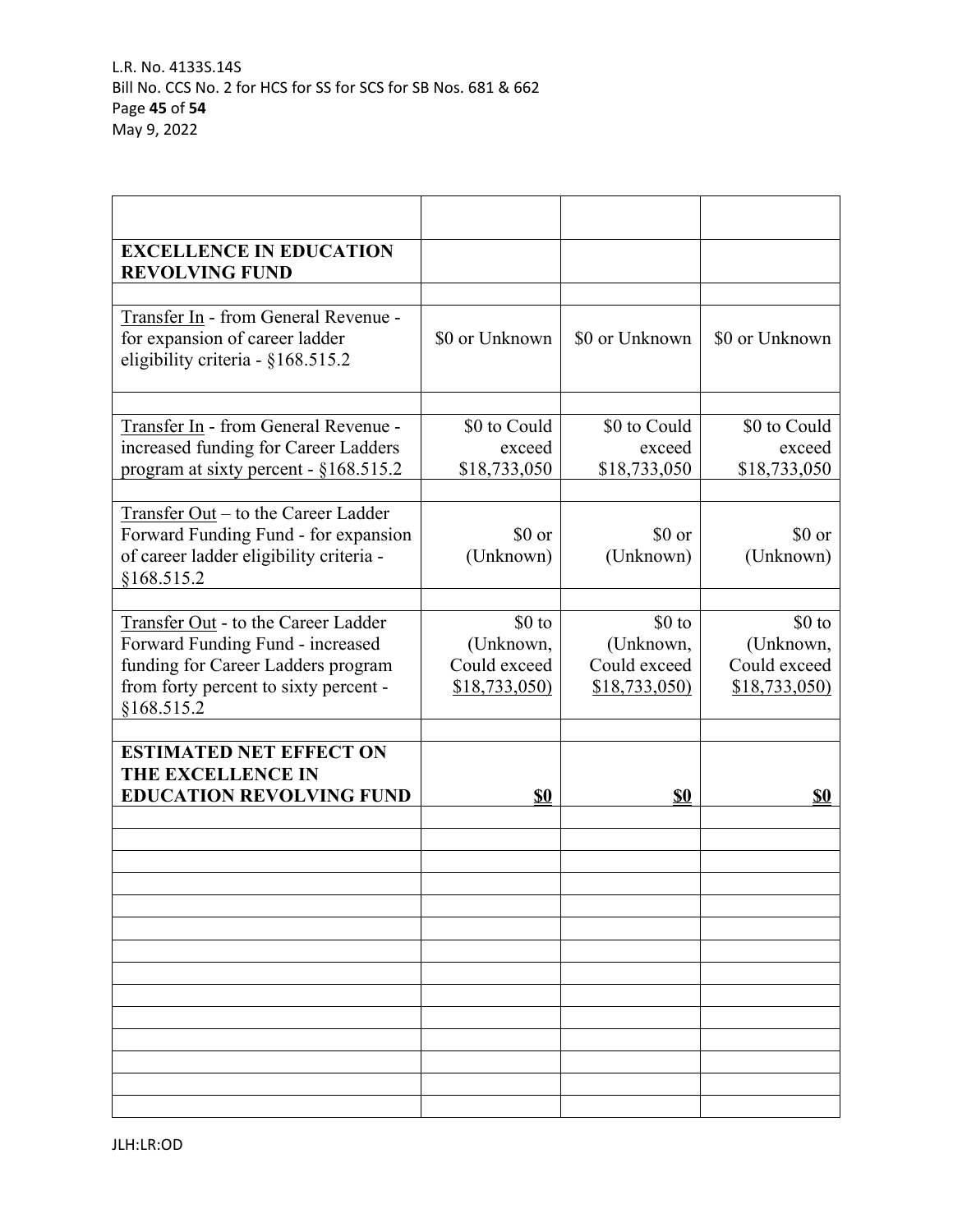| <b>CAREER LADDER FORWARD</b>            |                  |                 |                 |
|-----------------------------------------|------------------|-----------------|-----------------|
| <b>FUNDING FUND</b>                     |                  |                 |                 |
|                                         |                  |                 |                 |
| Transfer In - from Revolving Fund -     |                  |                 |                 |
| for expansion of career ladder          | \$0 or Unknown   | \$0 or Unknown  | \$0 or Unknown  |
| eligibility criteria - §168.515.2       |                  |                 |                 |
|                                         |                  |                 |                 |
| Transfer In - from Revolving Fund -     | \$0 to Could     | \$0 to Could    | \$0 to Could    |
| increased funding for Career Ladders    | exceed           | exceed          | exceed          |
| program at sixty percent - $§168.515.2$ | \$18,733,050     | \$18,733,050    | \$18,733,050    |
|                                         |                  |                 |                 |
| Transfer Out - to School Districts -    | \$0 to           | $$0$ to         | $$0$ to         |
| increased funding for Career Ladders    | (Unknown,        | (Unknown,       | (Unknown,       |
| program from forty percent to sixty     | Could exceed     | Could exceed    | Could exceed    |
| percent - §168.515.2                    | \$18,733,050     | \$18,733,050    | \$18,733,050    |
|                                         |                  |                 |                 |
| <b>ESTIMATED NET EFFECT ON</b>          |                  |                 |                 |
| <b>THE CAREER LADDER</b>                |                  |                 |                 |
| <b>FORWARD FUNDING FUND</b>             | <u>\$0</u>       | \$0             | <b>\$0</b>      |
|                                         |                  |                 |                 |
|                                         |                  |                 |                 |
| <b>WORKFORCE DIPLOMA</b>                |                  |                 |                 |
| <b>PROGRAM FUND</b>                     |                  |                 |                 |
|                                         |                  |                 |                 |
|                                         | \$0 to Unknown   | \$0 to Unknown  | \$0 to Unknown  |
| Transfer In - from General Revenue -    | Could exceed     | Could exceed    | Could exceed    |
| §173.831                                | \$4,928,550 to   | \$4,928,550 to  | \$4,928,550 to  |
|                                         | \$14,787,325     | \$14,787,325    | \$14,787,325    |
|                                         |                  |                 |                 |
| Income - from gifts and bequests -      |                  |                 |                 |
| §173.831                                | \$0 or Unknown   | \$0 or Unknown  | \$0 or Unknown  |
|                                         |                  |                 |                 |
| Costs - DESE - reimbursements to        | \$0 to (Unknown) | \$0 to (Unknown | \$0 to (Unknown |
| program providers for qualifying        | Could exceed     | Could exceed    | Could exceed    |
| student milestones - $\S173.831$        | \$4,928,550 to   | \$4,928,550 to  | \$4,928,550 to  |
|                                         | \$14,787,325     | \$14,787,325    | \$14,787,325    |
|                                         |                  |                 |                 |
| <b>ESTIMATED NET EFFECT ON</b>          |                  |                 |                 |
| THE WORKFORCE DIPLOMA                   |                  |                 |                 |
|                                         |                  |                 |                 |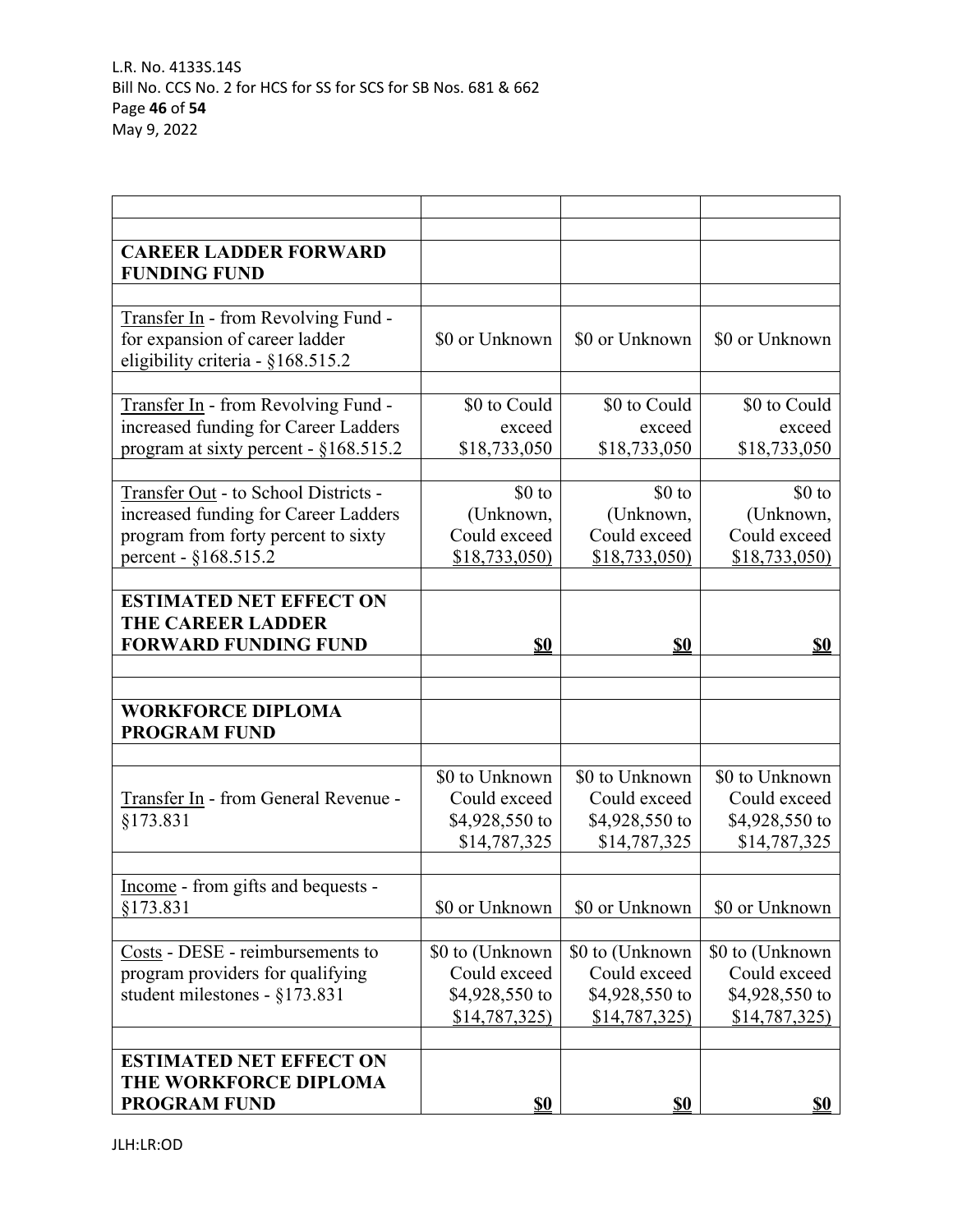| <b>IMAGINATION LIBRARY OF</b>          |                            |                                        |                   |
|----------------------------------------|----------------------------|----------------------------------------|-------------------|
| <b>MISSOURI PROGRAM FUND</b>           |                            |                                        |                   |
|                                        |                            |                                        |                   |
|                                        |                            | \$5,000,000 to                         | \$5,000,000 to    |
| Transfer In - from General Revenue -   |                            | Could exceed                           | Could exceed      |
| §178.694                               | \$0                        | \$9,252,275                            | \$9,252,275       |
|                                        |                            |                                        |                   |
| Income - from gifts, bequests, grants  | \$0                        | \$0 or Unknown                         | \$0 or Unknown    |
| or donations - $§178.694$              |                            |                                        |                   |
|                                        |                            | $($5,000,000)$ to                      | $($5,000,000)$ to |
| Transfer Out - to reimburse school     |                            | Could exceed                           | Could exceed      |
| districts - $\S 178.694$               | \$0                        | $(\$9,252,275)$                        | (\$9,252,275)     |
|                                        |                            |                                        |                   |
| <b>ESTIMATED NET EFFECT ON</b>         |                            |                                        |                   |
| THE IMAGINATION LIBRARY                | $\underline{\mathbf{S0}}$  | $\underline{\mathbf{\underline{\$0}}}$ | <u>\$0</u>        |
| OF MISSOURI PROGRAM FUND               |                            |                                        |                   |
|                                        |                            |                                        |                   |
|                                        |                            |                                        |                   |
|                                        |                            |                                        |                   |
| <b>FEDERAL FUNDS</b>                   |                            |                                        |                   |
|                                        |                            |                                        |                   |
| Transfer Out - to school districts for |                            |                                        |                   |
| funding for filtration, testing, and   | \$0 or                     | \$0 or                                 | \$0 or            |
| other remediation efforts - §160.077.6 | (Unknown)                  | (Unknown)                              | (Unknown)         |
| (2)                                    |                            |                                        |                   |
|                                        |                            |                                        |                   |
| Income $-$ DSS - $§160.261$            | \$0 to \$63,349            | \$0 to \$72,035                        | \$0 to \$72,719   |
|                                        |                            |                                        |                   |
| Costs - DSS - §160.261                 | $$0$ to $\ldots$           | $$0$ to $\ldots$                       | \$0 to $\ldots$   |
| Personnel Service                      | $(\$34,380)$               | $(\$41,668)$                           | $(\$42,085)$      |
| <b>Fringe Benefits</b>                 | \$22,375                   | $(\$26,988)$                           | $(\$27,128)$      |
| Expense & Equipment                    | $($ \$8,988)               | $($ \$6,279)                           | $($ \$6,435)      |
| <b>Total Costs - DSS</b>               | $(\$65,743)$               | $(\$74,935)$                           | <u>(\$75,648)</u> |
| FTE Change                             | .88 FTE                    | .88 FTE                                | .88 FTE           |
|                                        |                            |                                        |                   |
| Costs - meeting costs $§170.307$       | $$0 \text{ or } ($22,300)$ | \$0                                    | \$0               |
|                                        |                            |                                        |                   |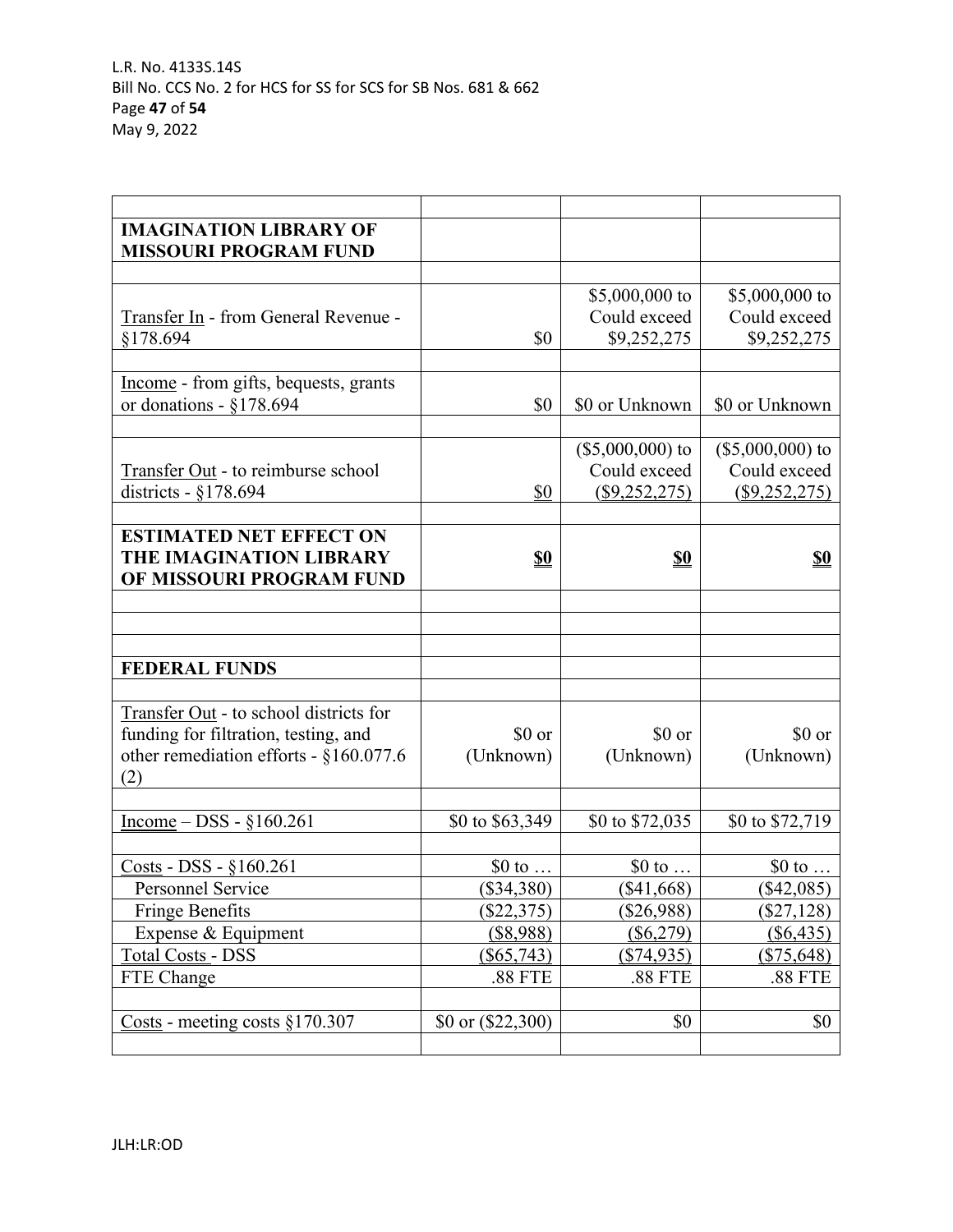| <b>ESTIMATED NET EFFECT ON</b>      | \$0 or Could |                |              |
|-------------------------------------|--------------|----------------|--------------|
| <b>FEDERAL FUNDS</b>                | exceed       | \$0 or         | \$0 or       |
|                                     | (S22, 300)   | (Unknown)      | (Unknown)    |
|                                     |              |                |              |
| Estimated Net FTE Change on Federal | 0 to .88 FTE | $0$ to .88 FTE | 0 to .88 FTE |
| Funds                               |              |                |              |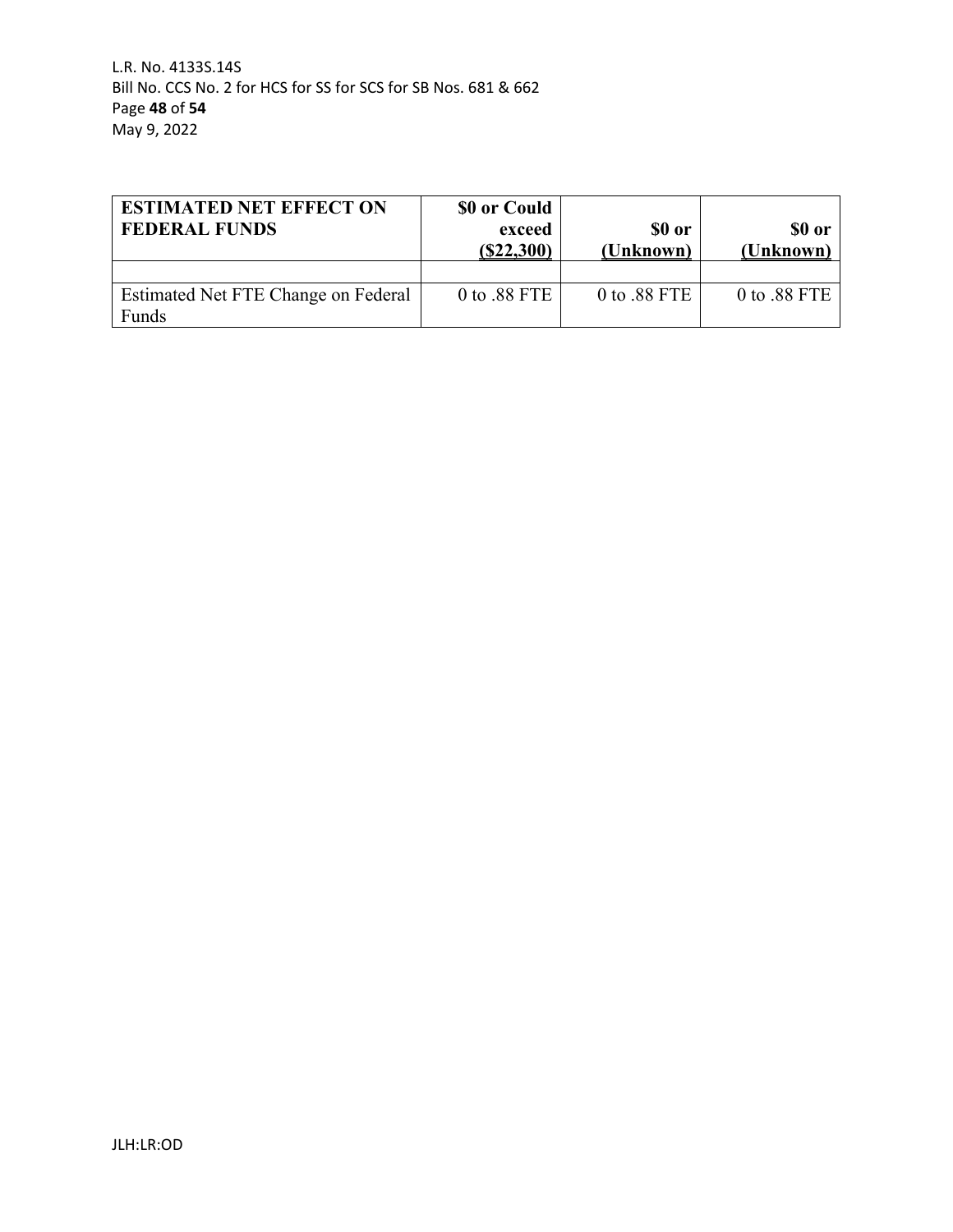| FISCAL IMPACT - Local Government                                                                                                                               | FY 2023            | FY 2024             | FY 2025             |
|----------------------------------------------------------------------------------------------------------------------------------------------------------------|--------------------|---------------------|---------------------|
| <b>LOCAL POLITICAL</b>                                                                                                                                         | $(10 \text{ Mo.})$ |                     |                     |
| <b>SUBDIVISIONS</b>                                                                                                                                            |                    |                     |                     |
|                                                                                                                                                                |                    |                     |                     |
| Transfer In - from General Revenue<br>§166.077                                                                                                                 | \$0 or Unknown     | \$0 or Unknown      | \$0 or Unknown      |
|                                                                                                                                                                |                    |                     |                     |
| Transfer In - from Federal Funds<br>§166.077                                                                                                                   | \$0 or Unknown     | \$0 or Unknown      | \$0 or Unknown      |
|                                                                                                                                                                |                    |                     |                     |
| Costs - penalties for non-compliance -<br>\$160.077.9(2)                                                                                                       | \$0                | \$0 or<br>(Unknown) | \$0 or<br>(Unknown) |
|                                                                                                                                                                |                    |                     |                     |
| Costs - to school districts for lead                                                                                                                           | (Unknown,          | (Unknown,           | (Unknown,           |
| filtration, testing, and other remediation                                                                                                                     | could be           | could be            | could be            |
| efforts - $§160.077$                                                                                                                                           | substantial)       | substantial)        | substantial)        |
| Costs - School Districts - to implement<br>School Innovation Waivers (improve<br>student readiness and job training,<br>increase teacher compensation, improve |                    |                     |                     |
| teacher recruitment and development) -                                                                                                                         | \$0 or             | \$0 or              | \$0 or              |
| §161.214                                                                                                                                                       | (Unknown)          | (Unknown)           | (Unknown)           |
| Revenue - School Districts -<br>distributions to support school districts<br>implementing School Innovation<br>Waivers - §161.214                              | \$0 or<br>Unknown  | \$0 or<br>Unknown   | \$0 or<br>Unknown   |
|                                                                                                                                                                |                    |                     |                     |
| Transfer In - from the Evidence-Based<br>Reading Instruction Program Fund to<br>School Districts - §161.241.9                                                  | \$25,000,000       | \$0 or<br>Unknown   | \$0 or<br>Unknown   |
|                                                                                                                                                                | \$0 or             | \$0 or              | \$0 or              |
| Income - grants from DESE - §161.380                                                                                                                           | Unknown            | Unknown             | Unknown             |
| Costs - implementing competency-                                                                                                                               |                    | \$0 or              | \$0 or              |
| based education program - $§161.380$                                                                                                                           | \$2,000,000        | (Unknown)           | (Unknown)           |
|                                                                                                                                                                |                    |                     |                     |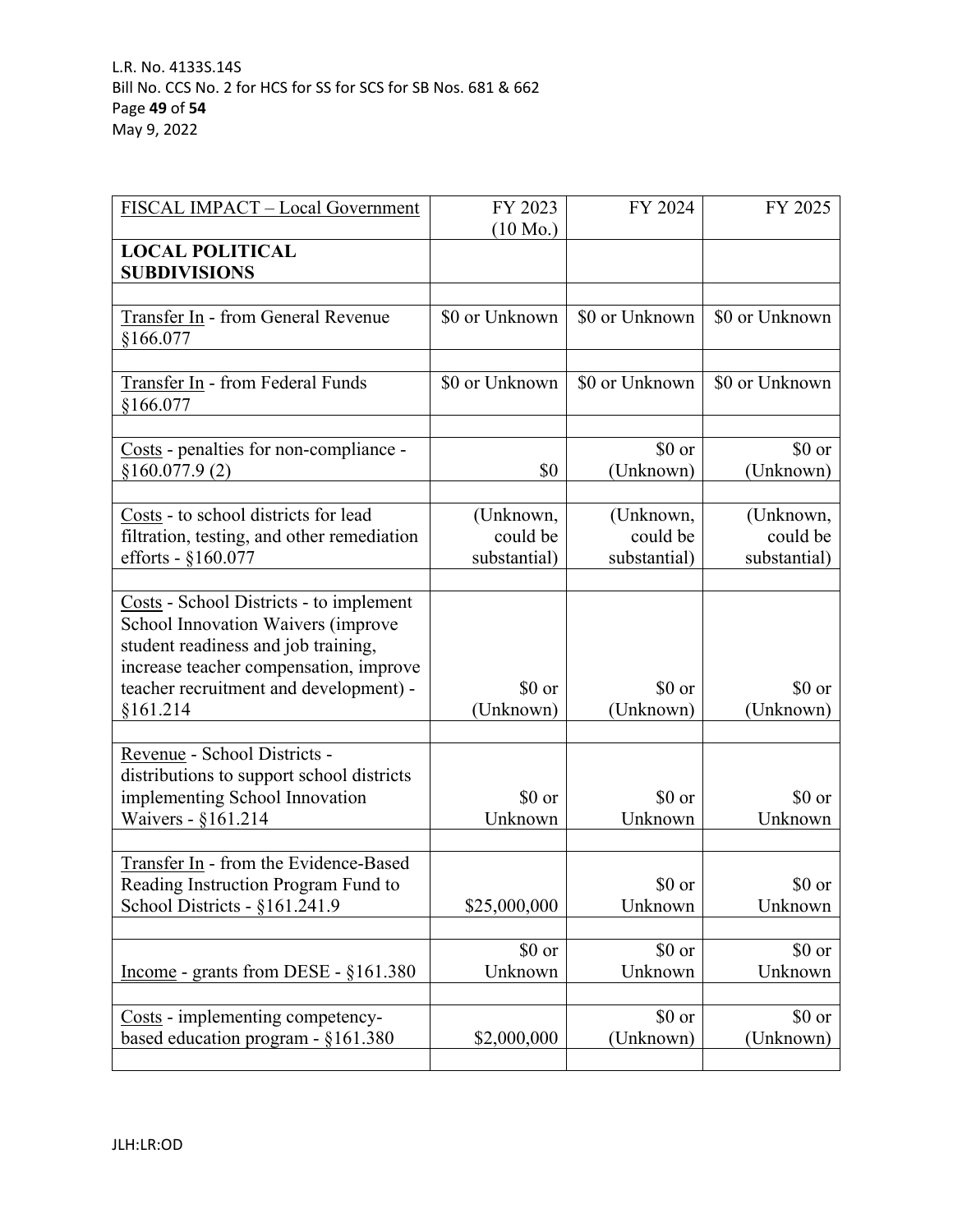| Costs - School Districts - to notify     | $$0$ to     | \$0 to       | $$0$ to         |
|------------------------------------------|-------------|--------------|-----------------|
| parents of performance scores and goals  | (Unknown)   | (Unknown)    | (Unknown)       |
| $-$ §162.084                             |             |              |                 |
|                                          |             |              |                 |
|                                          |             |              |                 |
| Costs - Election Authorities - for       |             |              |                 |
| redistricting and conducting elections - | \$0 or      | \$0 or       | \$0 or          |
| §162.563                                 | (Unknown)   | (Unknown)    | (Unknown)       |
|                                          |             |              |                 |
|                                          |             |              |                 |
|                                          |             |              | \$0 to could    |
| Cost - School Districts - requirement to |             |              | exceed          |
| establish gifted programs - §162.720 -   | \$0         | \$0          | $(\$6,888,675)$ |
|                                          |             |              |                 |
|                                          |             |              |                 |
| Loss - School Districts - denial of non- |             |              |                 |
| special education costs - $§162.974$ -   | (Unknown)   | (Unknown)    | (Unknown)       |
|                                          |             |              |                 |
|                                          |             |              |                 |
| Revenue - School Districts - increase in | \$25,503 or | \$25,503 or  | \$25,503 or     |
| eligible costs - $§162.974$              | Unknown     | Unknown      | Unknown         |
|                                          |             |              |                 |
| Transfer In - Increased formula funding  |             |              |                 |
|                                          |             |              |                 |
| to Gasconade County R-II, Maries         |             |              |                 |
| County R-II, Bismarck R-V and the        | $$0$ to     | $$0$ to      | $$0$ to         |
| West St. Francois County R-IV school     | \$2,165,902 | \$2,165,902  | \$2,165,902     |
| district from other school districts or  |             |              |                 |
|                                          |             |              |                 |
| GR - §163.016                            |             |              |                 |
|                                          |             |              |                 |
| Nonresident Districts - additional State |             |              |                 |
| funding for non-resident transfers but   | \$0         | Unknown or   | Unknown or      |
|                                          |             |              |                 |
| also additional costs to educate those   |             | (Unknown)    | (Unknown)       |
| students - $§167.151$                    |             |              |                 |
|                                          |             |              |                 |
| Resident Districts - reduced state       |             |              |                 |
| funding, but also possible reduction in  |             | (Unknown) or | (Unknown) or    |
|                                          |             |              |                 |
| costs to educate those students -        | \$0         | Unknown      | Unknown         |
| §167.151                                 |             |              |                 |
|                                          |             |              |                 |
| Costs - School Districts - orientation   |             |              |                 |
|                                          |             |              |                 |
| and mobility evaluations and             |             |              |                 |
| instruction, eye reports, duplicative    | \$0 or      | \$0 or       | \$0 or          |
| accessible assistive technology -        | (Unknown)   | (Unknown)    | (Unknown)       |
| §167.225                                 |             |              |                 |
|                                          |             |              |                 |
|                                          |             |              |                 |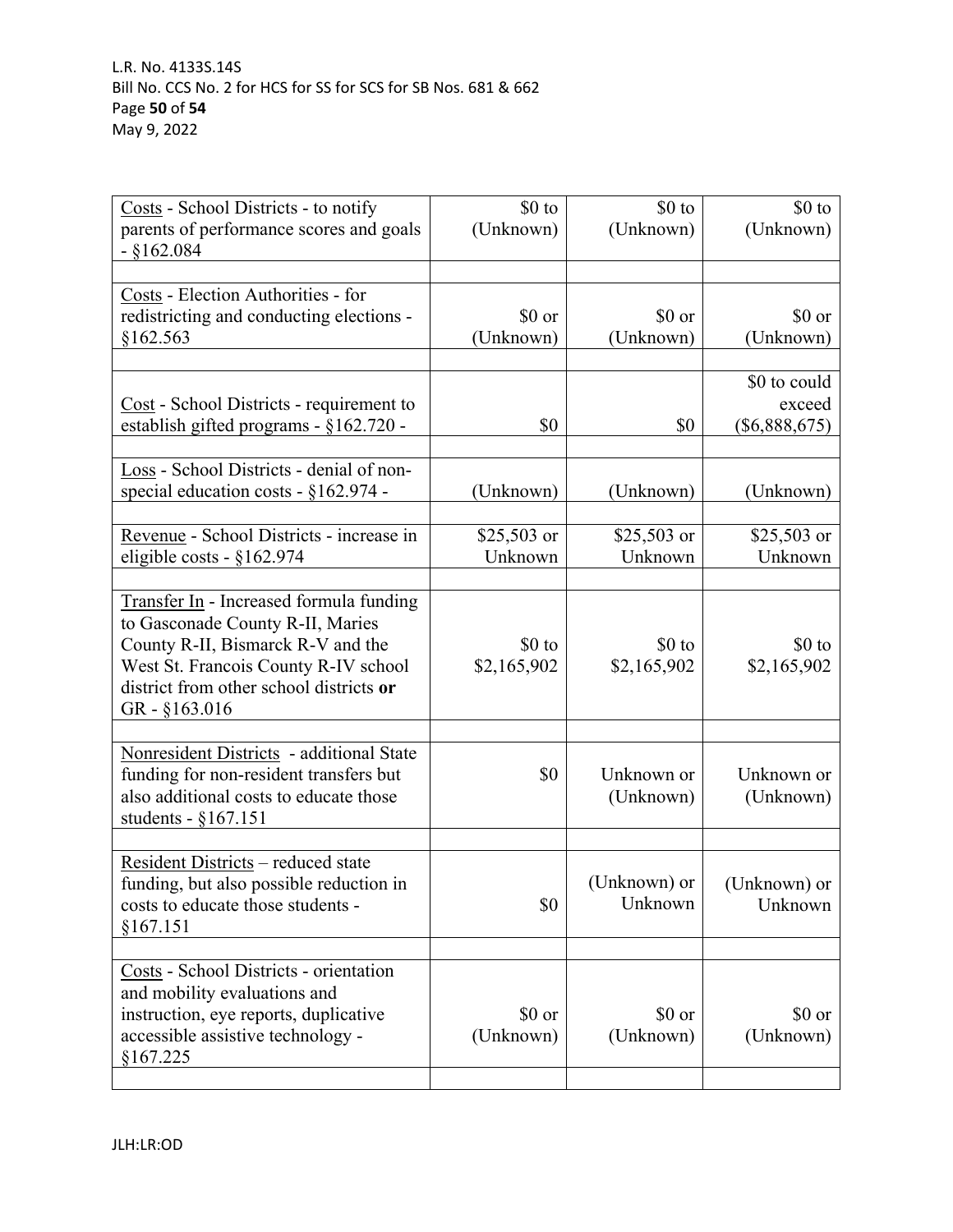| $Costs - to train employees and to$<br>administer the provisions of Will's Law<br>$-$ §167.625                                                             | \$0 or<br>(Unknown)                      | \$0 or<br>(Unknown)                      | \$0 or<br>(Unknown)                      |
|------------------------------------------------------------------------------------------------------------------------------------------------------------|------------------------------------------|------------------------------------------|------------------------------------------|
| Revenue Gain - School Districts -<br>increased call to the foundation formula<br>for remediation hours outside of the<br>traditional school day - §167.640 | \$0 or<br>Unknown                        | \$0 or<br>Unknown                        | \$0 or<br>Unknown                        |
| Costs - School Districts - reading<br>success plans and reading intervention<br>for students - $\S 167.640 \& \S 167.645$ -                                | (Unknown,<br>Potentially<br>significant) | (Unknown,<br>Potentially<br>significant) | (Unknown,<br>Potentially<br>significant) |
| Cost avoidance - School Districts -<br>savings from transferring students now<br>to attend recovery high schools -<br>§167.850                             | \$0 or<br>Unknown                        | \$0 or<br>Unknown                        | \$0 or<br>Unknown                        |
| Costs - School Districts - payments to<br>recovery high schools - §167.850 -                                                                               | \$0 or<br>(Unknown)                      | \$0 or<br>(Unknown)                      | \$0 or<br>(Unknown)                      |
| Costs - Recovery High Schools - cost to<br>educate students - $§167.850$                                                                                   | \$0 or<br>(Unknown)                      | \$0 or<br>(Unknown)                      | \$0 or<br>(Unknown)                      |
| Revenue - Recovery High School -<br>payments from public schools and/or<br>other state(s) - $\S 167.850$                                                   | \$0 or<br>Unknown                        | \$0 or<br>Unknown                        | \$0 or<br>Unknown                        |
| Costs/Savings - School<br>Districts/Community Colleges - from<br>an unknown impact on employer<br>contribution rates - §168.036.6                          | \$0 or<br>(Unknown) to<br>Unknown        | \$0 or<br>(Unknown) to<br>Unknown        | \$0 or<br>(Unknown) to<br>Unknown        |
| Costs - School Districts & Charter<br>Schools - substitute teacher data<br>collection - $§168.037$                                                         | \$0 or<br>(Unknown)                      | \$0 or<br>(Unknown)                      | \$0 or<br>(Unknown)                      |
| Revenue Gain - School Districts - state<br>payment to schools that share a<br>superintendent - $§168.205.2(2)$                                             | \$0                                      | $$0$ to<br>Could exceed<br>\$60,000      | $$0$ to<br>Could exceed<br>\$60,000      |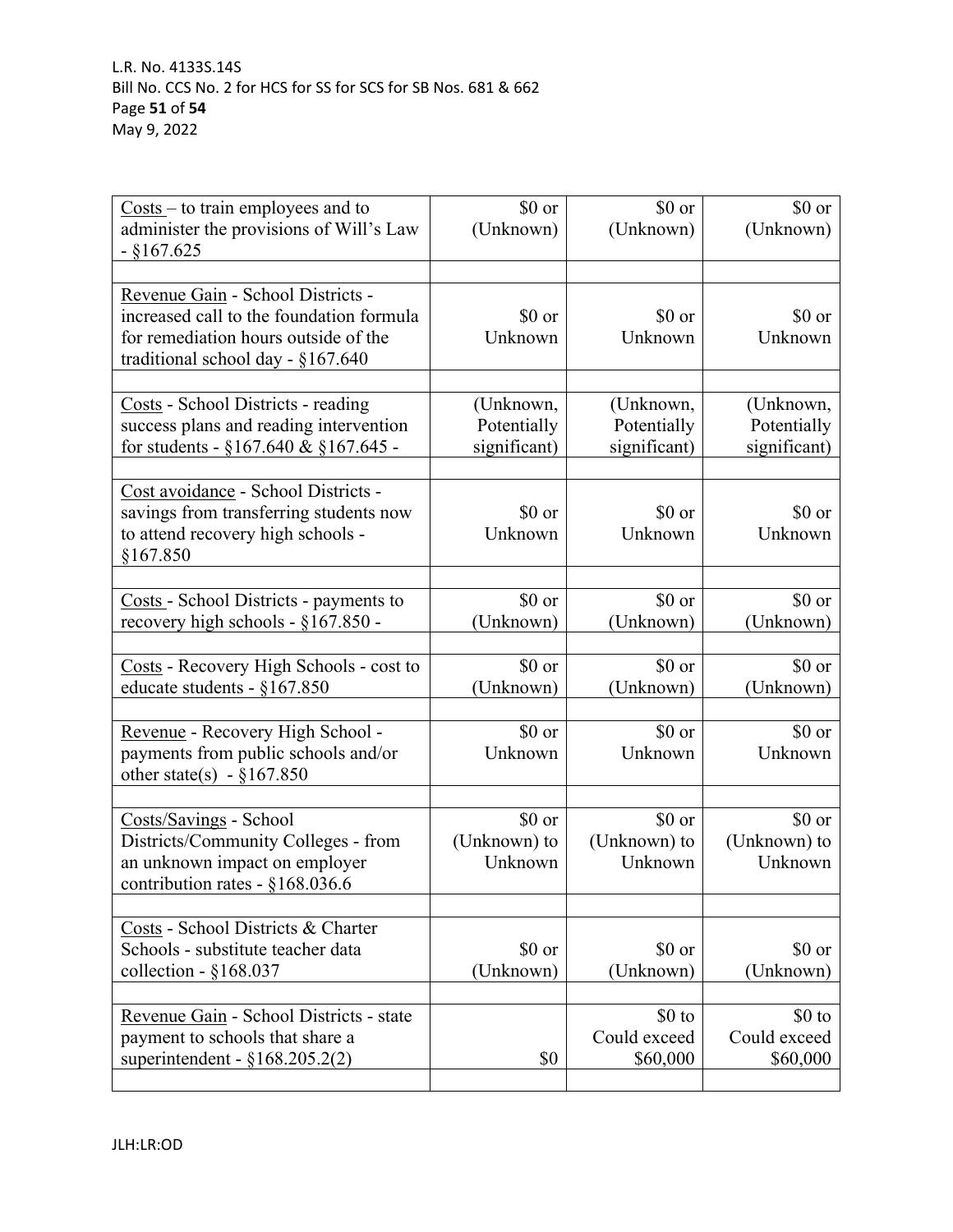| <b>ESTIMATED NET EFFECT ON</b><br><b>LOCAL POLITICAL</b><br><b>SUBDIVISIONS</b>      | (Unknown,<br><b>Potentially</b><br>significant) | (Unknown,<br><b>Potentially</b><br>significant) | (Unknown,<br><b>Potentially</b><br>significant) |
|--------------------------------------------------------------------------------------|-------------------------------------------------|-------------------------------------------------|-------------------------------------------------|
|                                                                                      |                                                 |                                                 |                                                 |
| five - $§178.694$                                                                    | \$0                                             | \$9,252,275                                     | \$9,252,275                                     |
| reading selections to children birth to                                              |                                                 | (Could exceed                                   | (Could exceed                                   |
| Costs - School Districts - to provide                                                |                                                 |                                                 |                                                 |
| Program Fund - §178.694                                                              | \$0                                             | \$9,252,275                                     | \$9,252,275                                     |
| Imagination Library of Missouri                                                      |                                                 | Could exceed                                    | Could exceed                                    |
| Transfer In - School Districts - from the                                            |                                                 | \$5,000,000 to                                  | \$5,000,000 to                                  |
| food service costs - $\S 171.033$                                                    | Unknown                                         | Unknown                                         | Unknown                                         |
| Savings - School Districts - from reduce<br>transportation costs, hourly wages or    | \$0 to                                          | $$0$ to                                         | \$0 to                                          |
| equipment to print cards to adhere to<br>§170.048                                    | (Unknown)                                       | \$0                                             | \$0                                             |
| Cost - School Districts - supplies and                                               | \$0 or                                          |                                                 |                                                 |
| Costs - School Districts - to offer<br>computer science course - §170.018            | \$0                                             | (Unknown)                                       | (Unknown)                                       |
|                                                                                      |                                                 |                                                 |                                                 |
| Costs - School Districts - to expand<br>reading programs to grade five -<br>§170.014 | (Unknown)                                       | (Unknown)                                       | (Unknown)                                       |
| percent - §168.515.2                                                                 |                                                 |                                                 |                                                 |
| increased funding for Career Ladders<br>program from forty percent to sixty          | exceed<br>\$18,733,050                          | exceed<br>\$18,733,050                          | exceed<br>\$18,733,050                          |
| Revenue Gain - School Districts -                                                    | \$0 to Could                                    | \$0 to Could                                    | \$0 to Could                                    |
| expansion of career ladder eligibility<br>criteria - §168.515.2                      | \$0 or Unknown                                  | \$0 or Unknown                                  | \$0 or Unknown                                  |
| Revenue Gain - School Districts - for                                                |                                                 |                                                 |                                                 |

# FISCAL IMPACT – Small Business

Oversight assumes there could be a fiscal impact to small businesses as a result of this proposal.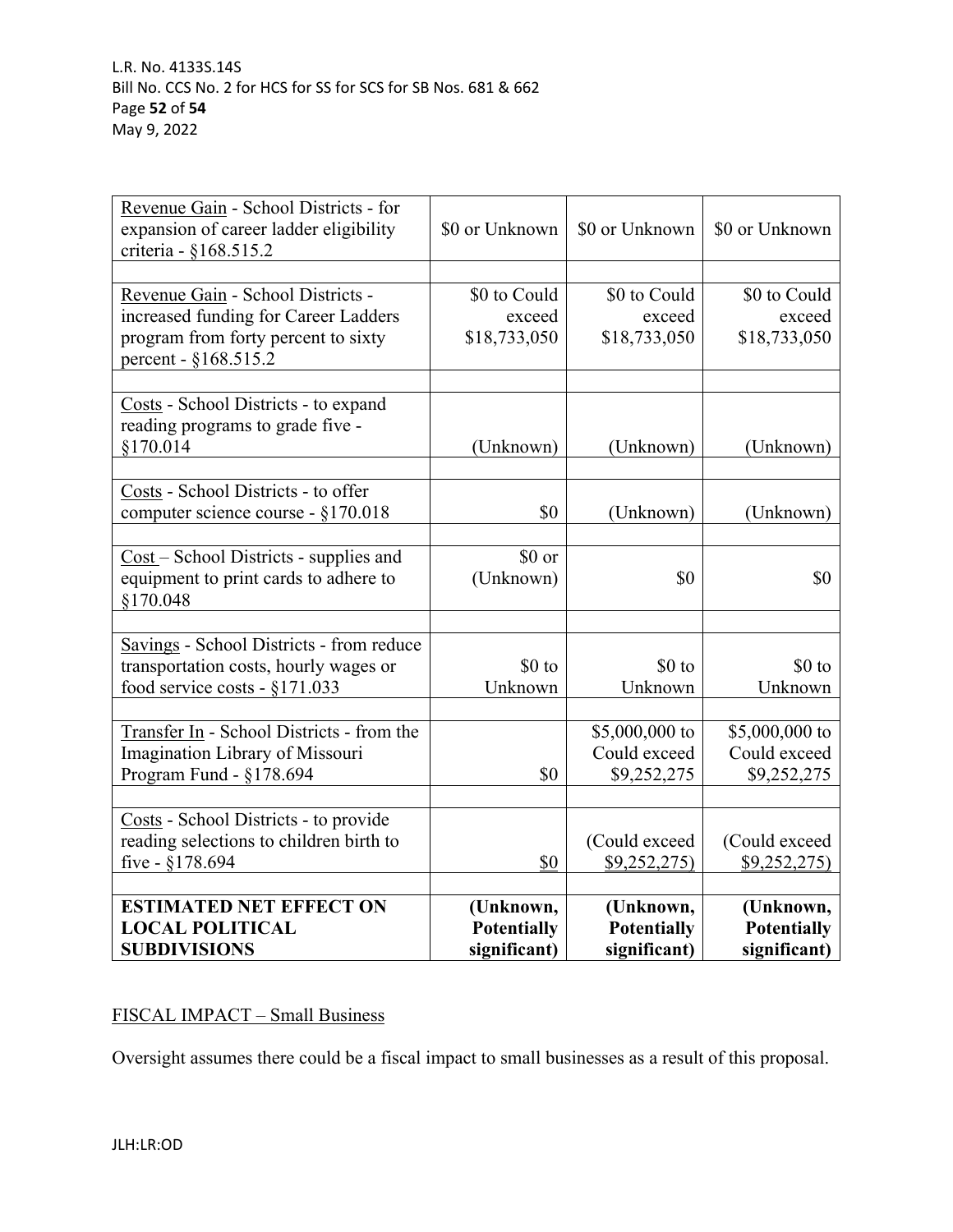L.R. No. 4133S.14S Bill No. CCS No. 2 for HCS for SS for SCS for SB Nos. 681 & 662 Page **53** of **54** May 9, 2022

#### FISCAL DESCRIPTION

This proposal modifies provisions relating to elementary and secondary education, with an emergency clause for a certain section (168.036).

This legislation is not federally mandated, would not duplicate any other program and would not require additional capital improvements or rental space.

#### SOURCES OF INFORMATION

Attorney General's Office Department of Elementary and Secondary Education Department of Public Safety - Missouri Highway Patrol Office of Administration Budget and Planning Accounting Division Information Technology Department of Social Services Administrative Hearing Commission Office of the State Courts Administrator Office of the State Treasurer Department of Mental Health Joint Committee on Public Employee Retirement Office of the Secretary of State Joint Committee on Administrative Rules Missouri Senate Missouri House of Representatives Office of the Governor Department of Public Safety Missouri Highway Patrol Director's Office Public Schools and Education Employee Retirement Systems City of St. Louis Jackson County Election Board Platte County Election Board St. Louis County Election Board Kansas City Election Board City of Claycomo City of O'Fallon Sedalia School District 200 Southeast Missouri State University - Charter School Sponsor Gordon Parks Elementary